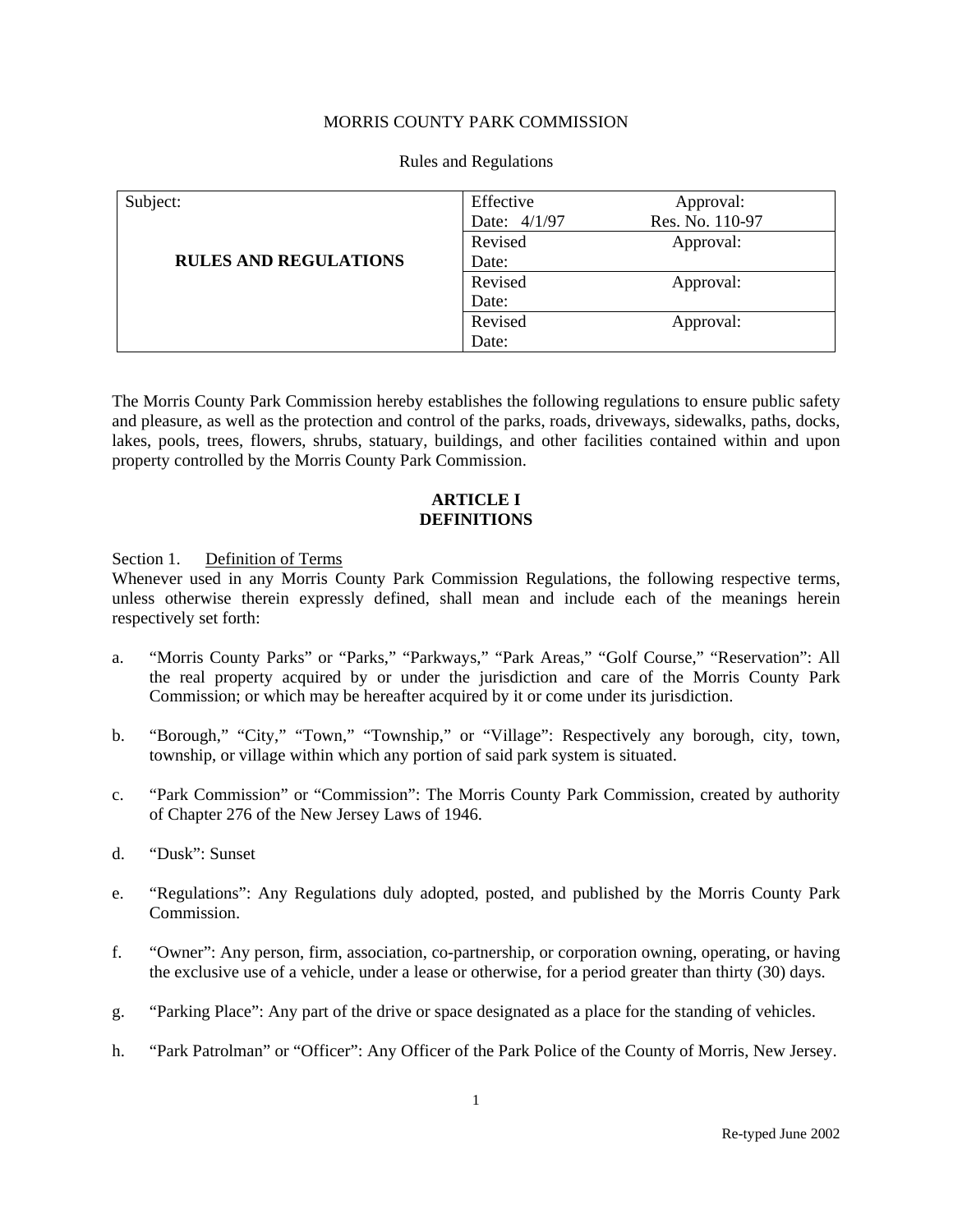- i. "Bridle Path" or "Equestrian Trail": Any path maintained for persons riding on horseback.
- j. "Walk": Any path maintained for pedestrians.
- k. "Permit": Any written license issued by or under the authority of the Commission, permitting the performance of a specified act or acts.
- l. "Person": Any natural person, corporation, company, association, joint stock association, firm, or co-partnership.
- m. "Vehicle": Any motorized vehicle or any vehicle propelled by muscular power.
- n. "Off Road Vehicles": Any powered vehicle designed for cross-country travel on or immediately over land, water, sand, snow, ice, marsh, swampland, or other terrain that would include, but not be limited to, such vehicles as all terrain vehicles, dirt bikes, snowmobiles, amphibious and air cushion vehicles; except those vehicles utilized for fire, emergency, or law enforcement purposes and any vehicle whose use is expressly authorized by the Commission.
- o. "Official Opening": The time when gates, entrances, or doors to facilities are opened to allow entrance to the public or signs indicating an opening time are posted.

# **ARTICLE II PERMITS**

Section 1. Permits

A permit to do any act shall authorize the same only insofar as it may be performed in strict accordance with terms and conditions thereof. Any violation by its holder or his agents or employees of any terms or condition thereof, shall constitute grounds for its revocation by the Commission, or by its authorized representative, whose action therein shall be final. In case of the revocation of any Park Commission permit, all monies paid for or on account thereof shall, at the option of the Commission, be forfeited to and be retained by it; and the holder of such permit, together with his agents and employees who violated such terms and conditions, shall be jointly and severely liable to the Commission for all damages and loss syuffered by it in excess of the money so forfeited and retained; but neither such forfeiture and retention by the Commission of the whole or any part of such monies, nor the recovery or collection thereby of such damages, or both, shall in any manner relieve such person or persons from liability to punishment for any violation of any provision of any Morris County Park Commission Regulation. These Regulations shall be deemed a part of each permit issued.

All permits that are granted must be produced upon demand.

# **ARTICLE III PROHIBITED ACTS**

Section 1. Advertising

No person shall advertise within the Park System without the written authorization of the Park Commission.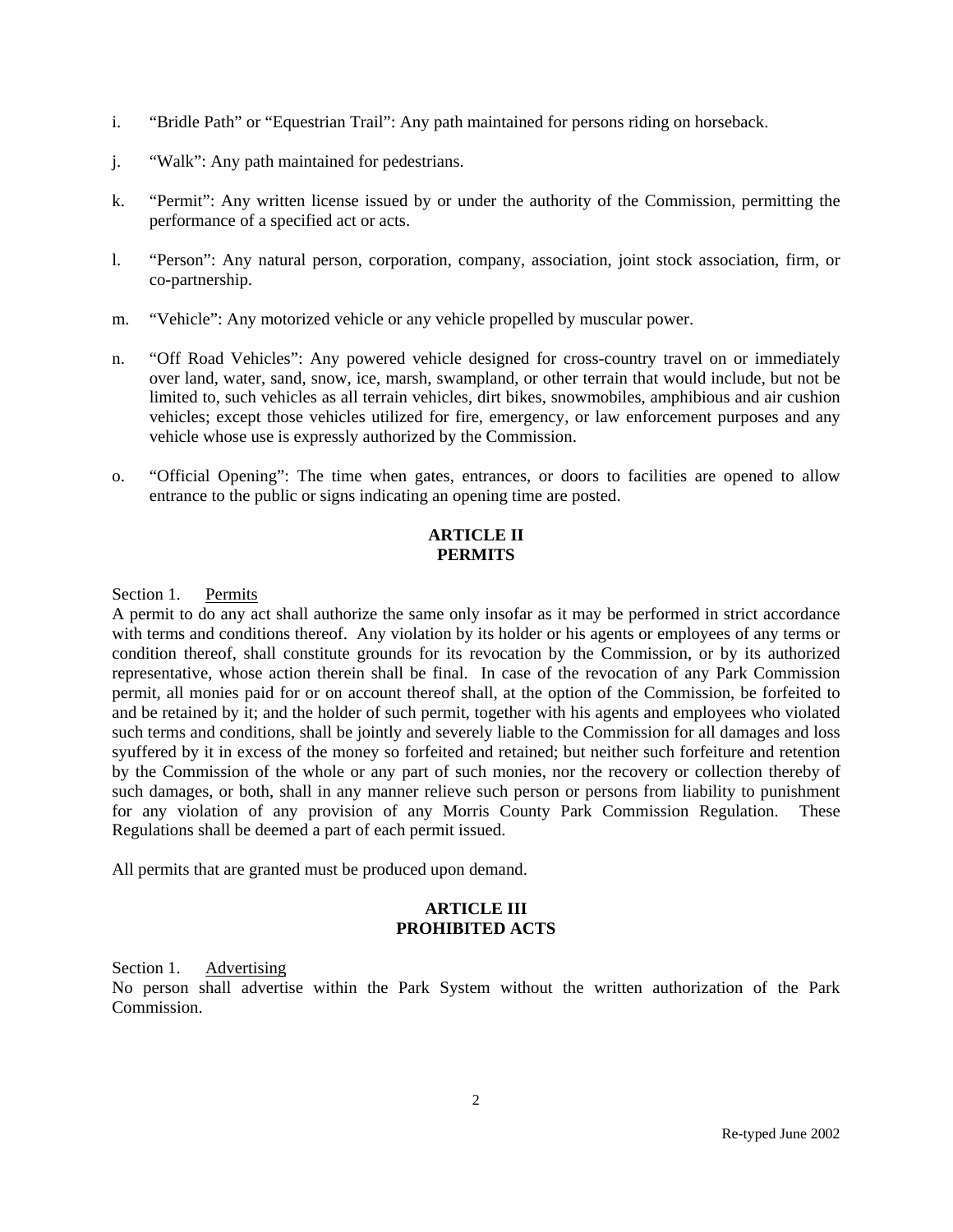#### Section 2. Solicitation

No person, business, group, or organization shall solicit for business, alms, contributions, or for any purpose without written authorization of the Park Commission.

#### Section 3. Animals

No person without a permit shall cause or permit any animal owned by him, in his custody or under his control, except a dog in a permitted area when restrained by a leash not exceeding 6 feet in length, or those animals permitted by State Statute, to go or be in any park area, and each such animal so found at large may be seized and disposed of as provided by the law or ordinance covering the disposal of stray animals on highways or public property then in effect at the place where such stray animal may be seen. Dogs are not permitted at any of the golf courses, outdoor education centers, arboreta, bathing facilities, Fosterfields Living Historical Farm, or the Mennen Sports Arena except as permitted by State Statute or specific Park Commission permit.

Any person having control, or person that should have control over an animal or animals within the Park System shall dispose of any feces left by the animal(s) in a publicly maintained area or close enough to a publicly maintained area as to cause public annoyance. Such feces shall be disposed of in a sanitary manner.

#### Section 4. Explosives

No person shall bring into, or have in said parks, any explosives without the written authorization of the Park Commission.

#### Section 5. Poisons

No person shall bring into, or have in said parks, any poison or poisonous substance, without the written authorization of the Park Commission.

#### Section 6. Fires

No person shall build, light, or maintain any fire or discard any burning materials except in designated areas provided for such purposes. Any such fires shall be continuously under the care of a competent person, until extinguished.

#### Section 7. Loitering

No person shall be permitted within the Park System after sunset except in designated areas or as authorized by a specific Park Commission permit or enter the Park System before its official opening.

#### Section 8. Merchandise Sale Prohibited

No person shall sell or offer for sale any object or merchandise or any other thing, whether corporeal or incorporeal, except pursuant to a permit issued by the Park Commission.

#### Section 9. Alcohol

a. Prohibition of Consumption of Alcoholic Beverages

No person shall consume alcoholic beverages anywhere within the Morris County Park System, except that alcoholic beverages may be consumed at the golf courses in the clubhouses and within a radious of 50 feet therefrom during daylight hours.

#### b. Special Permit

Not withstanding the provisions contained in Section "a" above of these Regulations, a Special Permit may be issued by the Morris County Park Commission, or its duly authorized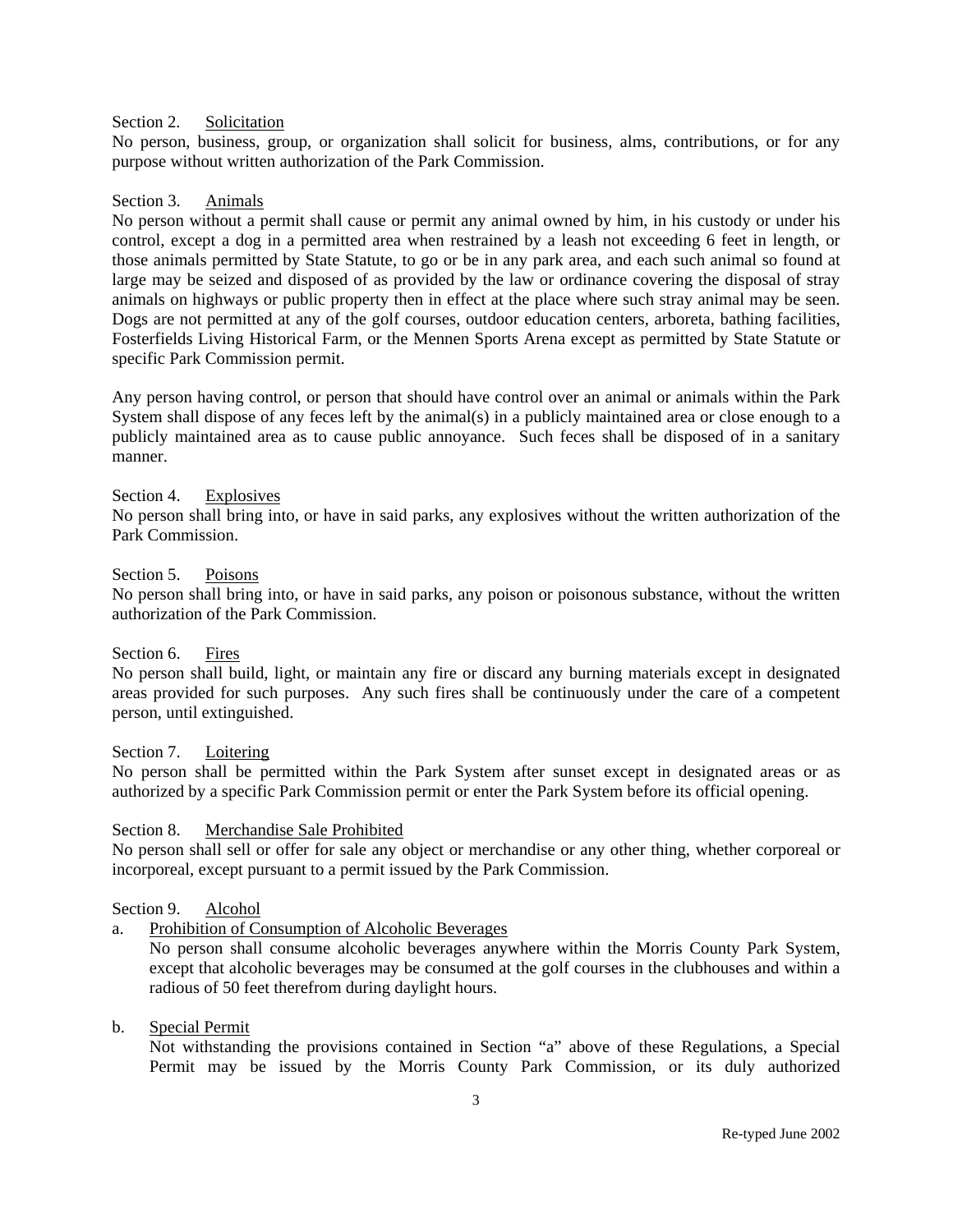representatives, for the consumption of alcoholic beverages, which permit shall include terms and conditions as established by the Park Commission and shall specify the duration of said permit.

#### c. Presumption of Consumption

A person shall be presumed to have consumed an alcoholic beverage in violation of this section if an unsealed container of an alcoholic beverage is found in their possession or constructive possession, the contents have been partially consumed, and the physical appearance or conduct of the person may be associated with the consumption of an aocoholic beverage. For the purposes of this section, the term "unsealed" shall mean a container with its original seal broken or a container such as a glass or a cup.

#### Section 10. Possession of Weapons

No person shall possess any weapons as defined by NJSA 2C:39-1 unless a permit to do so within the park has been issued by the Park Commission.

Section 11. Discharge of Weapons

No person shall discharge a weapon within the Morris County Park System without the written authorization of the Park Commission. The term weapon shall include, but not be limited to, firearms, paint guns, toy cannons, bows, and arrows, air guns, and sling shots. Nothing in this section shall apply to police officers or animal game wardens discharging their weapons during the course of normal business.

Section 12. Urinating and Defecating

No person shall urinate or defecate except in facilities provided for such use.

# Section 13. Changing/Disrobing in Unauthorized Areas

No person shall change in or out of any clothing or bathing attire except in areas designated or customarily provided for such use.

Section 14. Spitting

No person shall spit within the Park System except into sinks, containers, or materials customarily provided for such purposes, and any such spitting that is allowed shall be disposed of in a sanitary manner.

Section 15. Tobacco No person shall smoke cigarettes, cigars, or other tobacco products where the smoking of such tobacco products is prohibited by the Park Commission.

Section 16. Camping

No person shall erect or maintain a tent or shelter and/or camp in any area except in designated sites provided for such usage and within the occupancy limit approved for each site. (Any persons visiting such campers must leave the Park System by 10:00 p.m.)

## **ARTICLE IV REGULATED ACTS**

Section 1. Aviation

No person, except in an emergency, shall launch, land, or operate any aviation apparatus within the Park System without the written authorization of the Park Commission.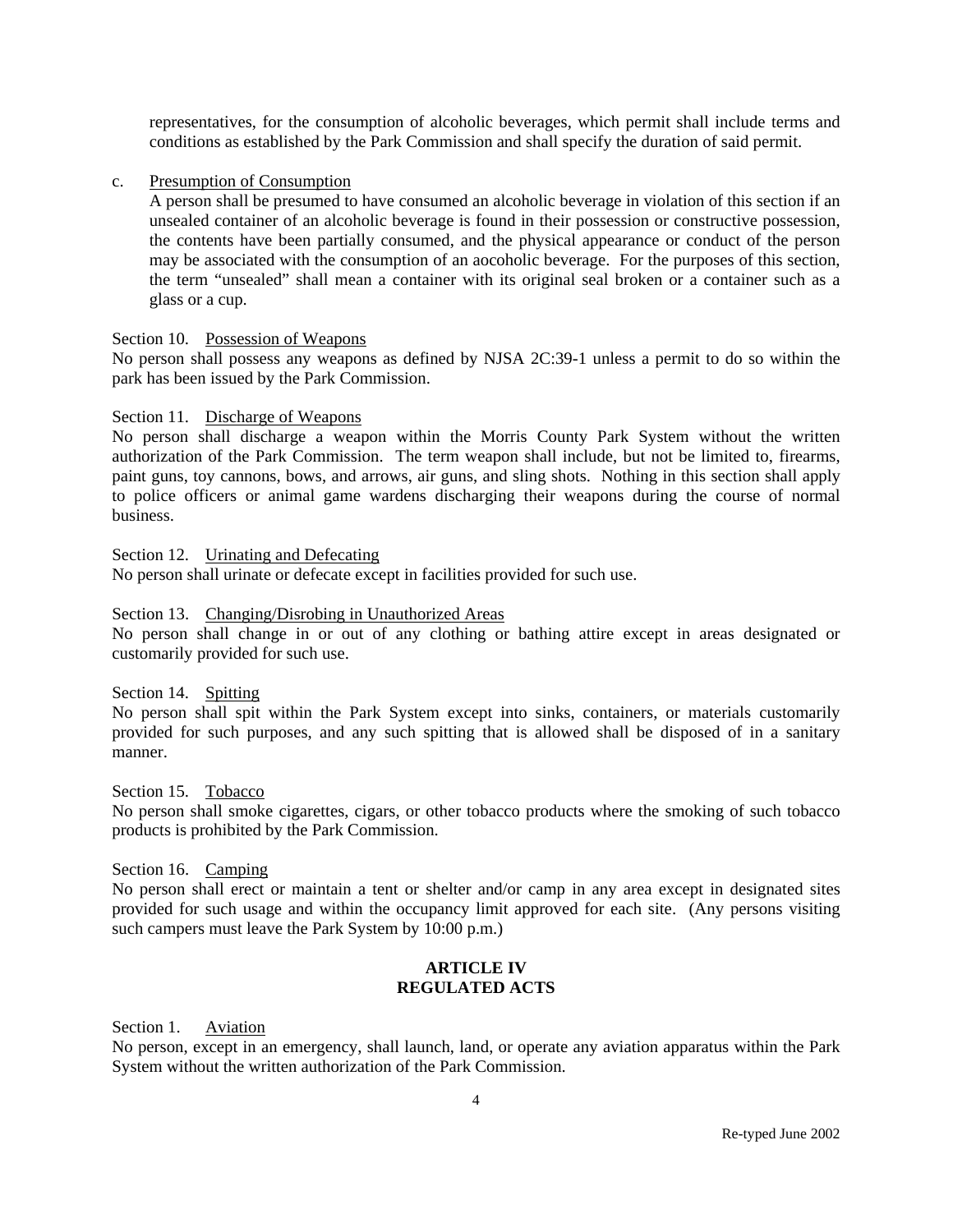#### Section 2. Bathing

No person shall bathe, wade, or swim in any park waters except at such times and in such places as the Park Commission may designate.

#### Section 3. Boating

No person, other than authorized operators of boats at Lee's County Marina, shall use or operate a boat, kayak, canoe, inflated float, raft, or other watercraft in any park waters without a permit, except those provided by the Park Commission. Where boating is provided, life preservers must be worn at all times while in the boat, and the occupants shall remain seated.

#### Section 4. Skating, Skiing, and Sledding

No person shall coast, tube, snowboard, sled or ski except at places designated by the Park Commission. No person shall use in-line skates, roller skates, or skateboards except at places designated by the Park Commission. No person shall ice skate or go upon the ice except at such times and upon such places as designated by the Park Commission.

### Section 5. Models

No person shall engage in the use of gas- or battery-operated model aviation devices, model motorovehicles, or boats, whether radio-controlled or not, except at areas designated by the Park Commission or as authorized by a specific Park Commission permit.

#### Section 6. Horses

No person shall use, ride, or drive a horse except at such times and only in paths and areas designated by the Park Commission.

#### Section 7. Groups

No group of twenty-five (25) or more persons shall use a County Park or recreation area for a picnic or outing without first having obtained a permit in advance from the Commission. Adult supervision of children's groups is required at all times.

No person shall call or hold any public meeting or give any concert or entertainment of any kind or erect any structure, stand, tent, or platform, utilize any loudspeaker, public address system, or amplifier except by the specific written authority of the Commission, as authorized by permit. In addition, any athletic event or organized game to be played or conducted on Park facilities shall require a permit issued by the Park Commission noting the daate, hour, and duration. No other organized group or persons other than the one holding the permit shall use such facilities during the time overed by the specific authority of the Commission.

#### Section 8. Regulation of Activities

The Park Police officers have the right and the power to enforce all the Rules and Regulations of the Park Commission, and violators of the Rules and Regulations may be directed to leave and may be subject to further penalties as determined by the Park Commission or Statutes.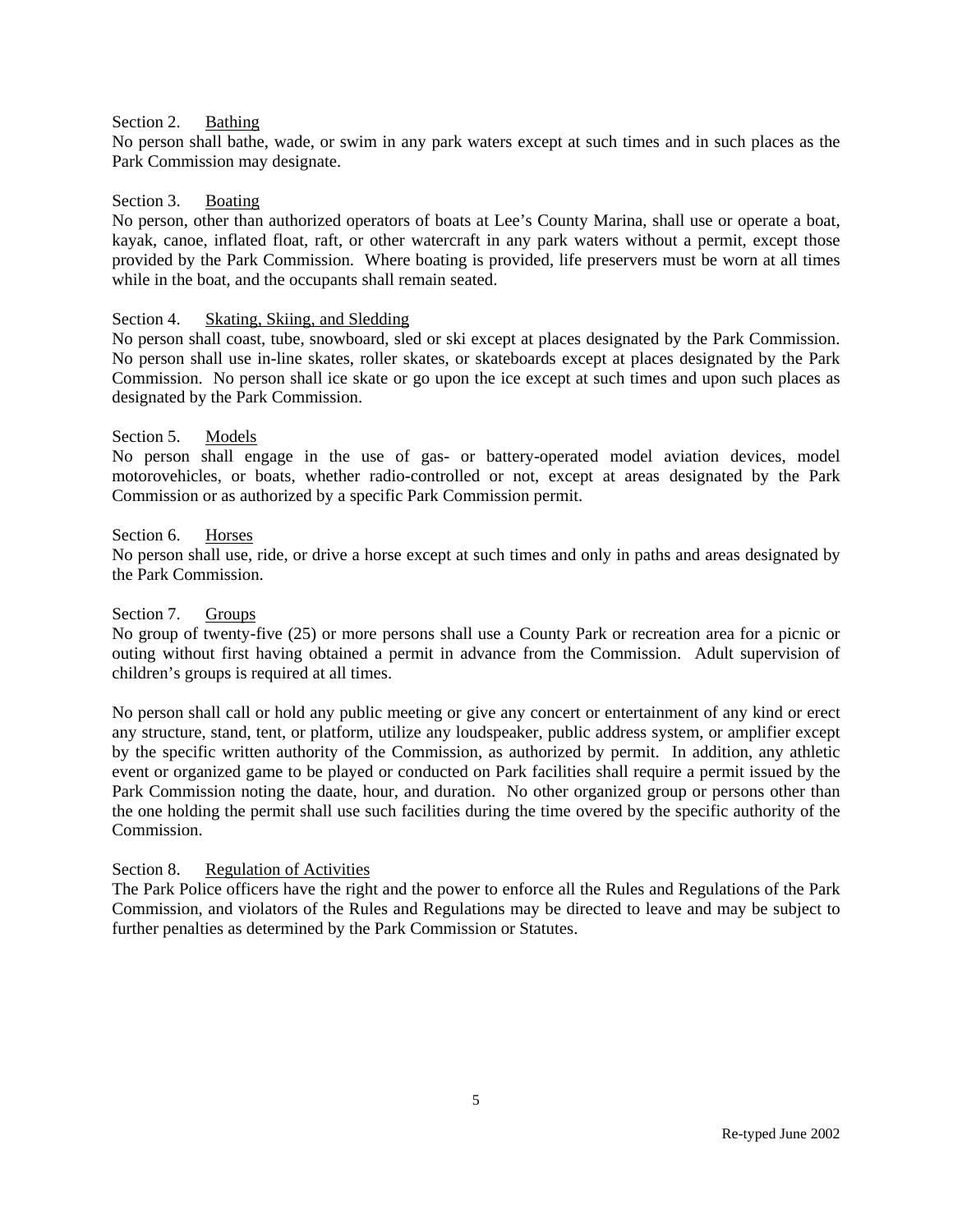## **ARTICLE V VEHICLES**

### Section 1. Motor Vehicle Act and Traffic Laws

All the provisions of the New Jersey State Motor Vehicle Act and Traffic Laws shall apply in the parks and shall be strictly enforced with also such further restrictions as may be hereinafter stated.

### Section 2. Vehicles Where Prohibited

No person shall ride or drive any type of vehicle within or upon a walk, bridle path, or any part of the park not designated or customarily used for such purpose except or unless authorized by a specific permit issued by the Park Commission.

### Section 3. Obeying Officers

When a Park Police officer is directing traffic, all drivers of vehicles and pedestrians shall obey his orders and directions whether by hand, voice, or other manner.

# Section 4. Parking

No owner or driver shall park any vehicle anywhere outside of designated parking spaces, or leave the vehicle parked anywhere on Park Commission property after sunset except at such times and in such places as the Park Commission may designate. Any vehicle parked or standing as to obstruct or impede a normal flow of traffic, block entrances or exit ways, loading zones, oil or gas fills, any grass area, fire zone, pedestrian walkways, after dusk, or present, in any way a safety or traffic hazard, may be removed by towing. The cost of towing and storage shall be borne by the owner and shall be paid before regaining possession of the vehicle.

### Section 5. Off-Road Vehicles

No person shall drive or operate any off-road vehicle or snowmobile anywhere within the Morris County Park System except at such times and places as may be designated by the Park Commission and/or as authorized by a specific Park Commission permit.

#### Section 6. Restricted Traffic

When a road, drive, or parkway shall be restricted as to traffic or closed and duly marked by signs, road markings, or barricades, it shall be a violation of this Regulation to fail to observe and obey such signs, road markings, or barricades.

### **ARTICLE VI PROTECTION OF PROPERTY**

Section 1. Damage to Property

No person without a permit shall damage, deface, remove, or tamper with any property within the Morris County Park System.

### **ARTICLE VII WILDLIFE**

Section 1. Wildlife

No person without a permit shall kill, wound, harass, trap, hunt, remove, or have in his/her possession any animal, reptile, bird, or nest to remove the eggs of young of any of the above.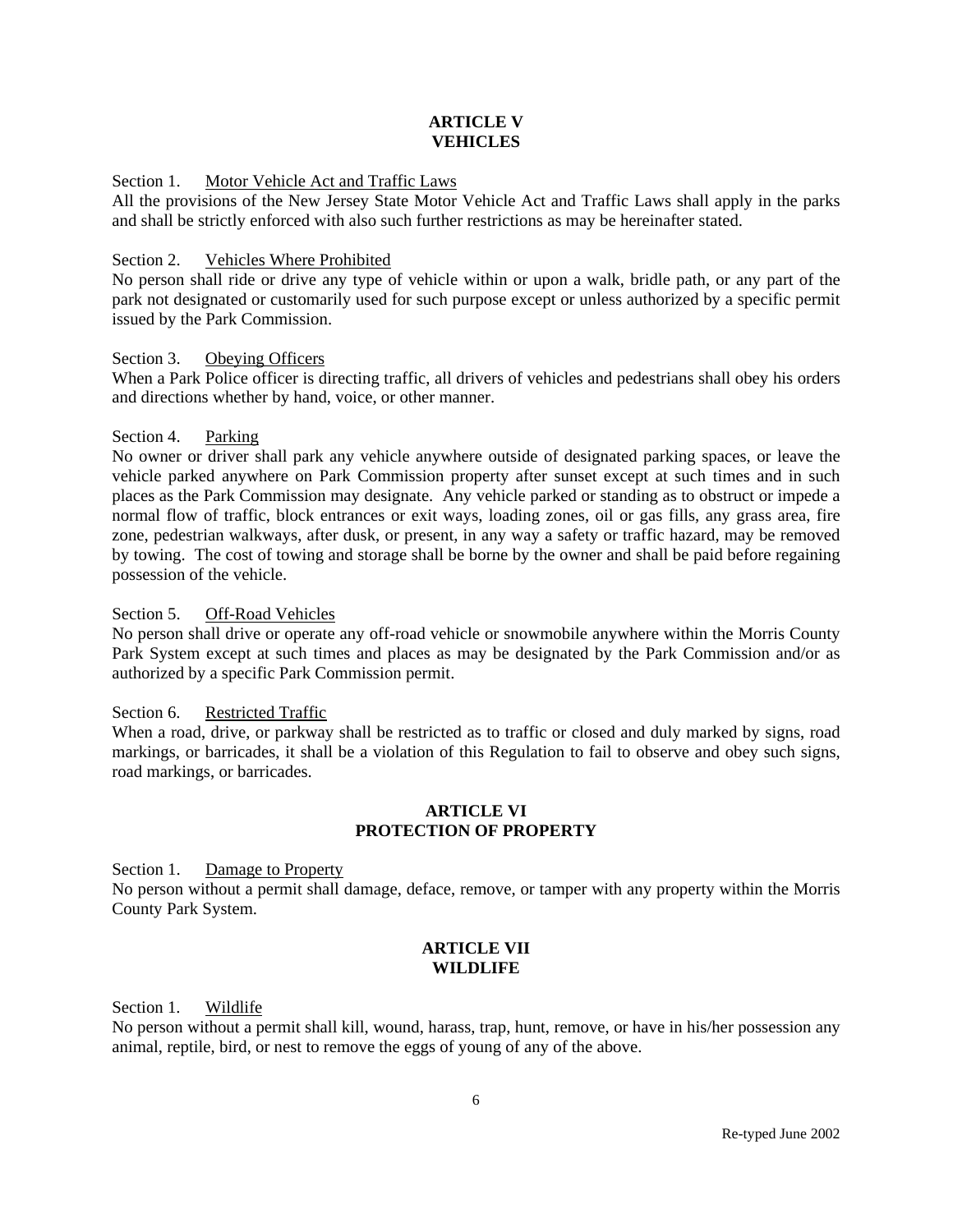No person shall fish in any of the Park System waters, unless in possession of the required New Jersey fishing license, except in those cases or on those occasions where the New Jersey Division of Fish and Wildlife does not require a fishing license.

No person shall feed any animal or waterfowl any food or other substance except such food or substance expressly permitted by the Commission.

No person shall hunt on any Park Commission land, excepting those persons who have been issued a permit by the Park Commission to do so.

### **ARTICLE VIII POLLUTION AND REFUSE**

Section 1. Pollution of Waters

No person shall, within or without said parks, discharge into the waters of the Park Commission or any tributary river, brook, stream, storm sewer, or drain flowing into said waters any substance that may result in the pollution of said waters.

#### Section 2. Littering

No person shall throw, deposit, or leave litter or recyclable material within the Park System except in designated receptacles provided therefore.

Section 3. Dumping

No person or company shall dump any material anywhere within the Park System without the written authorization of the Park Commission. This is to include depositing in any dumpster, waste station, garbage can, or recycling can any waste that is generated outside of the Park System.

### **ARTICLE IX REPEAL**

Section 1. Repeal

All Regulations or parts thereof and all amendments thereto, heretofore adopted inconsistent with these amendments are hereby repealed. The foregoing repeal shall not affect or impair any act done, offense committed, right accruing or acquired or liability, penalty, forfeiture, or punishment incurred prior to the time these Regulations take effect; but the same may be enjoined, asserted, enforced, prosecuted, or inflicted as fully and to the same extent as if these amendments to the Regulations have not been adopted.

#### **ARTICLE X PENALTIES**

Section 1. Penalties

Any person violating any of the provisions herein shall, upon conviction thereof, before a Magistrate or Judge having jurisdiction, pay a penalty as provided by Statute and stipulated in the Morris County Park Commission Schedule of Penalties, at the discretion of the Magistrate or Judge. In addition to any penalties provided thereof, restitution for the cost of labor can be ordered by the Judge or Magistrate.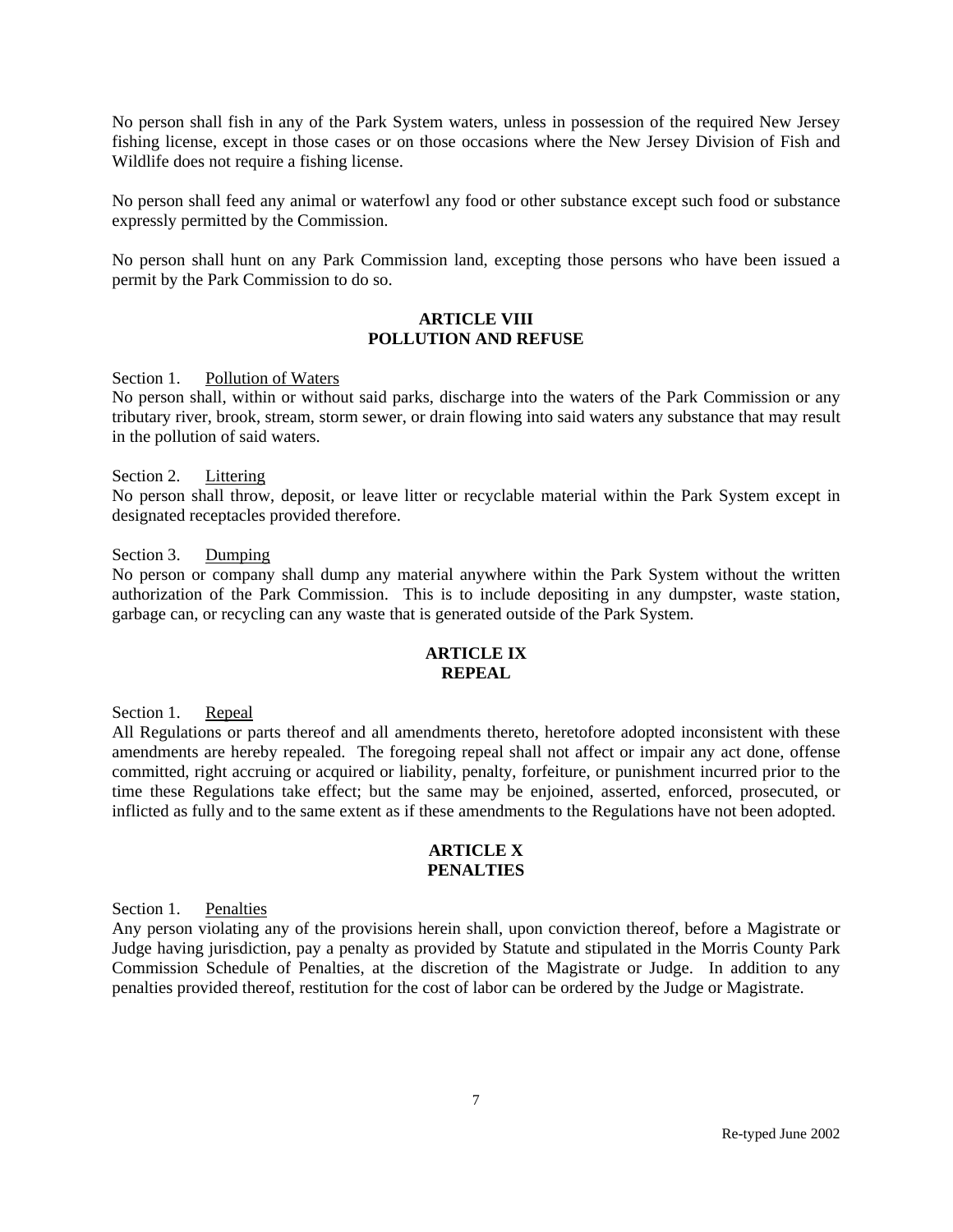#### **ARTICLE XI VALIDITY**

Section 1. Validity

These Regulations shall take effect after final adoption, and publication according to the law shall be made in at least five (5) newspapers circulating in the County of Morris once a week for two (2) weeks, commencing not later than Tuesday, April 11, 1997. If any section, paragraph, subdivision, clause, or regulations thereof shall be adjudged invalid, the remainder of the Regulations shall not thereby be invalidated but shall continue in full force and effect.

# **ARTICLE XII SITE-SPECIFIC RULES AND REGULATIONS**

In addition to the General Park Rules and Regulations described in Articles I through XI, Article XII provides for Specific Rules and Regulations that have been duly adopted and are fully enforceable on a location and facility basis as detailed in Article XII, Sections A through W.

No person shall fail to comply with any site-specific rules that have been adopted and promulgated by the Park Commission.

No person shall fail to comply with any temporary restrictions that have been approved by the Park Commission or its designee to which adequate notice to the public has been given.

Any person who fails to comply with either a site-specific rule or temporary restriction may be directed to leave the Park System and may be subject to further penalties as determined by the Park Commission or Statutes.

| Section        | Specific Site                                               |
|----------------|-------------------------------------------------------------|
| A              | Golf Courses – Flanders Valley, Pinch Brook, Sunset Valley  |
| B              | Lewis Morris County Park – Sunrise Lake – Boating & Bathing |
| $\mathcal{C}$  | Schooley's Mountain County Park – Lake George – Boating     |
| D              | Hedden County Park – Waterfront – Boating                   |
| E              | Silas Condict County Park – Waterfront – Boating            |
| $\overline{F}$ | Lee's County Park – Marina Operations                       |
| G              | Mennen Sports Arena                                         |
| H              | Mahlon Dickerson Reservation – Permitted Activities         |
|                | Saffin Pond – Boating                                       |
|                | Camping Areas - Trailers/Tents                              |
| I              | Fosterfields Living Historical Farm                         |
| J              | Kay Environmental Center                                    |
| K              | The Frelinghuysen Arboretum                                 |
| L              | Willowwood Arboretum                                        |
| M              | Pyramid Mountain Natural Historical Area                    |
| N              | Great Swamp Outdoor Education Center                        |
| O              | <b>Bamboo Brook Outdoor Education Center</b>                |
| P              | Cooper Mill                                                 |
| Q              | Mount Hope Historical Park                                  |
| $\mathbf R$    | <b>Loantaka Brook Reservation</b>                           |
| S              | Passaic River County Park                                   |
|                |                                                             |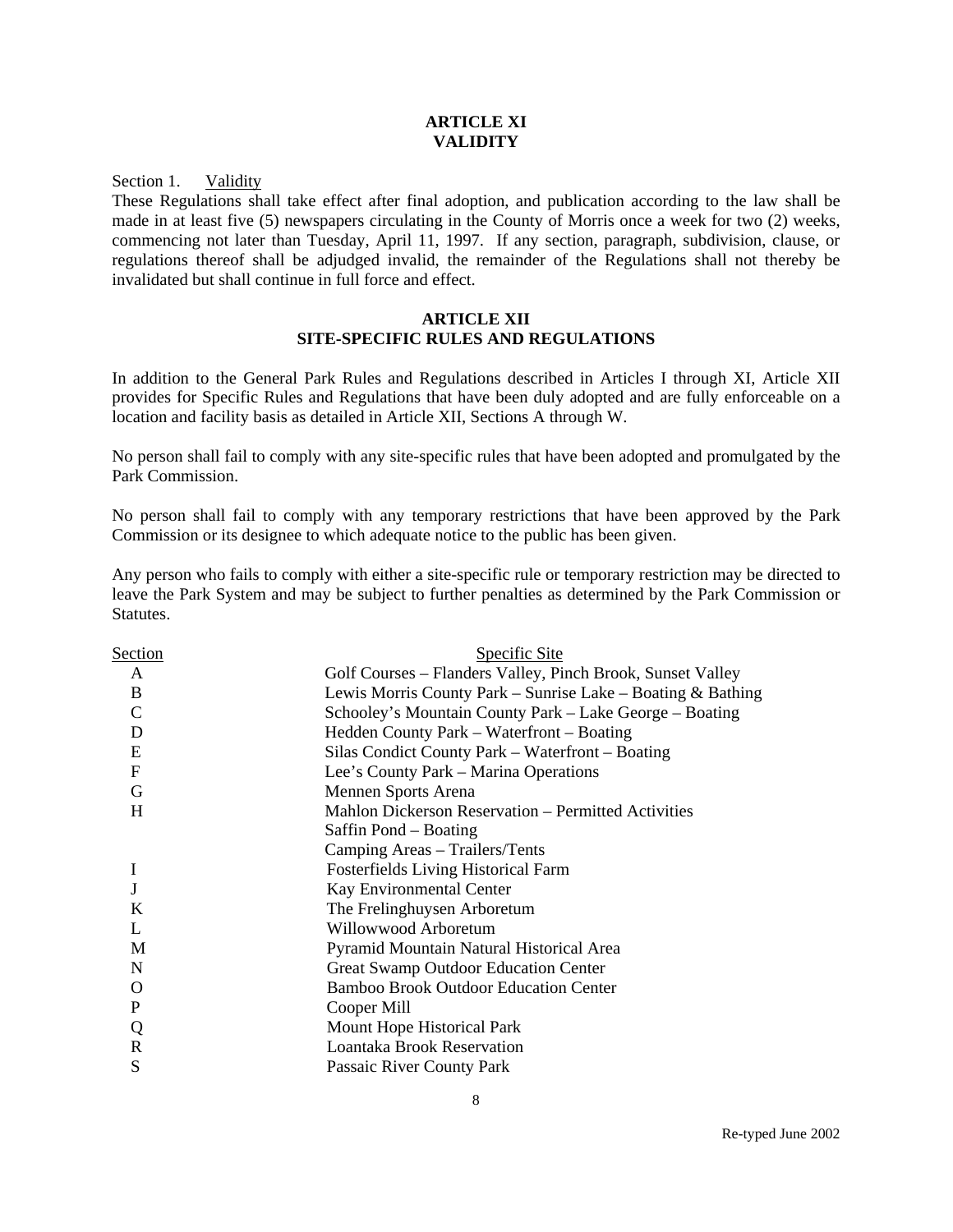|              | <b>Tourne County Park</b>             |
|--------------|---------------------------------------|
| $\mathbf{I}$ | <b>Old Troy County Park</b>           |
|              | Patriots' Path                        |
| W            | <b>Traction Line Recreation Trail</b> |
|              |                                       |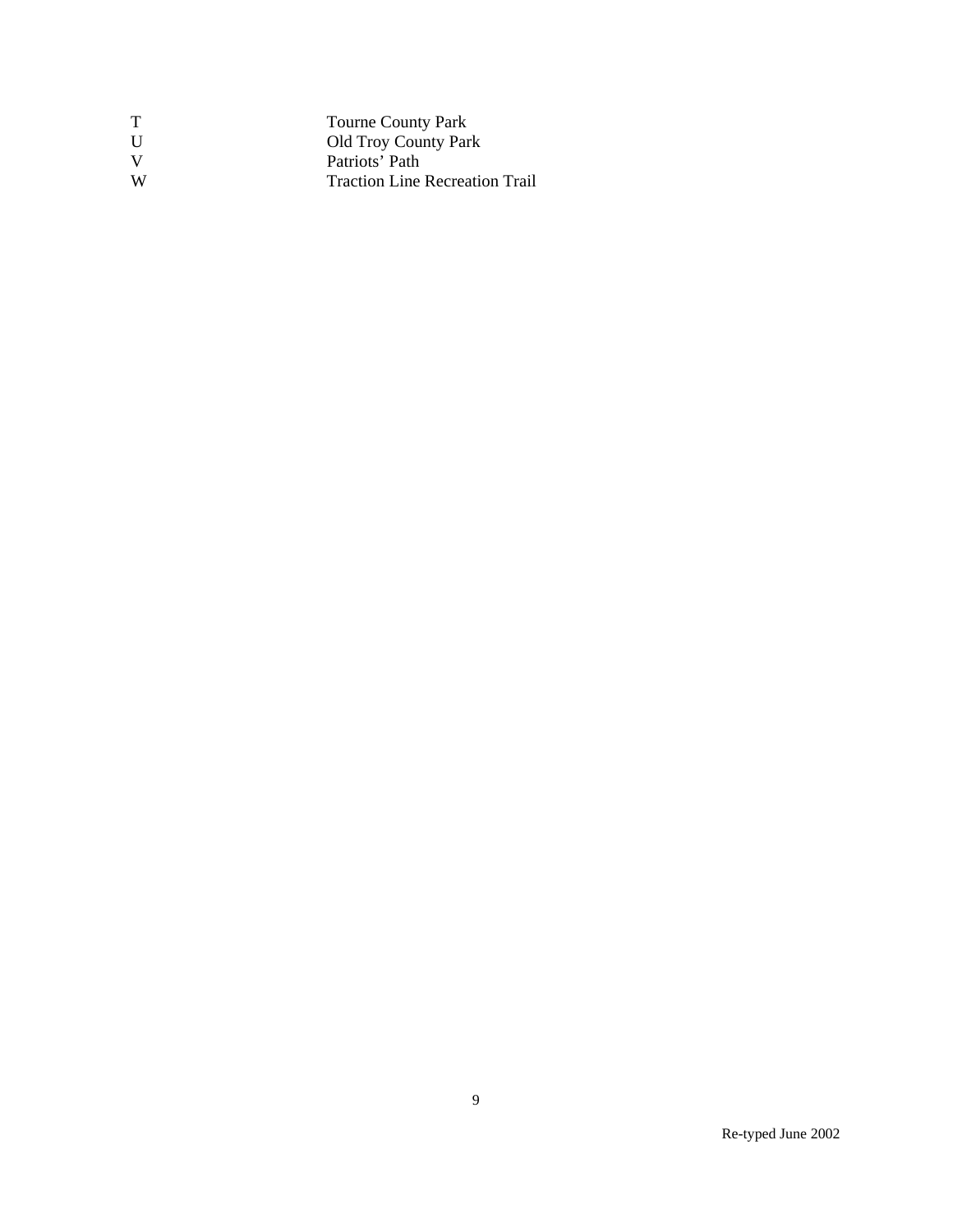The Morris County Park Commission, pursuant to N.J.S.A. 40:37-95.21, is authorized to institute, alter, amend, and repeal rules and regulations for the protection, regulation, and control of the parks within its jurisdiction. A complete text of the Rules and Regulations may be reviewed at the Morris County Park Commission Headquarters located at The Frelinghuysen Arboretum, 53 East Hanover Avenue, Morris Township, New Jersey.

As contained within Article XII, specific Rules and Regulations have been adopted for each Park Commission facility and location. The Park Police will enforce these Rules and Regulations.

The following is a summary of the General Rules and Regulations and site-specific Rules and Regulations enforceable under Article XII, Section A for all Park Commission facilities and specific Rules and Regulations for *all Park Commission-Operated Golf Courses*.

- 1. Injury, disturbance, damage, or removal of an structure, rock, plant, cultural material, bird, or animal is prohibited.
- 2. Feeding of any animal is prohibited at all times.
- 3. Weapons and firearms are prohibited at all times.
- 4. Pets must be kept on leashes not exceeding 6 feet in length. Pets are not permitted at golf courses, outdoor education centers, environmental education centers, arboreta, and the sports arena.
- 5. Fires are permitted in designated areas only. Charcoal must be used in grills and wood in campfire areas. Visitors are required to place all trash in receptacles provided.
- 6. Motorists will observe posted speed limits, and N.J. Motor Vehicle Statutes will be enforced. Visitors are required to park in designated areas only. Motorized off-road vehicles are prohibited. Violators will be prosecuted.
- 7. Parks close at sunset or as otherwise posted or announced.
- 8. Consumption of alcoholic beverages, except by group permits in reserved areas, is prohibited.
- 9. Groups of 25 or more persons utilizing any Park Commission area or facility are required to make reservations and obtain permits.
- 10. Bathing, boating, horseback riding, bicycle riding, skate boarding, roller skating, in-line skating, ice skating, cross-country skiing, and sledding are permitted only at such times and places as designated.
- 11. Soliciting is prohibited, except with the permission of the Park Commission.
- 12. The erection of any structure, tent, or platform without specific permission of the Park Commission is prohibited.
- 13. No patron shall make, give, offer, or promise directly or indirectly, either in his own behalf or on behalf of another, to any Park Commission employee, a cash or any other type of payment in excess of the amount charged and posted for admission, use fees, security/safety or other services provided by the Commission.
- 14. Patrons shall behave in a cautious and courteous manner at all times. Inappropriate behavior or endangering the welfare of other patrons or personnel may result in expulsion from the facilities and possibly other penalties, as provided by law.
- 15. All Morris County Park Commission Rules and Regulations shall be enforced.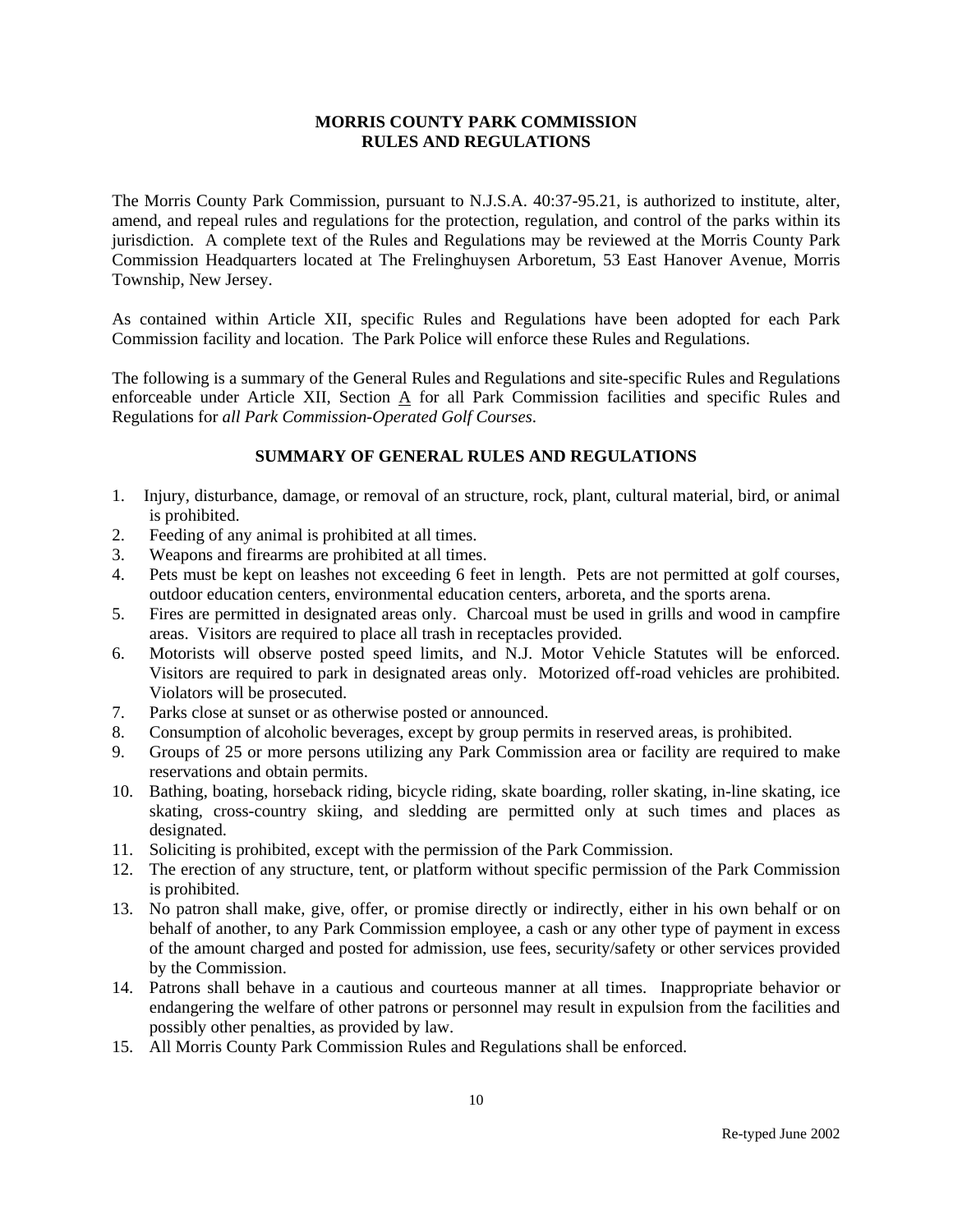### Specific Rules and Regulations For All Park Commission-Operated Golf Courses

All persons using golf course facilities shall comply with the following:

- 1. Golfers shall conform with the directions of the golf course personnel and/or other authorized representatives of the Park Commission in the performance of their duties.
- 2. Each player shall be required to have a greens fee ticket and show it to the Starter at the beginning of play or during the round of play to authorized Park Commission personnel. Fees shall be established by the Morris County Park Commission.
- 3. Requirements for the payment of registration fees, greens fees, fees for renting equipment, and fees for clubhouse facilities shall be established by the Morris County Park Commission.
- 4. Children under the age of 12 years shall not be permitted on the golf course. Children from 12 to 14 years of age must be accompanied by an adult at all times. Exceptions: those golfers issued a "Junior Golf Card" in conjunction with the Junior Golf Program and the rules set forth by that program.
- 5. Each player must have his/her own bag and clubs.
- 6. All persons shall be properly attired. Street shoes with raised heels are not permitted. Shorts must have a zipper or button front. Tank tops or halter tops, bathing suits, gym shorts, and cut-off jeans are prohibited in favor of slacks, Bermuda-type shorts and shirts with sleeves. Shirts containing slogans that are considered in poor taste or offensive will not be permitted. Shirts and shoes must be worn at all times.
- 7. Spectators shall not be permitted on the golf course except at times and places specifically designated by the Park Commission.
- 8. The golf course shall be opened from 7:00 a.m. daily uintil sunset, subject to conditions that prohibit such operation, as determined by authorized golf course personnel.
- 9. Playing in groups larger than foursomes is prohibited.
- 10. A golfer discontinuing play temporarily may lose his/her place on the golf course. Clearance from the starter is required before teeing off again.
- 11. Pull carts are not permitted between greens and bunkers or across tees. Climbing the face of bunkers is prohibited. Players shall replace divots, repair ball marks, and rake sand traps.
- 12. Practicing or swinging golf clubs shall be permitted only in practice areas and on practice greens.
- 13. The Park Commission shall not be responsible for personal items or valuables lost while on County property, nor is the Park Commission responsible for unauthorized actions of patrons.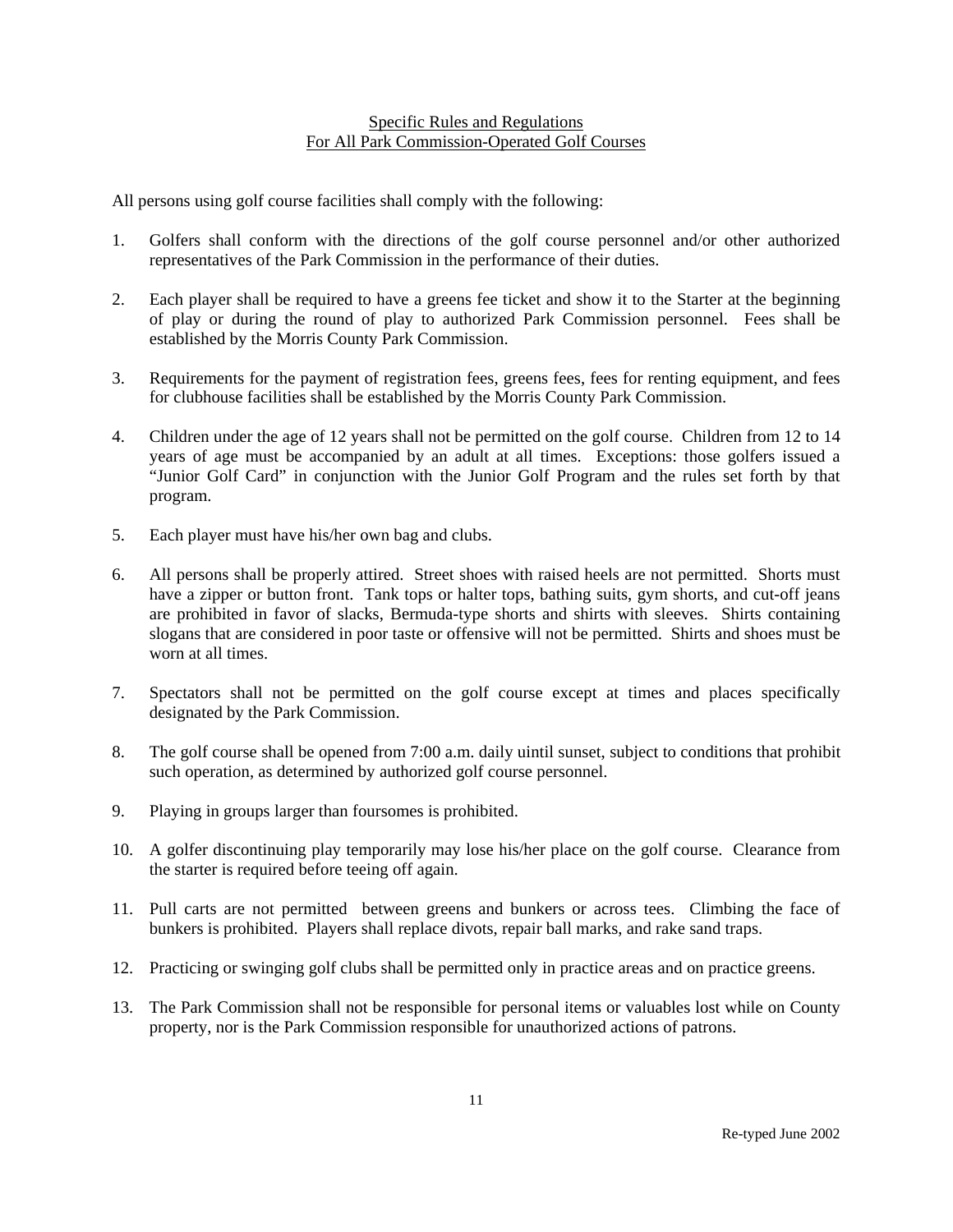- 14. Anyone destroying Park Commission property will be subject to revocation of golf privileges and further liability for damages.
- 15. A Morris County resident may purchase a Golf ID card for the golf season, which entitles the holder to pay resident greens fees and the ability to attain an advanced tee time reservation. A "County Resident" is a person whose primary domicile is located in Morris County. (A domicile is defined as "a person's fixed, permanent, and principal home for legal purposes.") Evidence of County Resident status shall be provided in the following forms: drivers license and voter registration card. In the absence of one of these, a current annual lease or tax bill, employee ID, student ID, agencyissued ID, or passport may be accepted. State residents may purchase non-resident Golf ID cards, which entitle holders to pay non-resident greens fees and attain advanced tee time reservations. Evidence of State Resident status shall be provided in the same manner as that of a resident. Golf ID cards are valid from date of purchase to the end of the current golf season.
- 16. Players shall be cautious and courteous at all times. Inappropriate behavior or endangering the welfare of other patrons or golf course personnel may result in the revocation of golf privileges and the use of golf facilities.
- 17. Players shall continue play without undue delay, and when looking for a lost ball, shall signal the following group to play through. Any golfer falling behind the proceeding group by the full length of the next tee to green shall allow the next group to play through. The golf course ranger is responsible for the pace of play and has the authority to request that groups either pick up their pace, pick up their balls to maintain the pace, or leave the golf course in the event that golfers refuse to do so.
- 18. Golf courses are specific-use facilities, which can be accessed only at approved times during the golf season for the specific purpose of playing golf.
- 19. Hunting and fishing are strictly prohibited on all Park Commission golf course property, except as authorized by specific permit issues by the Park Commission.
- 20. Coolers, bottles, or cans are not permitted on the golf courses.
- 21. Violations of any of the Rules and Regulations may be grounds for suspension of the player's privilege for a period of time as determined by authorized golf course personnel and later as finally determined by the Park Commission.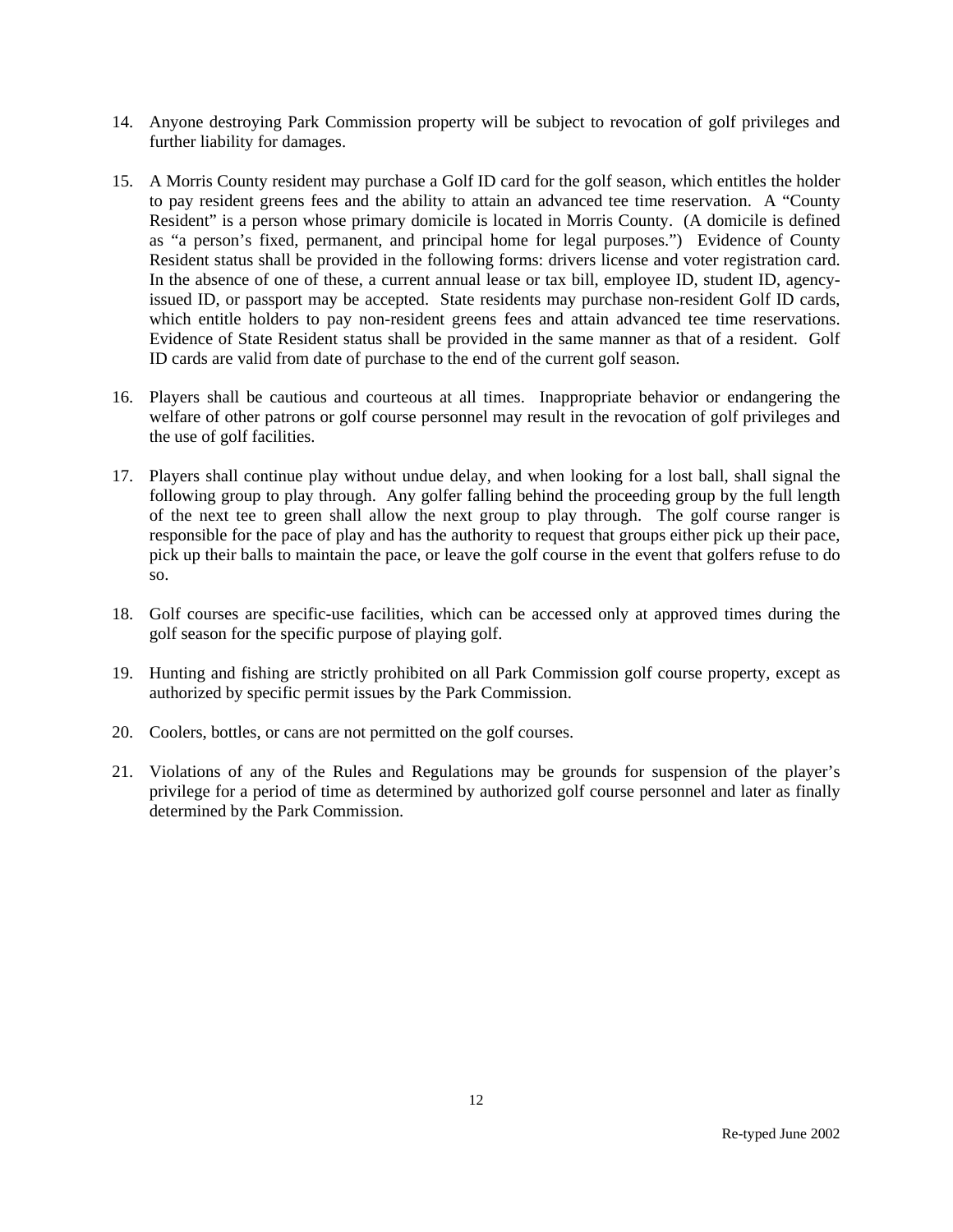The Morris County Park Commission, pursuant to N.J.S.A. 40:37-95.21, is authorized to institute, alter, amend, and repeal rules and regulations for the protection, regulation, and control of the parks within its jurisdiction. A complete text of the Rules and Regulations may be reviewed at the headquarters of the Morris County Park Commission at The Frelinghuysen Arboretum, 53 East Hanover Avenue, Morris Township, New Jersey.

As contained within Article XII, specific Rules and Regulations have been adopted for each Park Commission facility and location. The Park Police will enforce these Rules and Regulations.

The following is a summary of the General Rulses and Regulations and site-specific Rules and Regulations enforceable under Article XII, Section B for *Sunrise Lake, Lewis Morris County Park.*

- 1. Injury, disturbance, damage, or removal of any structure, rock, plant, cultural material, bird, or animal is prohibited.
- 2. Feeding of any animal is prohibited at all times.
- 3. Weapons and firearms are prohibited at all times.
- 4. Pets must be kept on leashes not exceeding 6 feet in length. Pets are not permitted at golf courses, outdoor education centers, environmental education centers, arboreta, and the sports arena.
- 5. Fires are permitted in designated areas only. Charcoal must be used in grills and wood in campfire areas. Visitors are required to place all trash in receptacles provided.
- 6. Motorists will observe posted speed limits, and N.J. Motor Vehicle Statutes will be enforced. Visitors are required to park in designated areas only. Motorized off-road vehicles are prohibited. Violators will be prosecuted.
- 7. Parks close at sunset or as otherwise posted or annunced.
- 8. Consumption of alcoholic beverages, except by group permits in reserved areas, is prohibited.
- 9. Groups of 25 or more persons utilizing any Park Commission area or facility are required to make reservations and obtain permits.
- 10. Bathing, boating, horseback riding, bicycle riding, skate boarding, roller skating, in-line skating, ice skating, cross-country skiing, and sledding are permitted only at such times and places as designated.
- 11. Soliciting is prohibited, except with the permission of the Park Commission.
- 12. The erection of any structure, tent, or platform without the specific permission of the Park Commission is prohibited.
- 13. No patron shall make, give, offer, or promise directly or indirectly, either in his own behalf or on behalf of another, to any Park Commission employee, a cash or any other type of payment in excess of the amount charged and posted for admission, use fees, security/safety or other service provided by the Commission.
- 14. Patrons shall behave in a cautious and courteous manner at all times. Inappropriate behavior or endangering the welfare of other patrons or personnel may result in expulsion from the facilities and possibly other penalties, as provided by law.
- 15. All Morris County Park Commission Rules and Regulations shall be enforced.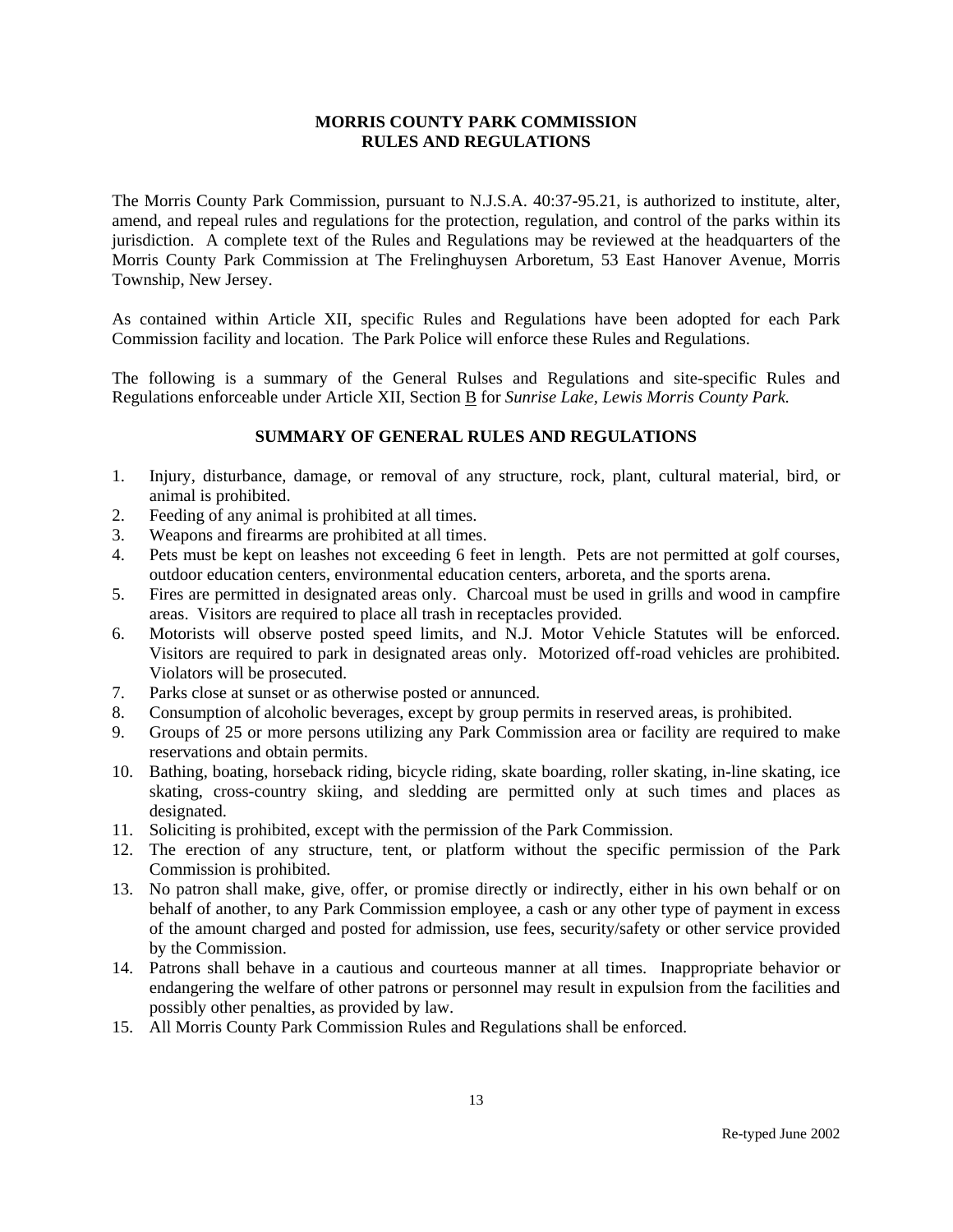### Specific Rules and Regulations For Sunrise Lake, Lewis Morris County Park

#### Boating Rules and Regulations

- 1. All patrons are required to wear life preservers.
- 2. Patrons shall refrain from rocking, tipping, or otherwise operating the boat in an unsafe manner.
- 3. Boats shall dock at designated areas only. Landing boats at any area other than the designated boat dock is strictly prohibited.
- 4. Patrons utilizing boats shall maintain a safe distance from the dam or other hazardous areas.
- 5. Patrons are required to remain seated in the boats at all times. Bathing or jumping in the water from the boats is prohibited.
- 6. Patrons will be required to return the boats to the dock when the lake is deemed unsafe by the boat attendant or Park Commission representative.
- 7. Patrons are required to conform to limits on the number of occupants and weight load per boat, as designated by the capacity/weight specifications listed on the boat.
- 8. Food or drink is prohibited on any boat.
- 9. Any patron destroying Park Commission property will be directed to leave and be further liable for damages.
- 10. Each patron shall conform with the directions of the Facility Manager, Boat Attendant, Park Police Officer, or any other authorized representative of the Park Commission in the performance of their duties.
- 11. Pets are prohibited on any boat.
- 12. Children under the age of 14 in boats must be accompanied by an adult.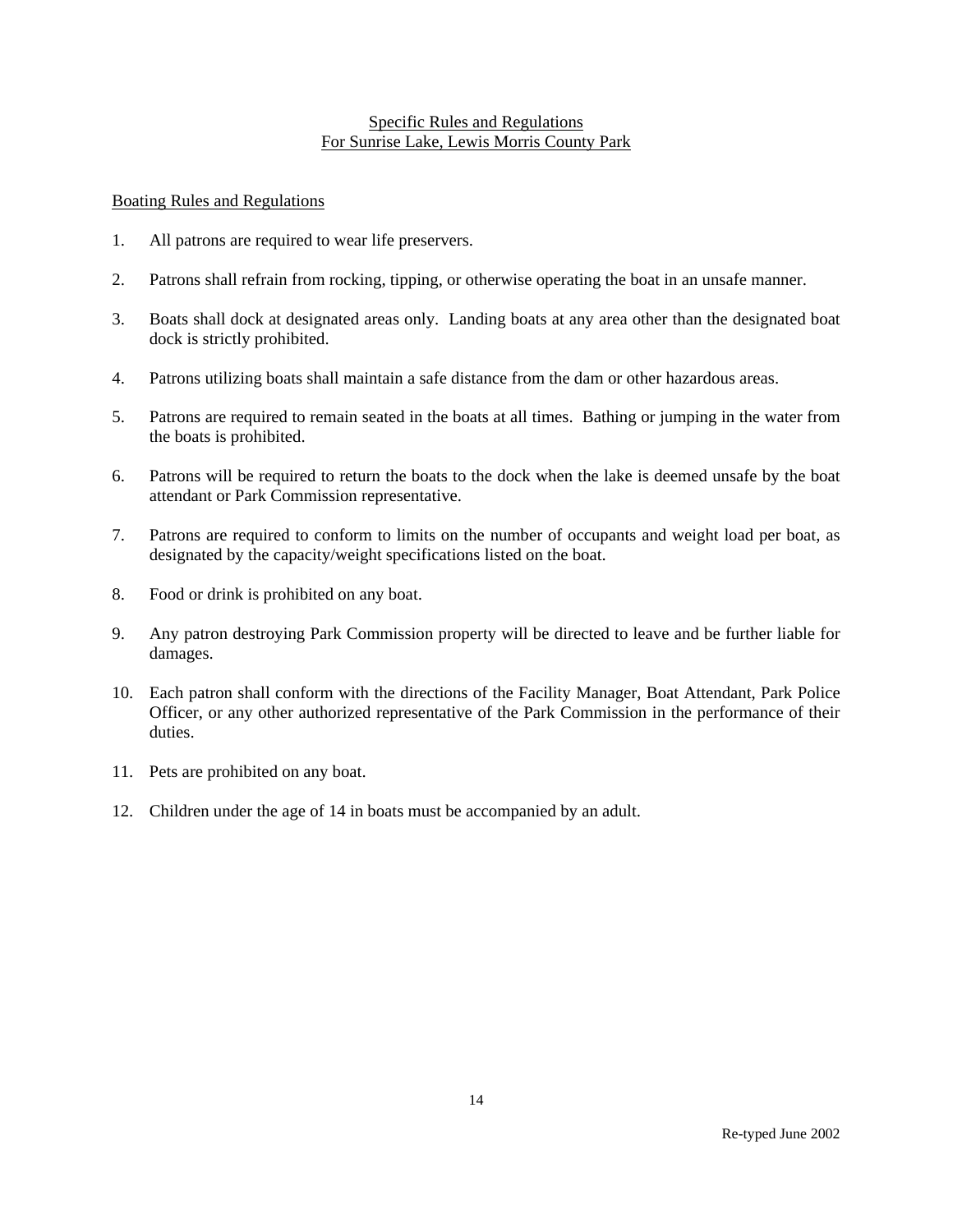### Specific Rules and Regulations For Sunrise Lake, Lewis Morris County Park

# Bathing Rules and Regulations – Sunrise Lake

- 1. Running, rough play, spitting, use of abusive language, and offensive conduct are prohibited.
- 2. Patrons must swim only in designated areas and only when lifeguards are on duty.
- 3. Rafts, masks, or any other acquatic equipment are prohibited.
- 4. Playing ball is prohibited.
- 5. Persons under the influence of alcohol or drugs are not permitted on the premises.
- 6. Refreshments shall be permitted only in areas specifically designated by the Park Commission.
- 7. Membership, registration, and admission fees are established and revised from time to time by the Park Commission.
- 8. Each patron of the swimming facilities shall be required to possess and produce verification of admission to an authorized representative of the Commission upon request.
- 9. Each patron shall conform with the directions of the facility manager, lifeguard, or authorized representative of the Commission in the performance of their duties.
- 10. Children under 14 years of age shall use the bathing facilities only when accompanied by an adult.
- 11. Children shall be constantly supervised by a parent or other responsible and competent adult.
- 12. No animals or pets of any kind are allowed in the bathing area.
- 13. The Commission will not be responsible for loss of property caused by theft, damage, or other casualty, nor for personal injuries.
- 14. Groups of 25 or more persons and any group arriving by bus are required to make reservations in advance.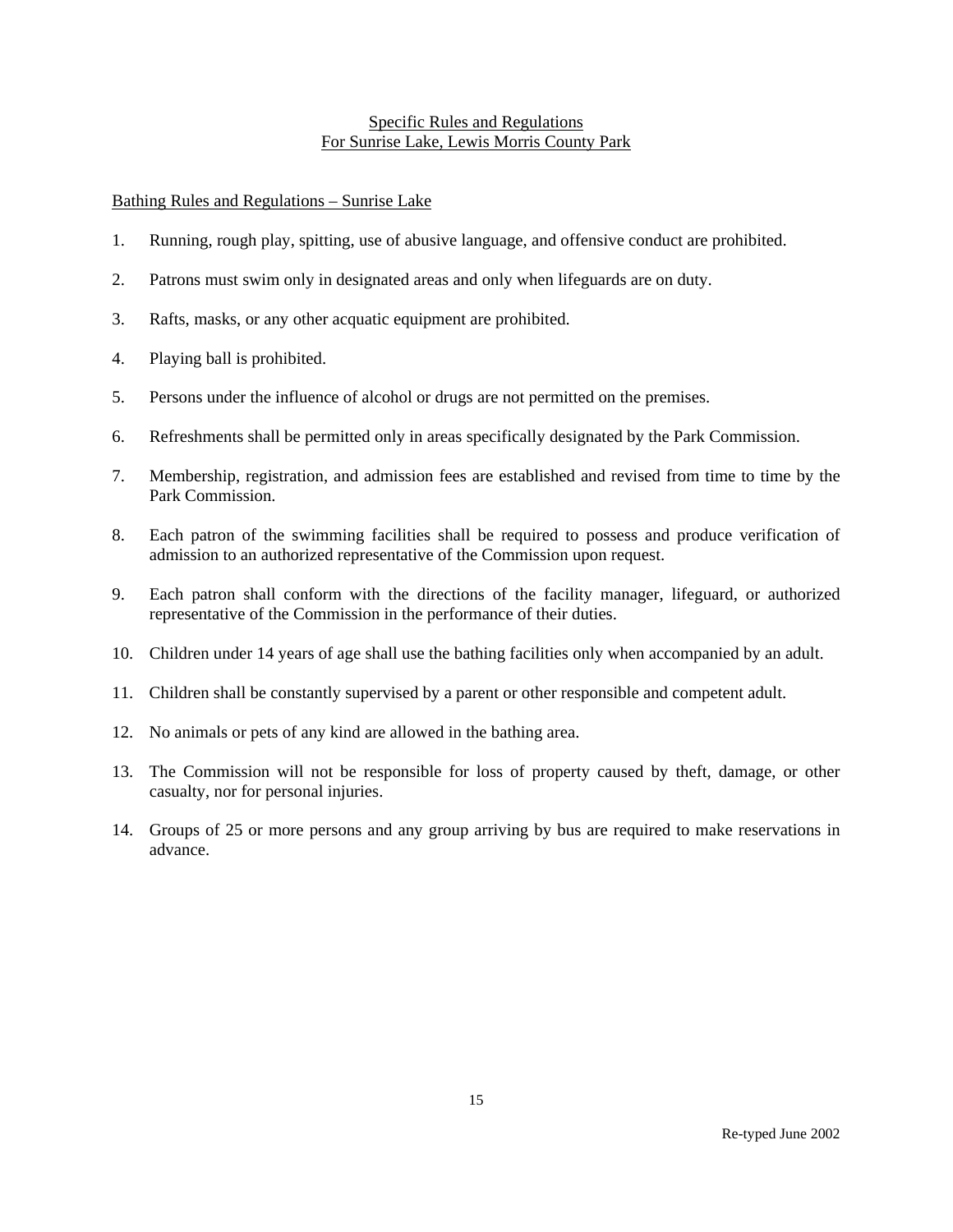The Morris County Park Commission, pursuant to N.J.S.A. 40:37-95.21, is authorized to institute, alter, amend, and repeal rules and regulations for the protection, regulation, and control of the parks within its jurisdiction. A complete text of the Rules and Regulations may be reviewed at the Morris County Park Commission Headquarters located at The Frelinghuysen Arboretum, 53 East Hanover Avenue, Morris Township, New Jersey.

As contained within Article XII, specific Rules and Regulations have been adopted for each Park Commission facility and location. The Park Police will enforce these Rules and Regulations.

The following is a summary of the General Rules and Regulations and site-specific Rules and Regulations enforceable under Article XII, Section C for *Lake George - Schooley's Mountain County Park*.

- 1. Injury, disturbance, damage, or removal of an structure, rock, plant, cultural material, bird, or animal is prohibited.
- 2. Feeding of any animal is prohibited at all times.
- 3. Weapons and firearms are prohibited at all times.
- 4. Pets must be kept on leashes not exceeding 6 feet in length. Pets are not permitted at golf courses, outdoor education centers, environmental education centers, arboreta, and the sports arena.
- 5. Fires are permitted in designated areas only. Charcoal must be used in grills and wood in campfire areas. Visitors are required to place all trash in receptacles provided.
- 6. Motorists will observe posted speed limits, and N.J. Motor Vehicle Statutes will be enforced. Visitors are required to park in designated areas only. Motorized off-road vehicles are prohibited. Violators will be prosecuted.
- 7. Parks close at Sunset or as otherwise posted or announced.
- 8. Consumption of alcoholic beverages, except by group permits in reserved areas, is prohibited.
- 9. Groups of 25 or more persons utilizing any Park Commission area or facility are required to make reservations and obtain permits.
- 10. Bathing, boating, horseback riding, bicycle riding, skate boarding, roller skating, in-line skating, ice skating, cross-country skiing, and sledding are permitted only at such times and places as designated.
- 11. Soliciting is prohibited, except with the permission of the Park Commission.
- 12. The erection of any structure, tent, or platofrm without specific permission of the Park Commission is prohibited.
- 13. No patron shall make, give, offer, or promise directly or indirectly, either in his own behalf or on behalf of another, to any Park Commission employee, a cash or any other type of payment in excess of the amount charged and posted for admission, use fees, security/safety or other services provided by the Commission.
- 14. Patrons shall behave in a cautious and courteous manner at all times. Inappropriate behavior or endangering the welfare of other patrons or personnel may result in expulsion from the facilities and possibly other penalties, as provided by law.
- 15. All Morris County Park Commission Rules and Regulations shall be enforced.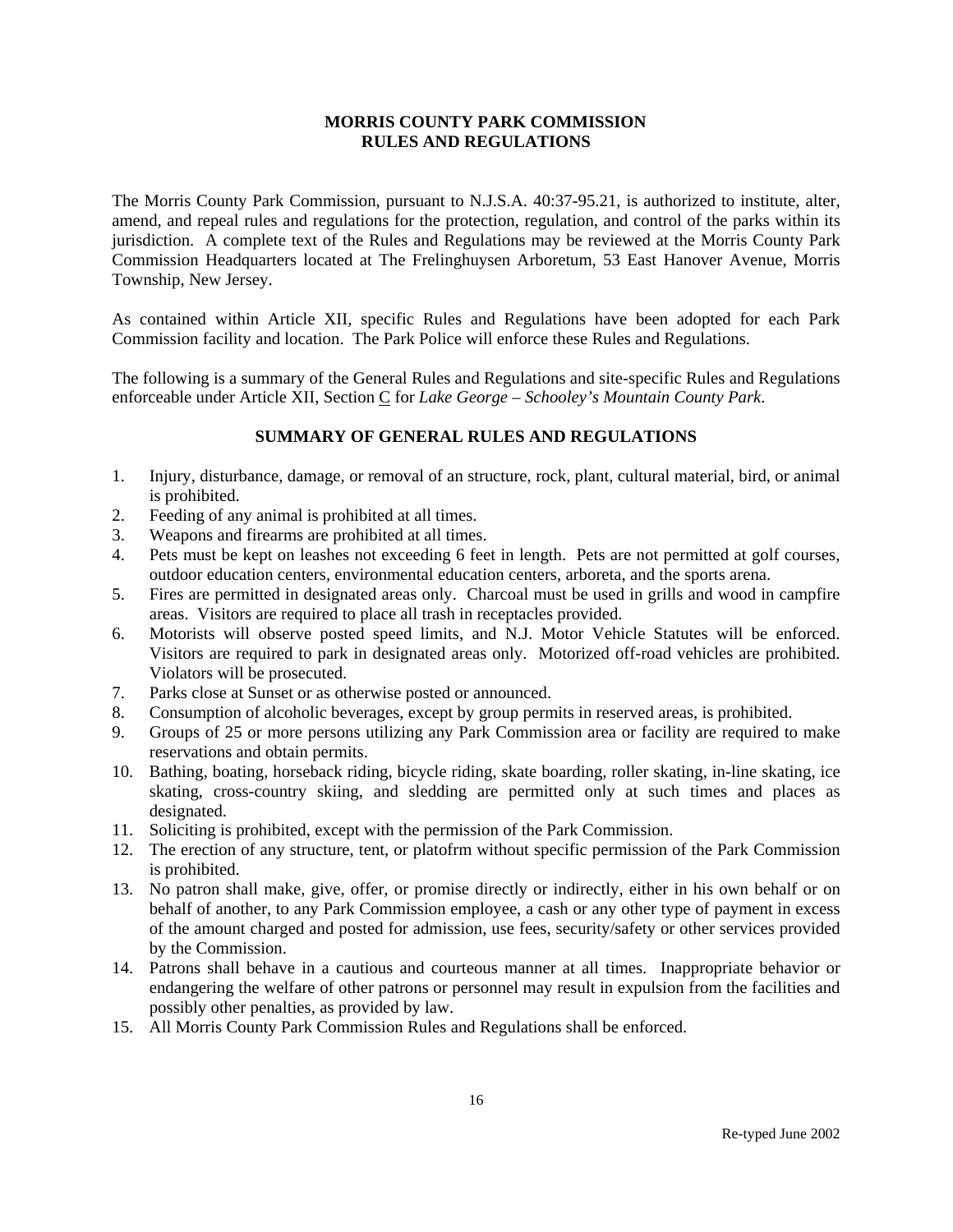## Specific Rules and Regulations For Lake George, Schooley's Mountain County Park

## Boating Rules and Regulations

- 1. All patrons are required to wear life preservers.
- 2. Patrons shall refrain from rocking, tipping, or otherwise operating the boat in an unsafe manner.
- 3. Boats shall dock at designated areas only. Landing boats at any area other than the designated boat dock is strictly prohibited.
- 4. Patrons utilizing boats shall maintain a safe distance from the dam or other hazardous areas.
- 5. Patrons are required to remain seated in the boats at all times. Bathing or jumping in the water from the boats is prohibited.
- 6. Patrons will be required to return the boats to the dock when the lake is deemed unsafe by the boat attendant or Park Commission representative.
- 7. Patrons are required to conform to limits on the number of occupants and weight load per boat, as designated by the capacity/weight specifications listed on the boat.
- 8. Food or drink is prohibited on any boat.
- 9. Any patron destroying Park Commission property will be directed to leave and be further liable for damages.
- 10. Each patron shall conform with the directions of the Facility Manager, Boat Attendant, Park Police Officer, or any other authorized representative of the Park Commission in the performance of their duties.
- 11. Pets are prohibited on any boat.
- 12. Children under the age of 14 in boats must be accompanied by an adult.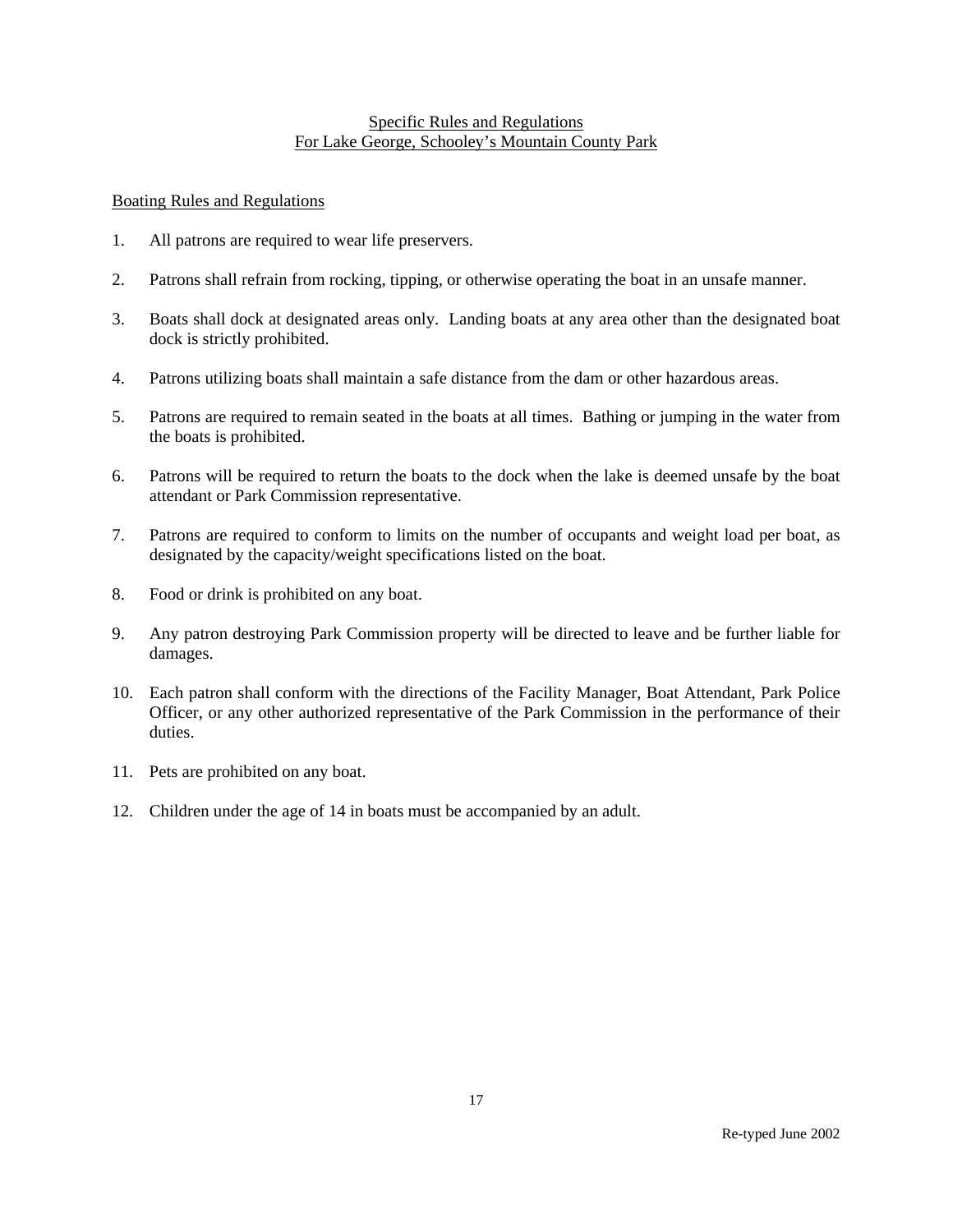The Morris County Park Commission, pursuant to N.J.S.A. 40:37-95.21, is authorized to institute, alter, amend, and repeal rules and regulations for the protection, regulation, and control of the parks within its jurisdiction. A complete text of the Rules and Regulations may be reviewed at the Morris County Park Commission Headquarters located at The Frelinghuysen Arboretum, 53 East Hanover Avenue, Morris Township, New Jersey.

As contained within Article XII, specific Rules and Regulations have been adopted for each Park Commission facility and location. The Park Police will enforce these Rules and Regulations.

The following is a summary of the General Rules and Regulations and site-specific Rules and Regulations enforceable under Article XII, Section D for *Hedden County Park*.

- 1. Injury, disturbance, damage, or removal of an structure, rock, plant, cultural material, bird, or animal is prohibited.
- 2. Feeding of any animal is prohibited at all times.
- 3. Weapons and firearms are prohibited at all times.
- 4. Pets must be kept on leashes not exceeding 6 feet in length. Pets are not permitted at golf courses, outdoor education centers, environmental education centers, arboreta, and the sports arena.
- 5. Fires are permitted in designated areas only. Charcoal must be used in grills and wood in campfire areas. Visitors are required to place all trash in receptacles provided.
- 6. Motorists will observe posted speed limits, and N.J. Motor Vehicle Statutes will be enforced. Visitors are required to park in designated areas only. Motorized off-road vehicles are prohibited. Violators will be prosecuted.
- 7. Parks close at sunset or as otherwise posted or announced.
- 8. Consumption of alcoholic beverages, except by group permits in reserved areas, is prohibited.
- 9. Groups of 25 or more persons utilizing any Park Commission area or facility are required to make reservations and obtain permits.
- 10. Bathing, boating, horseback riding, bicycle riding, skate boarding, roller skating, in-line skating, ice skating, cross-country skiing, and sledding are permitted only at such times and places as designated.
- 11. Soliciting is prohibited, except with the permission of the Park Commission.
- 12. The erection of any structure, tent, or platofrm without specific permission of the Park Commission is prohibited.
- 13. No patron shall make, give, offer, or promise directly or indirectly, either in his own behalf or on behalf of another, to any Park Commission employee, a cash or any other type of payment in excess of the amount charged and posted for admission, use fees, security/safety or other services provided by the Commission.
- 14. Patrons shall behave in a cautious and courteous manner at all times. Inappropriate behavior or endangering the welfare of other patrons or personnel may result in expulsion from the facilities and possibly other penalties, as provided by law.
- 15. All Morris County Park Commission Rules and Regulations shall be enforced.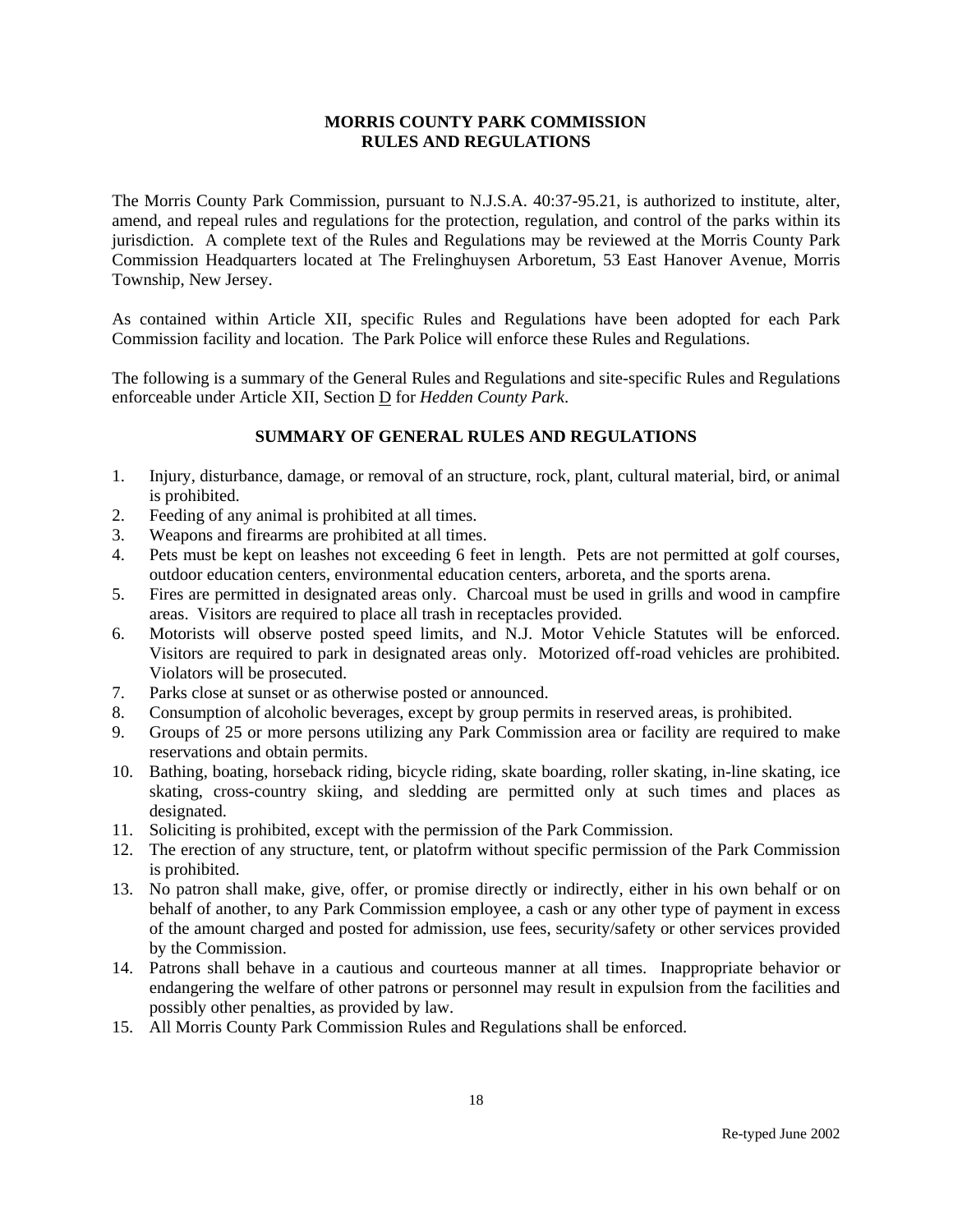### Specific Rules and Regulations For the Waterfront at Hedden County Park

### Boating Rules and Regulations

- 1. All patrons are required to wear life preservers.
- 2. Patrons shall refrain from rocking, tipping, or otherwise operating the boat in an unsafe manner.
- 3. Boats shall dock at designated areas only. Landing boats at any area other than the designated boat dock is strictly prohibited.
- 4. Patrons utilizing boats shall maintain a safe distance from the dam or other hazardous areas.
- 5. Patrons are required to remain seated in the boats at all times. Bathing or jumping in the water from the boats is prohibited.
- 6. Patrons will be required to return the boats to the dock when the lake is deemed unsafe by the boat attendant or Park Commission representative.
- 7. Patrons are required to conform to limits on the number of occupants and weight load per boat, as designated by the capacity/weight specifications listed on the boat.
- 8. Food or drink is prohibited on any boat.
- 9. Any patron destroying Park Commission property will be directed to leave and be further liable for damages.
- 10. Each patron shall conform with the directions of the Facility Manager, Boat Attendant, Park Police Officer, or any other authorized representative of the Park Commission in the performance of their duties.
- 11. Pets are prohibited on any boat.
- 12. Children under the age of 14 in boats must be accompanied by an adult.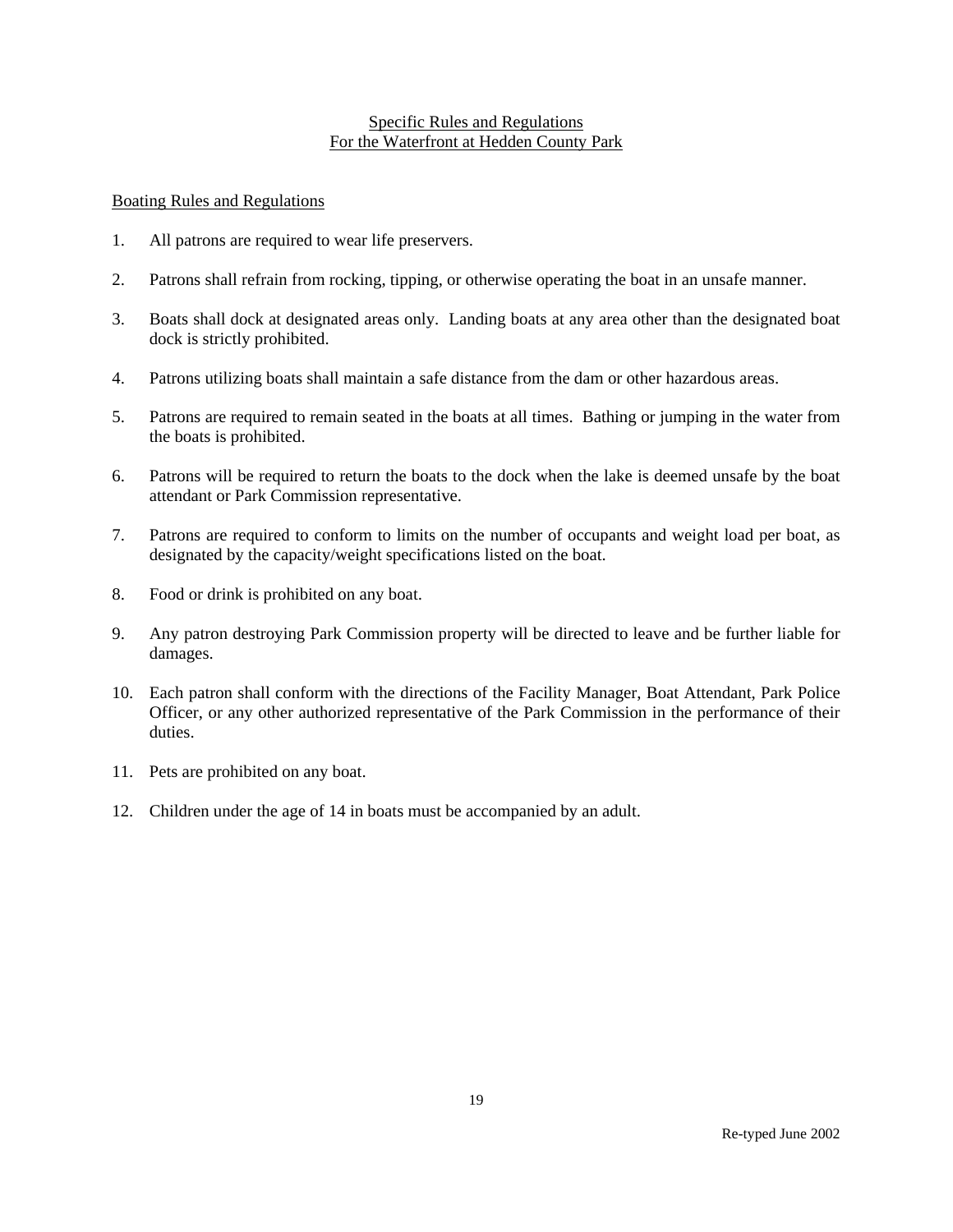The Morris County Park Commission, pursuant to N.J.S.A. 40:37-95.21, is authorized to institute, alter, amend, and repeal rules and regulations for the protection, regulation, and control of the parks within its jurisdiction. A complete text of the Rules and Regulations may be reviewed at the Morris County Park Commission Headquarters located at The Frelinghuysen Arboretum, 53 East Hanover Avenue, Morris Township, New Jersey.

As contained within Article XII, specific Rules and Regulations have been adopted for each Park Commission facility and location. The Park Police will enforce these Rules and Regulations.

The following is a summary of the General Rules and Regulations and site-specific Rules and Regulations enforceable under Article XII, Section E for *Silas Condict County Park*.

- 1. Injury, disturbance, damage, or removal of an structure, rock, plant, cultural material, bird, or animal is prohibited.
- 2. Feeding of any animal is prohibited at all times.
- 3. Weapons and firearms are prohibited at all times.
- 4. Pets must be kept on leashes not exceeding 6 feet in length. Pets are not permitted at golf courses, outdoor education centers, environmental education centers, arboreta, and the sports arena.
- 5. Fires are permitted in designated areas only. Charcoal must be used in grills and wood in campfire areas. Visitors are required to place all trash in receptacles provided.
- 6. Motorists will observe posted speed limits, and N.J. Motor Vehicle Statutes will be enforced. Visitors are required to park in designated areas only. Motorized off-road vehicles are prohibited. Violators will be prosecuted.
- 7. Parks close at sunset or as otherwise posted or announced.
- 8. Consumption of alcoholic beverages, except by group permits in reserved areas, is prohibited.
- 9. Groups of 25 or more persons utilizing any Park Commission area or facility are required to make reservations and obtain permits.
- 10. Bathing, boating, horseback riding, bicycle riding, skate boarding, roller skating, in-line skating, ice skating, cross-country skiing, and sledding are permitted only at such times and places as designated.
- 11. Soliciting is prohibited, except with the permission of the Park Commission.
- 12. The erection of any structure, tent, or platofrm without specific permission of the Park Commission is prohibited.
- 13. No patron shall make, give, offer, or promise directly or indirectly, either in his own behalf or on behalf of another, to any Park Commission employee, a cash or any other type of payment in excess of the amount charged and posted for admission, use fees, security/safety or other services provided by the Commission.
- 14. Patrons shall behave in a cautious and courteous manner at all times. Inappropriate behavior or endangering the welfare of other patrons or personnel may result in expulsion from the facilities and possibly other penalties, as provided by law.
- 15. All Morris County Park Commission Rules and Regulations shall be enforced.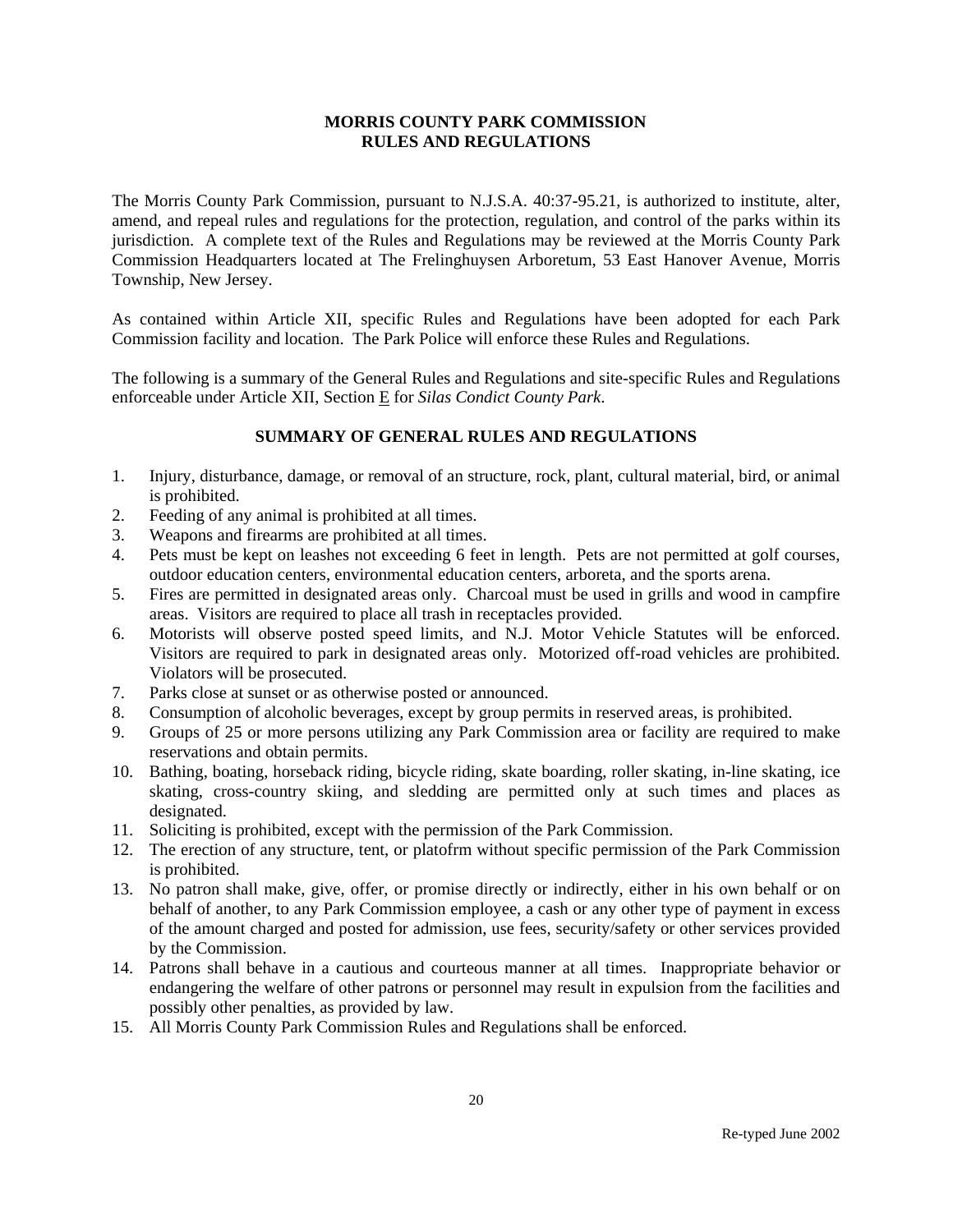### Specific Rules and Regulations For the Waterfront at Silas Condict County Park

## Boating Rules and Regulations

- 1. All patrons are required to wear life preservers.
- 2. Patrons shall refrain from rocking, tipping, or otherwise operating the boat in an unsafe manner.
- 3. Boats shall dock at designated areas only. Landing boats at any area other than the designated boat dock is strictly prohibited.
- 4. Patrons utilizing boats shall maintain a safe distance from the dam or other hazardous areas.
- 5. Patrons are required to remain seated in the boats at all times. Bathing or jumping in the water from the boats is prohibited.
- 6. Patrons will be required to return the boats to the dock when the lake is deemed unsafe by the boat attendant or Park Commission representative.
- 7. Patrons are required to conform to limits on the number of occupants and weight load per boat, as designated by the capacity/weight specifications listed on the boat.
- 8. Food or drink is prohibited on any boat.
- 9. Any patron destroying Park Commission property will be directed to leave and be further liable for damages.
- 10. Each patron shall conform with the directions of the Facility Manager, Boat Attendant, Park Police Officer, or any other authorized representative of the Park Commission in the performance of their duties.
- 11. Pets are prohibited on any boat.
- 12. Children under the age of 14 in boats must be accompanied by an adult.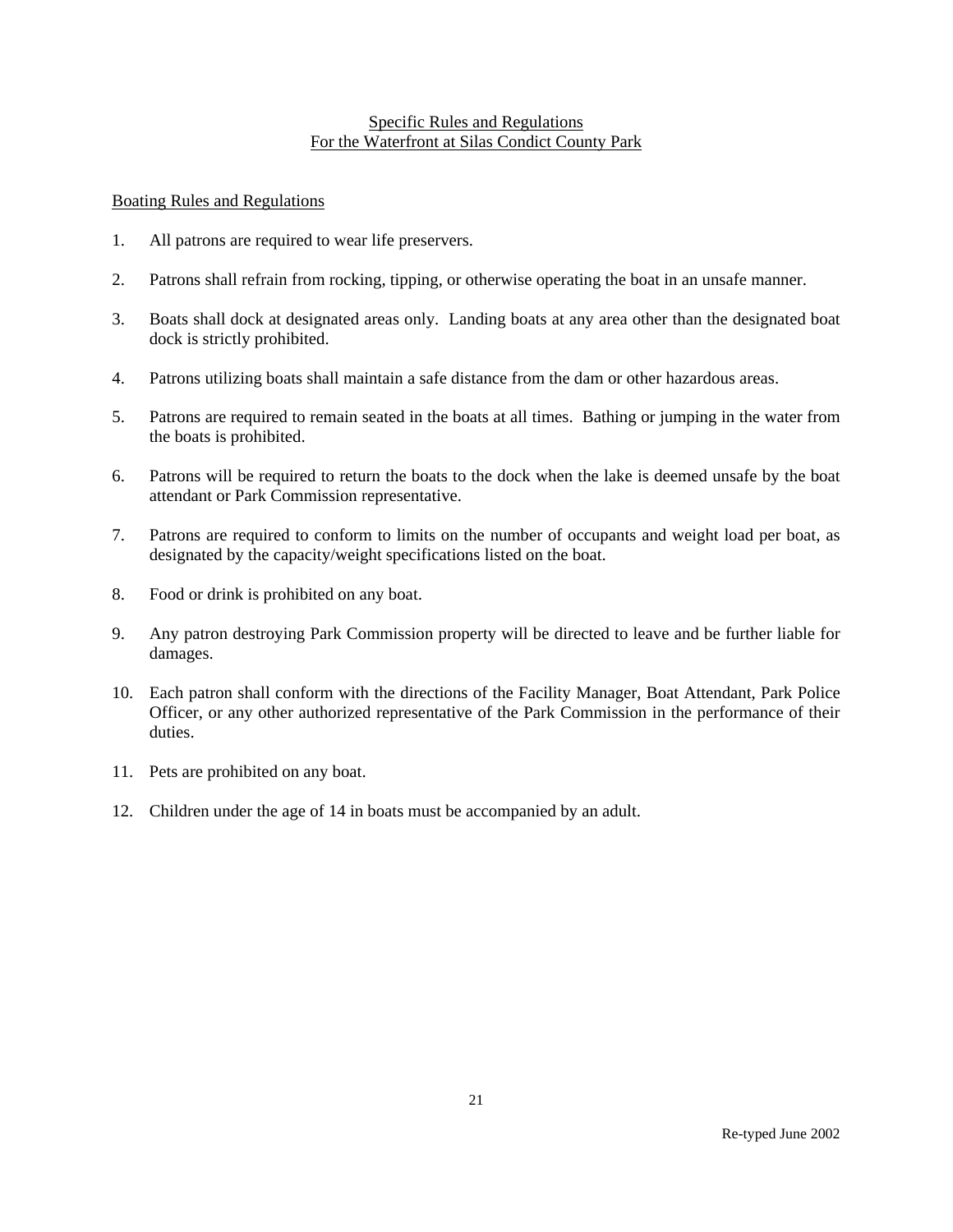The Morris County Park Commission, pursuant to N.J.S.A. 40:37-95.21, is authorized to institute, alter, amend, and repeal rules and regulations for the protection, regulation, and control of the parks within its jurisdiction. A complete text of the Rules and Regulations may be reviewed at the Morris County Park Commission Headquarters located at The Frelinghuysen Arboretum, 53 East Hanover Avenue, Morris Township, New Jersey.

As contained within Article XII, specific Rules and Regulations have been adopted for each Park Commission facility and location. The Park Police will enforce these Rules and Regulations.

The following is a summary of the General Rules and Regulations and site-specific Rules and Regulations enforceable under Article XII, Section F for *Lee's County Park*.

- 1. Injury, disturbance, damage, or removal of an structure, rock, plant, cultural material, bird, or animal is prohibited.
- 2. Feeding of any animal is prohibited at all times.
- 3. Weapons and firearms are prohibited at all times.
- 4. Pets must be kept on leashes not exceeding 6 feet in length. Pets are not permitted at golf courses, outdoor education centers, environmental education centers, arboreta, and the sports arena.
- 5. Fires are permitted in designated areas only. Charcoal must be used in grills and wood in campfire areas. Visitors are required to place all trash in receptacles provided.
- 6. Motorists will observe posted speed limits, and N.J. Motor Vehicle Statutes will be enforced. Visitors are required to park in designated areas only. Motorized off-road vehicles are prohibited. Violators will be prosecuted.
- 7. Parks close at sunset or as otherwise posted or announced.
- 8. Consumption of alcoholic beverages, except by group permits in reserved areas, is prohibited.
- 9. Groups of 25 or more persons utilizing any Park Commission area or facility are required to make reservations and obtain permits.
- 10. Bathing, boating, horseback riding, bicycle riding, skate boarding, roller skating, in-line skating, ice skating, cross-country skiing, and sledding are permitted only at such times and places as designated.
- 11. Soliciting is prohibited, except with the permission of the Park Commission.
- 12. The erection of any structure, tent, or platofrm without specific permission of the Park Commission is prohibited.
- 13. No patron shall make, give, offer, or promise directly or indirectly, either in his own behalf or on behalf of another, to any Park Commission employee, a cash or any other type of payment in excess of the amount charged and posted for admission, use fees, security/safety or other services provided by the Commission.
- 14. Patrons shall behave in a cautious and courteous manner at all times. Inappropriate behavior or endangering the welfare of other patrons or personnel may result in expulsion from the facilities and possibly other penalties, as provided by law.
- 15. All Morris County Park Commission Rules and Regulations shall be enforced.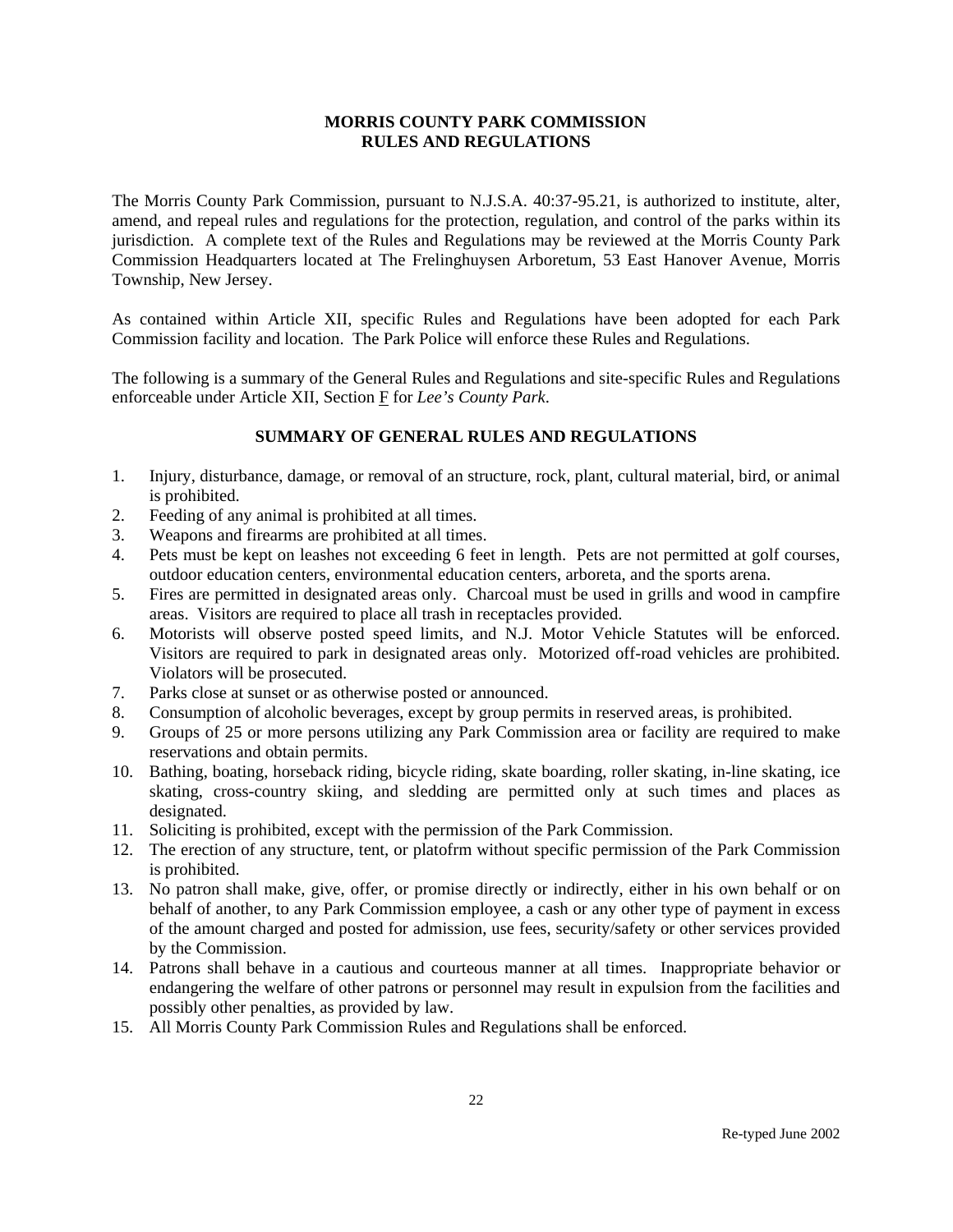## Specific Rules and Regulations For Lee's County Park

- 1. Seasonal operation: Marina facility open March 15 through November 30.
- 2. Daily launches open as weather conditions permit. Launch fee must be paid prior to launching.
- 3. Dockage available from April 15 through October 31. Morrings available from May 1 through September 30.
- 4. Hours of operation: from 5:00 a.m. to 11:00 p.m. daily.
- 5. Assignment of slips is based upon availability of slips and size of boats in accordance with Park Commission procedures. Preference shall be given to returning renters on a first-come, first-served basis.
- 6. Payment for seasonal slip rental must be received by March 15, unless otherwise notified.
- 7. Transient slips are not reservable and are only available when seasonal vacancies exist.
- 8. Walkways and docks shall be kept clean at all times.
- 9. The Morris County Park Commission, through its representative, may at its discretion arrange for the removal and hauling out of any boat that is determined to be in an unsafe or sinking condition, provided the owner is unavailable or fails to respond to notification of said unsafe condition. All charges for said removal and hauling shall be the sole responsibility of the boat owner.
- 10. No major boat alterations or repairs shall be undertaken while a boat is on Park property. No work shall be undertaken by outside contractors without specific permission from the marina supervisor.
- 11. No additions or alterations shall be made to docks, walkways, or other marina property.
- 12. No refunds are granted for seasonal slip rental, moorings, field storage, transient slip assignments, or launching fees.
- 13. Slip leases are not transferable and slips shall be occupied only by the boat owned by the lessee of record, as described on the rental agreement.
- 14. Transfer of petroleum products on marina property is prohibited.
- 15. Swimming and/or fishing from dock areas or boats in the marina is prohibited.
- 16. Boat slips shall be vacated immediately upon expiration of lease period.
- 17. All personal property, lines, and gear shall be removed from Park marina docks and property at the expiration of the lease permit period.
- 18. Commercial boats are permitted only in designated areas.
- 19. Use of marina parking lots for camper or recreation-type vehicles for the purpose of camping or storage is prohibited.
- 20. The parking of disabled vehicles on Park property for a period in excess of 24 hours is prohibited.
- 21. Any condition decleared to be a fire or safety hazard by the marina supervisor shall be corrected immediately by the boat owner.
- 22. Seasonal renters shall display the appropriate decals on their boats, vehicles, and boat trailers. Vehicle stickers shall be placed on the passenger side, back window.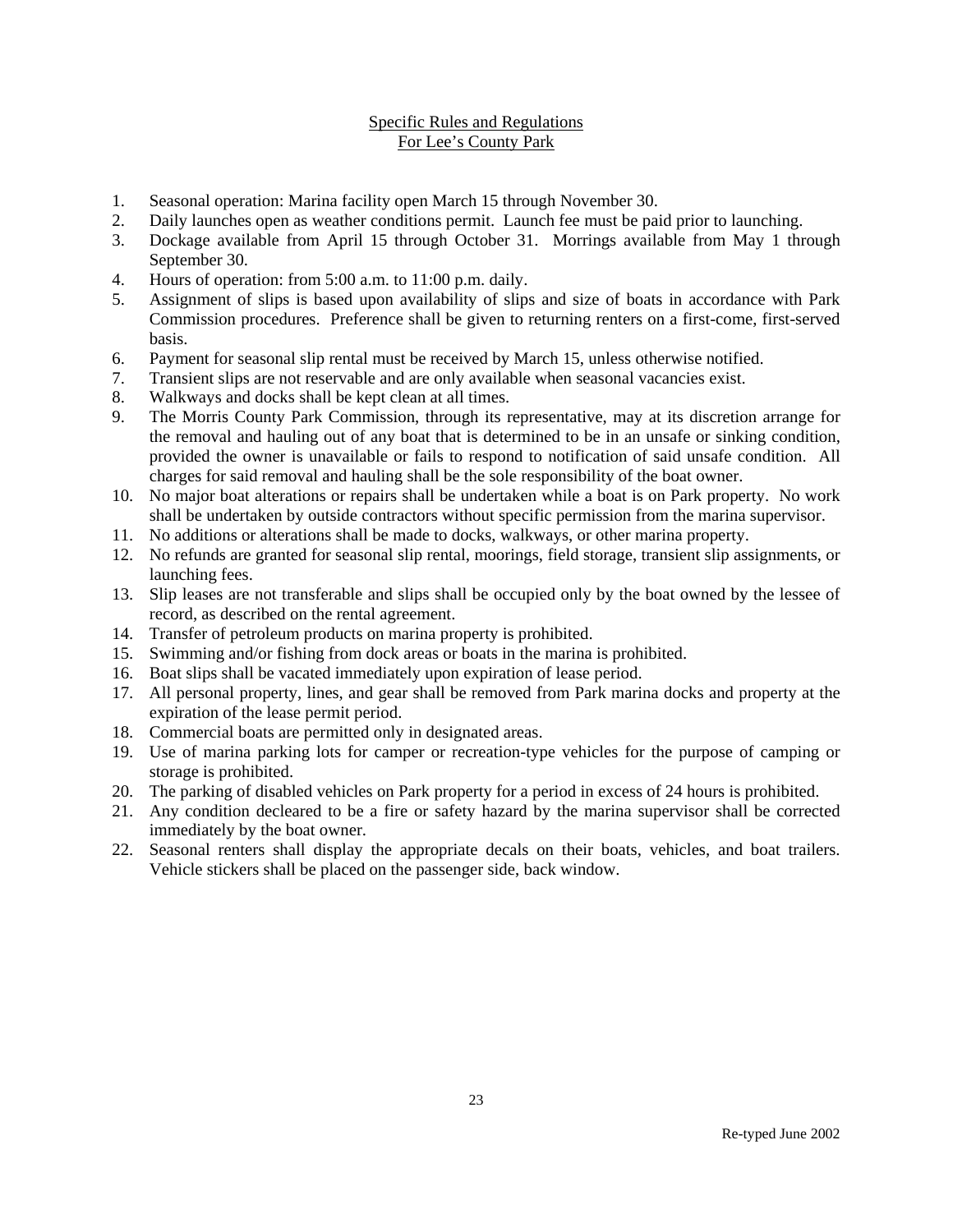The Morris County Park Commission, pursuant to N.J.S.A. 40:37-95.21, is authorized to institute, alter, amend, and repeal rules and regulations for the protection, regulation, and control of the parks within its jurisdiction. A complete text of the Rules and Regulations may be reviewed at the Morris County Park Commission Headquarters located at The Frelinghuysen Arboretum, 53 East Hanover Avenue, Morris Township, New Jersey.

As contained within Article XII, specific Rules and Regulations have been adopted for each Park Commission facility and location. The Park Police will enforce these Rules and Regulations.

The following is a summary of the General Rules and Regulations and site-specific Rules and Regulations enforceable under Article XII, Section G for *Mennen Sports Arena*.

- 1. Injury, disturbance, damage, or removal of an structure, rock, plant, cultural material, bird, or animal is prohibited.
- 2. Feeding of any animal is prohibited at all times.
- 3. Weapons and firearms are prohibited at all times.
- 4. Pets must be kept on leashes not exceeding 6 feet in length. Pets are not permitted at golf courses, outdoor education centers, environmental education centers, arboreta, and the sports arena.
- 5. Fires are permitted in designated areas only. Charcoal must be used in grills and wood in campfire areas. Visitors are required to place all trash in receptacles provided.
- 6. Motorists will observe posted speed limits, and N.J. Motor Vehicle Statutes will be enforced. Visitors are required to park in designated areas only. Motorized off-road vehicles are prohibited. Violators will be prosecuted.
- 7. Parks close at sunset or as otherwise posted or announced.
- 8. Consumption of alcoholic beverages, except by group permits in reserved areas, is prohibited.
- 9. Groups of 25 or more persons utilizing any Park Commission area or facility are required to make reservations and obtain permits.
- 10. Bathing, boating, horseback riding, bicycle riding, skate boarding, roller skating, in-line skating, ice skating, cross-country skiing, and sledding are permitted only at such times and places as designated.
- 11. Soliciting is prohibited, except with the permission of the Park Commission.
- 12. The erection of any structure, tent, or platofrm without specific permission of the Park Commission is prohibited.
- 13. No patron shall make, give, offer, or promise directly or indirectly, either in his own behalf or on behalf of another, to any Park Commission employee, a cash or any other type of payment in excess of the amount charged and posted for admission, use fees, security/safety or other services provided by the Commission.
- 14. Patrons shall behave in a cautious and courteous manner at all times. Inappropriate behavior or endangering the welfare of other patrons or personnel may result in expulsion from the facilities and possibly other penalties, as provided by law.
- 15. All Morris County Park Commission Rules and Regulations shall be enforced.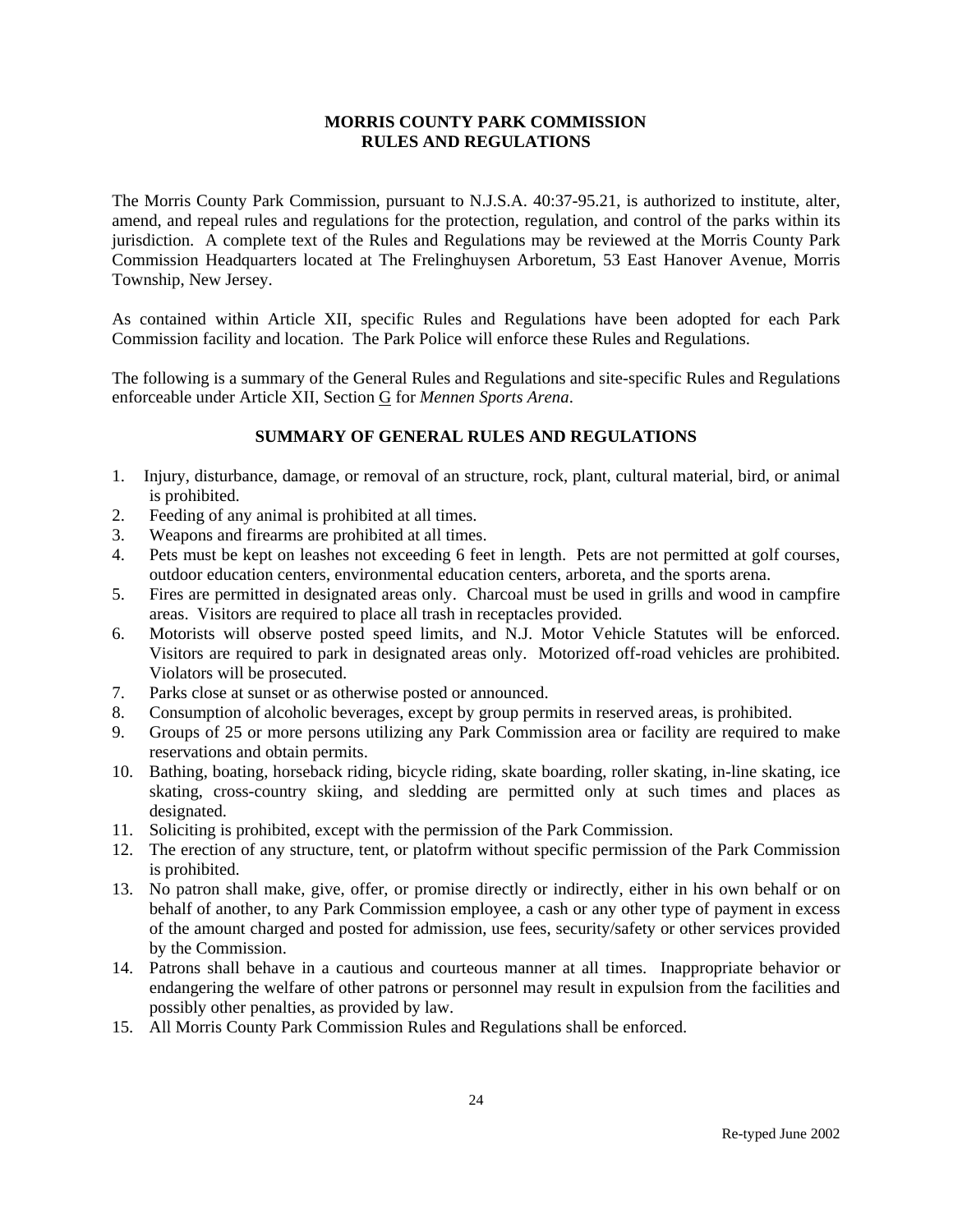## Specific Rules and Regulations For Mennen Sports Arena

- 1. Persons shall discard trash on site in containers placed for that purpose (recycling when applicable). No one shall throw, drop, or discard bottles, cans, papers, garbage, rubbish, or other material of any kind or description on the premises of the Mennen Sports Arena.
- 2. The igniting of fires for any purpose whatsoever is prohibited on or in the Mennen Sports Arena and its surrounding properties without a specific permit issued by the Park Commission.
- 3. The soliciting of rides, loitering, and selling of goods and the soliciting of funds or services in any area of the Mennen Sports Arena facility or the immediate vicinity thereof is prohibited.
- 4. Except as authorized by the Park Commission, no person shall enter or remain on the premises of the Mennen Sports Arena for the purpose of selling, offering to sell, leasing, or distributing any goods, merchandise, literature, or services except as authorized by a specific permit issued by the Park Commission.
- 5. Parades, gatherings, or other demonstrations are prohibited. Parades or other gatherings, games, entertainment, or sports on the premises of the Mennen Sports Arena are prohibited except at site and times that may be designated for such purpose and provided that said activities are conducted in a safe manner and are authorized by advance permit issued by the Commission. Tailgating-type picnics are prohibited unless expressly authorized by permit.
- 6. Conditions of Admission, Proper Attire, Prohibited Items:
	- A. No persons, including minors, shall enter the Mennen Sports Arena for any ticketed event without a valid ticket stub.
	- B. No persons, including minors, shall be permitted to attend events at the Mennen Sports Arena unless properly attired. The Commission reserves the right to determine proper attire for all events at the Mennen Sports Arena. Shirts and either shoes or skates are to be worn at all times, and hockey helmets are to be worn when playing hockey.
	- C. Unless authorized by the Commission, no person shall be admitted into the Mennen Sports Arena or facilities with any of the following items in his or her possession:
		- i. Alcoholic beverages
		- ii. Audio or visual recording equipment, radios, televisions, or any other such electronic devices, except when authorized.
		- iii. Bottles, either plastic or glass
		- iv. Coolers
	- D. Unless authorized by the Park Commission, the carrying of food or beverages into the Mennen Sports Arena is prohibited.
	- E. No person shall bring or cause to be brought into the Mennen Sports Arena any object with the intent to use or that may be used as a weapon or projectile.
	- F. Games of chance are prohibited.
	- G. All persons entering the Mennen Sports Arena will conduct themselves in accordance with the terms and conditions printed on the back of the ticket, on posted signs, played over the public address system, or advised by an employee to the event or as distributed by the Commission in connection therewith.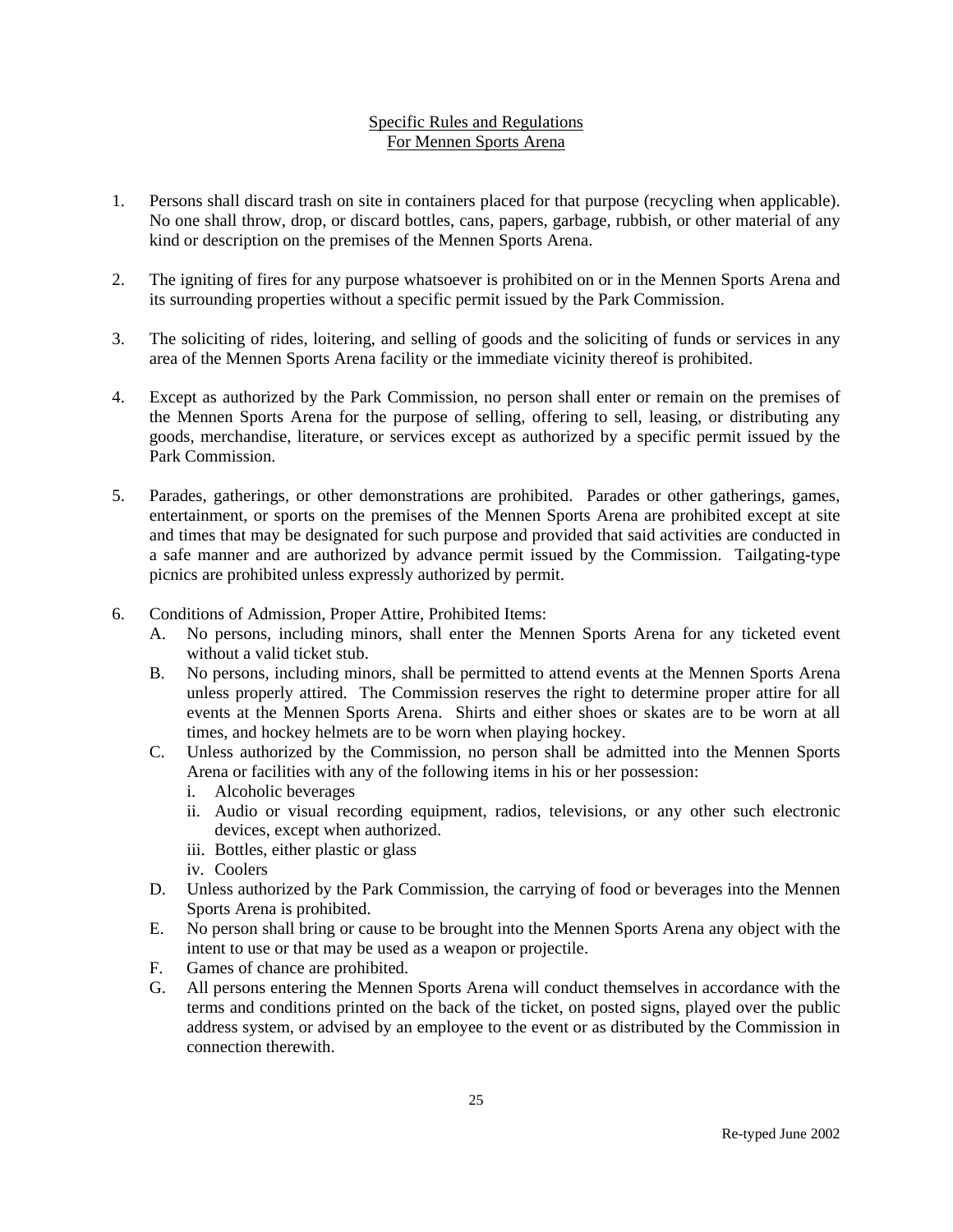- 7. Any person who acts in any manner to disturb, obstruct, or interfere with the conduct or enjoyment of any event such as using profane, indecent, or abusive language, acting in a rude or boisterous manner, preventing the orderly flow of people to or from events, will be removed at the discretion of the Arena Manager or designed.
- 8. Banners may not be hung anywhere in the Mennen Sports Arena by anyone other than those given advanced written authorization to do so by the Commission.
- 9. Smoking is prohibited in all areas inside the Mennen Sports Arena.
- 10. No pets are permitted in the Mennen Sports Arena except as expressly authorized by permit specifically issued by the Park Commission.
- 11. Ice hockey helmets are required by all players and referees during all hockey sessions, practice, and/or games.
- 12. Persons violating any of these regulations or otherwise conducting themselves in a manner determined to be detrimental to the public or the facilities of the Park Commission may be ejected from the Mennen Sports Arena and prosecuted to the extent allowed by law.
- 13. Requirements for Public Skating:
	- A. Skating is at the skater's own risk.
	- B. Skate Guards are to be obeyed at all times.
	- C. Skating is to be in the direction indicated by Arena personnel.
	- D. Skating together by groups of more than two (2) people is prohibited.
	- E. Throwing objects of any kind is prohibited.
	- F. Roughness, excessive speeding, or weaving through other skaters is prohibited.
	- G. Jumping and skating backwards is prohibited.
	- H. Tag or games of any kind are prohibited on or off the ice.
	- I. Skaters are to move in the same direction as the flow of traffic.
	- J. Eating, drinking, and smoking are prohibited on the ice.<br>K. Skaters are not allowed to carry children or secondary
	- Skaters are not allowed to carry children or secondary items such as cameras, handbags, etc., while skating.
	- L. Skaters are to walk with skates on rubber-tiled areas only; skates are not permitted in the stands.
	- M. A ticket stub is required for entering and re-entering the Arena.
	- N. Coin-operated lockers are to be used for personal articles. The Arena is not responsible for lost or stolen items.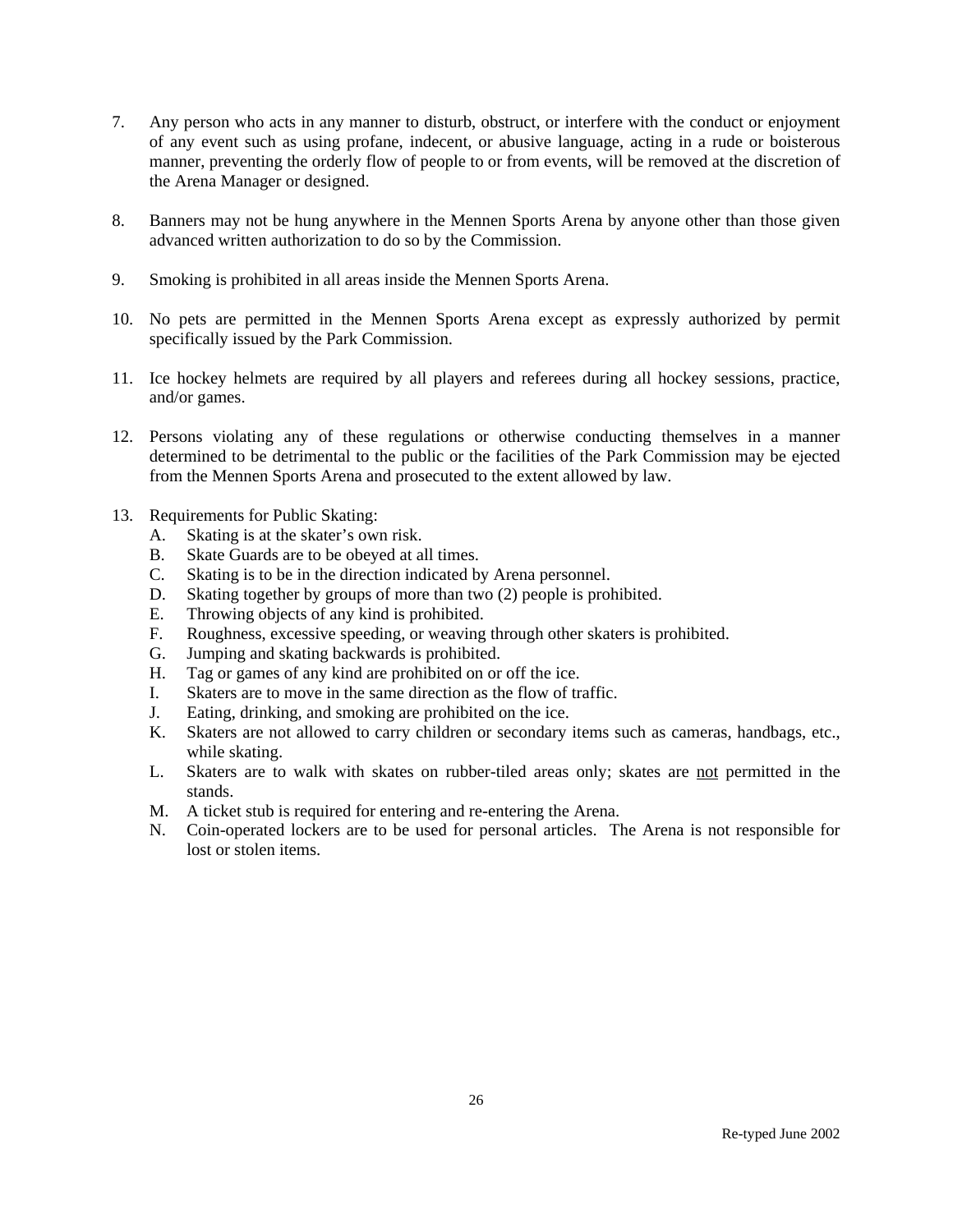The Morris County Park Commission, pursuant to N.J.S.A. 40:37-95.21, is authorized to institute, alter, amend, and repeal rules and regulations for the protection, regulation, and control of the parks within its jurisdiction. A complete text of the Rules and Regulations may be reviewed at the Morris County Park Commission Headquarters located at The Frelinghuysen Arboretum, 53 East Hanover Avenue, Morris Township, New Jersey.

As contained within Article XII, specific Rules and Regulations have been adopted for each Park Commission facility and location. The Park Police will enforce these Rules and Regulations.

The following is a summary of the General Rules and Regulations and site-specific Rules and Regulations enforceable under Article XII, Section H for *Mahlon Dickerson Reservation*.

- 1. Injury, disturbance, damage, or removal of an structure, rock, plant, cultural material, bird, or animal is prohibited.
- 2. Feeding of any animal is prohibited at all times.
- 3. Weapons and firearms are prohibited at all times.
- 4. Pets must be kept on leashes not exceeding 6 feet in length. Pets are not permitted at golf courses, outdoor education centers, environmental education centers, arboreta, and the sports arena.
- 5. Fires are permitted in designated areas only. Charcoal must be used in grills and wood in campfire areas. Visitors are required to place all trash in receptacles provided.
- 6. Motorists will observe posted speed limits, and N.J. Motor Vehicle Statutes will be enforced. Visitors are required to park in designated areas only. Motorized off-road vehicles are prohibited. Violators will be prosecuted.
- 7. Parks close at sunset or as otherwise posted or announced.
- 8. Consumption of alcoholic beverages, except by group permits in reserved areas, is prohibited.
- 9. Groups of 25 or more persons utilizing any Park Commission area or facility are required to make reservations and obtain permits.
- 10. Bathing, boating, horseback riding, bicycle riding, skate boarding, roller skating, in-line skating, ice skating, cross-country skiing, and sledding are permitted only at such times and places as designated.
- 11. Soliciting is prohibited, except with the permission of the Park Commission.
- 12. The erection of any structure, tent, or platofrm without specific permission of the Park Commission is prohibited.
- 13. No patron shall make, give, offer, or promise directly or indirectly, either in his own behalf or on behalf of another, to any Park Commission employee, a cash or any other type of payment in excess of the amount charged and posted for admission, use fees, security/safety or other services provided by the Commission.
- 14. Patrons shall behave in a cautious and courteous manner at all times. Inappropriate behavior or endangering the welfare of other patrons or personnel may result in expulsion from the facilities and possibly other penalties, as provided by law.
- 15. All Morris County Park Commission Rules and Regulations shall be enforced.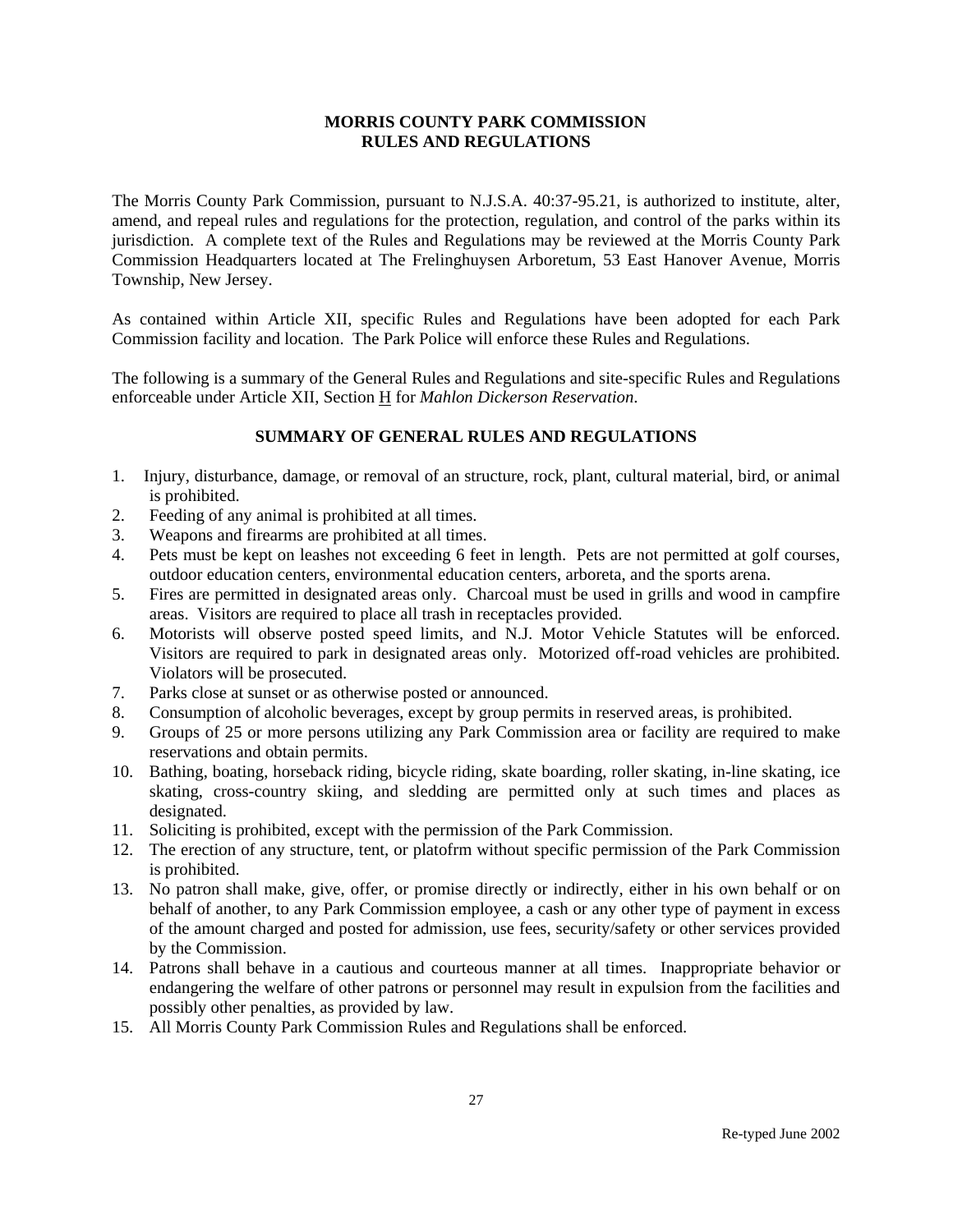# Specific Rules and Regulations For the Camping Areas at Mahlon Dickerson Reservation

- 1. All campers will be required to conform to the Park Commission Rules and Regulations. The Park Commission reserves the right to limit, control, and regulate any and all activities within the Park, including but not limited to, excessive noise, boisterous behavior, speeding, and other instances infringing upon the safety and enjoyment of other campers. Violators of the rules and regulations may be directed to leave the facility. There will be no refund for a revoked permit.
- 2. Camping and Trailer areas are for overnight campers only.
- 3. A camping fee will be collected and a permit issued by a Park Commission representative.
- 4. Advance reservations will be accepted for all trailer, tent, and shelter sites.
- 5. Campsite permittee must be 18 years of age or older and is responsible for knowing and abiding by all campground regulations. Permittee must occupy site and is responsible for the actions and safety of children and guests in his/her party.
- 6. Maximum camping period is limited to 14 nights within any 30-day period.
- 7. Trailers, which are not to exceed 35 feet in length, must use trailer sites. Mobile homes are not permitted.
- 8. Campers using tents should use tent sites or Adirondack Shelter sites. Tent platforms, which are provided in the tent sites, must be used whenever possible. A maximum of two tents is permitted in each tent site. One additional tent outside a shelter or trailer is permitted.
- 9. Sleeping in cars is prohibited.
- 10. Camfires may only be built in areas designated for this purpose. Fire rings are provided in each tent site and at the Council Ring sites. Fireplaces with fire screens are provided in the shelter sites. Grills are provided at each trailer site for charcoal use only. Ground fires are not permitted in the trailer area, except at the Council Ring. Fires shall not be left unattended and shall be completely extinguished before the campsite is vacated and before retiring for the night.
- 11. Quiet hours are in effect from 11:00 p.m. to 7:00 a.m.
- 12. All campers are responsible for disposing of their own grbage in the dumpsters provided and recycling in the proper containers. Areas must be left clean and free of debris. Garbage or trash must not be thrown into campfires.
- 13. The cutting or damaging of trees is prohibited.
- 14. All vehicles must be parked in designated areas.
- 15. Vehicle maintenance and washing or waxing of cars or trailers is prohibited.
- 16. All pets must be leashed at all times and cleaned up after. Any nuisance will be the responsibility of the campsite permittee.
- 17. Washing of the person, clothing, dishes, utensils, or any equipment shall not be permitted at any location intended solely for use as a potable water-supply location.
- 18. Dumping of gray water on campsites is prohibited.
- 19. Trespassing on other occupied campsites is prohibited.
- 20. The Trailer Area and Camping Area Council Rings may be used on a first-come, first-served basis, with no fee charged. However, advance reservations will be accepted for use of the Camping Area Council Ring, and a reservation fee will be charged. The Trailer Area Council Ring is not reservable.
- 21. Use of trails outside the Trailer Area and Camping Area is prohibited after dark.
- 22. The dumping station located in the Trailer Area is primarily for use by overnight permit-holding patrons. Patrons without an overnight permit who use the station will be charged a per-use dumping fee.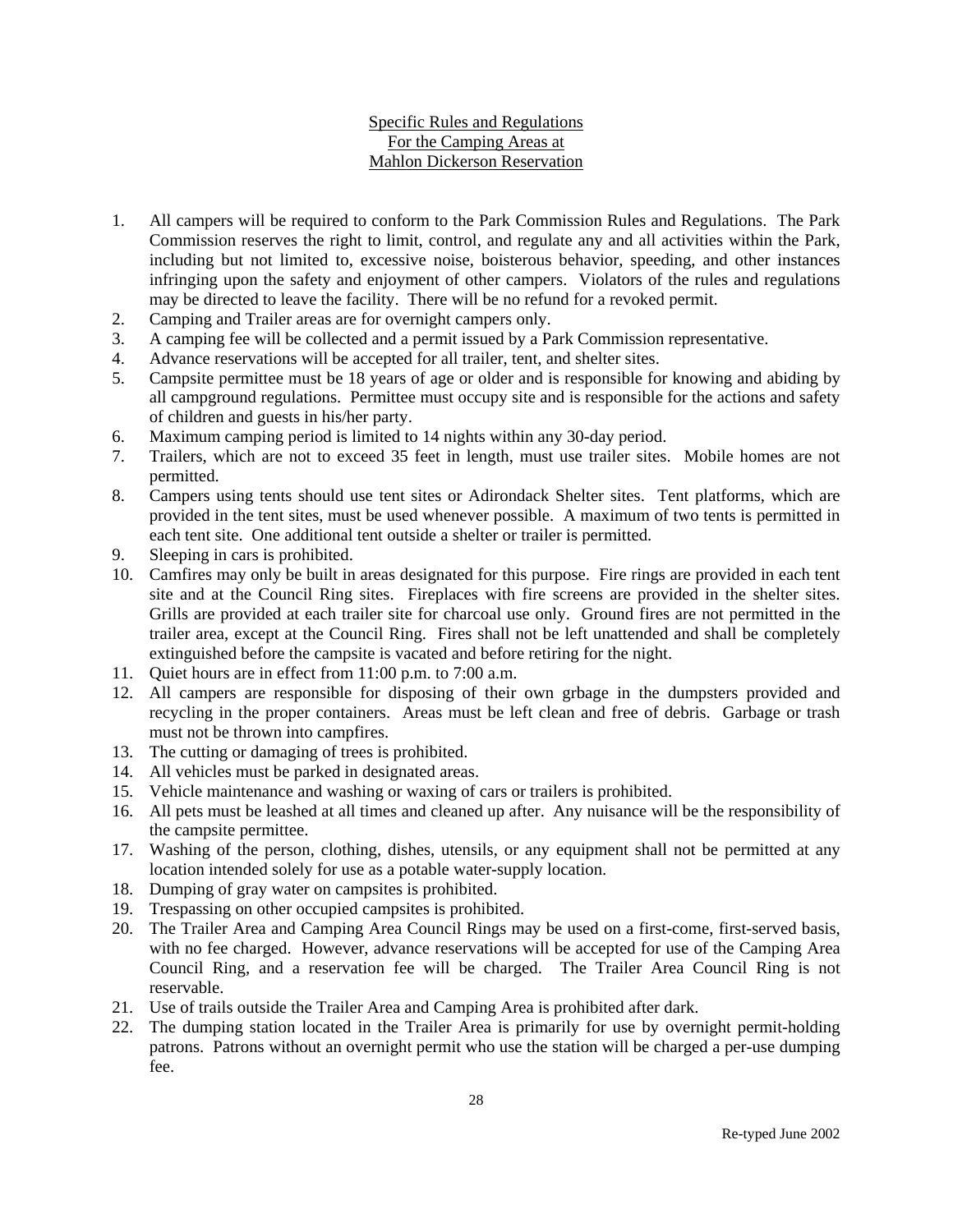### Specific Rules and Regulations For Saffin Pond Mahlon Dickerson Reservation

#### Boating/Canoeing Rules and Regulations

- 1. All patrons are required to wear life preservers.
- 2. Patrons shall refrain from rocking, tipping, or otherwise operating the boat/canoe in an unsafe manner.
- 3. Boats/canoes shall dock at designated areas only. Landing boats/canoes at any area other than the designated boat/canoe dock is strictly prohibited.
- 4. Patrons utilizing boats/canoes shall maintain a safe distance from the dam or other hazardous areas.
- 5. Patrons are required to remain seated in the boats/canoes at all times. Bathing or jumping in the water from the boats/canoes is prohibited.
- 6. Patrons will be required to return the boats/canoes to the dock when the lake is deemed unsafe by the boat/canoe attendant or Park Commission representative.
- 7. Patrons are required to conform to limits on the number of occupants and weight load per boat/canoe, as designated by the capacity/weight specifications listed on the boat.
- 8. Food or drink is prohibited on any boat/canoe.
- 9. Any patron destroying Park Commission property will be directed to leave and be further liable for damages.
- 10. Each patron shall conform with the directions of the Facility Manager, Boat/Canoe Attendant, Park Police Officer, or any other authorized representative of the Park Commission in the performance of their duties.
- 11. Pets are prohibited on any boat/canoe.
- 12. Children under the age of 14 in canoes and rowboats must be accompanied by an adult.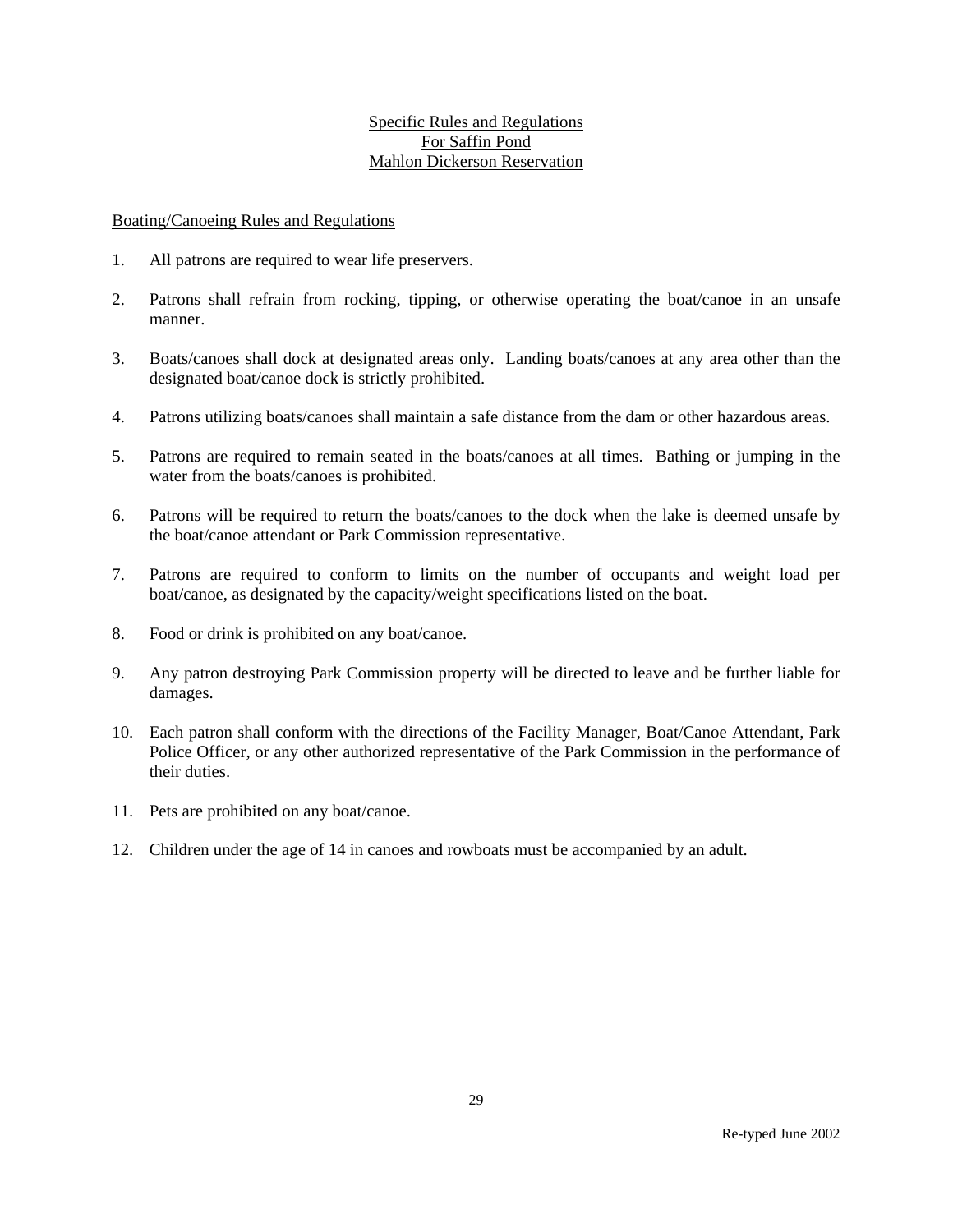### Specific Rules and Regulations For Mahlon Dickerson Reservation

- 1. The following are prohibited except as authorized by a specific permit issued by the Park Commission:
	- Bathing
	- Boating, except for watercraft rented from Park Commission. The use of private watercraft, tubes, and other flotation vehicles is strictly prohibited.
	- Sledding
	- Roller Skating
	- In-line Skating
	- Skateboarding
- 2. Children under the age of 12 must be accompanied by an adult.

# Other Permitted Activities in Designated Areas Only:

- 1. Horseback Riding
- 2. Bicycle Riding
- 3. Archery
- 4. Model Boating
- 5. Model Car Racing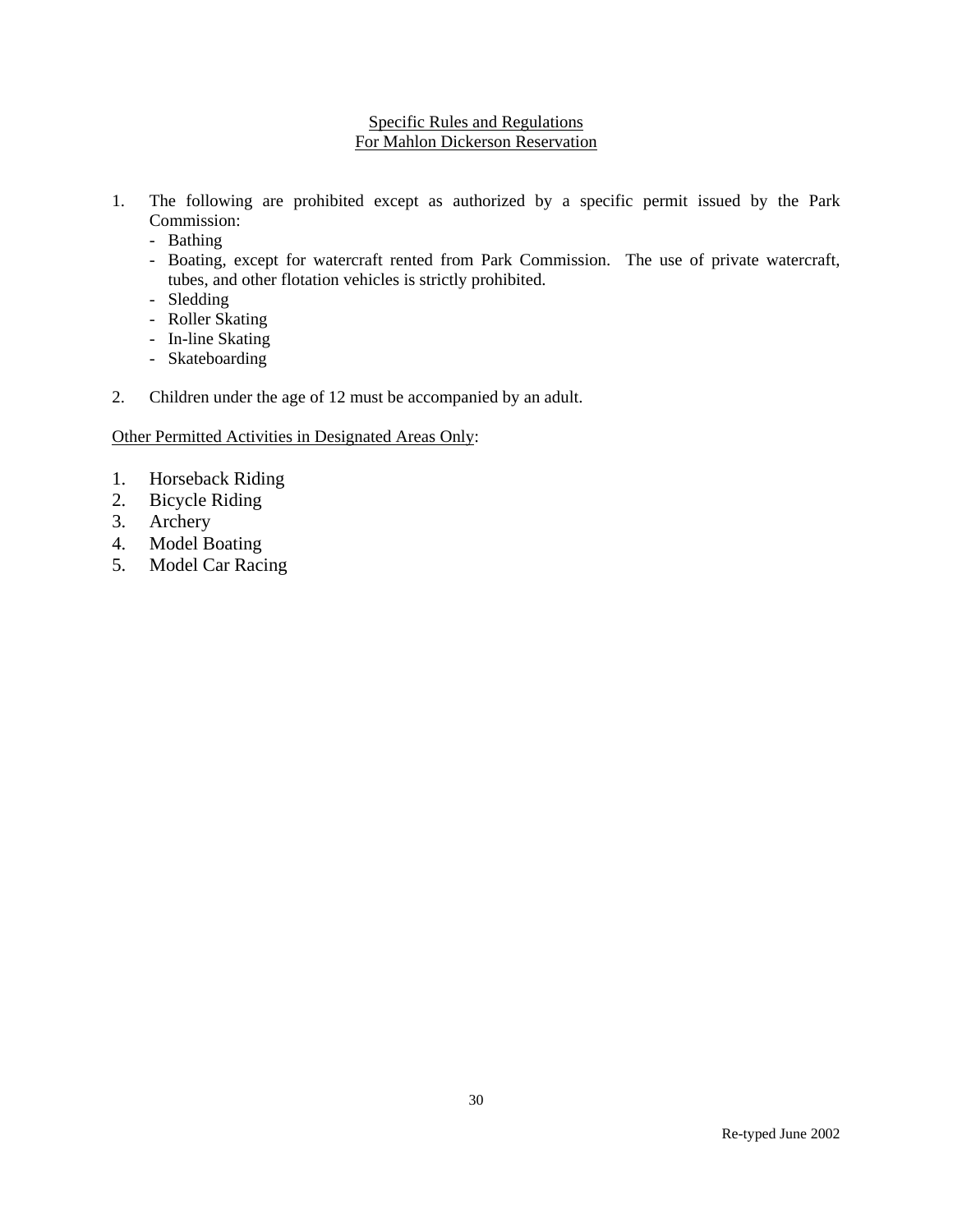The Morris County Park Commission, pursuant to N.J.S.A. 40:37-95.21, is authorized to institute, alter, amend, and repeal rules and regulations for the protection, regulation, and control of the parks within its jurisdiction. A complete text of the Rules and Regulations may be reviewed at the Morris County Park Commission Headquarters located at The Frelinghuysen Arboretum, 53 East Hanover Avenue, Morris Township, New Jersey.

As contained within Article XII, specific Rules and Regulations have been adopted for each Park Commission facility and location. The Park Police will enforce these Rules and Regulations.

The following is a summary of the General Rules and Regulations and site-specific Rules and Regulations enforceable under Article XII, Section I for *Fosterfields Living Historical Farm*.

- 1. Injury, disturbance, damage, or removal of an structure, rock, plant, cultural material, bird, or animal is prohibited.
- 2. Feeding of any animal is prohibited at all times.
- 3. Weapons and firearms are prohibited at all times.
- 4. Pets must be kept on leashes not exceeding 6 feet in length. Pets are not permitted at golf courses, outdoor education centers, environmental education centers, arboreta, and the sports arena.
- 5. Fires are permitted in designated areas only. Charcoal must be used in grills and wood in campfire areas. Visitors are required to place all trash in receptacles provided.
- 6. Motorists will observe posted speed limits, and N.J. Motor Vehicle Statutes will be enforced. Visitors are required to park in designated areas only. Motorized off-road vehicles are prohibited. Violators will be prosecuted.
- 7. Parks close at sunset or as otherwise posted or announced.
- 8. Consumption of alcoholic beverages, except by group permits in reserved areas, is prohibited.
- 9. Groups of 25 or more persons utilizing any Park Commission area or facility are required to make reservations and obtain permits.
- 10. Bathing, boating, horseback riding, bicycle riding, skate boarding, roller skating, in-line skating, ice skating, cross-country skiing, and sledding are permitted only at such times and places as designated.
- 11. Soliciting is prohibited, except with the permission of the Park Commission.
- 12. The erection of any structure, tent, or platofrm without specific permission of the Park Commission is prohibited.
- 13. No patron shall make, give, offer, or promise directly or indirectly, either in his own behalf or on behalf of another, to any Park Commission employee, a cash or any other type of payment in excess of the amount charged and posted for admission, use fees, security/safety or other services provided by the Commission.
- 14. Patrons shall behave in a cautious and courteous manner at all times. Inappropriate behavior or endangering the welfare of other patrons or personnel may result in expulsion from the facilities and possibly other penalties, as provided by law.
- 15. All Morris County Park Commission Rules and Regulations shall be enforced.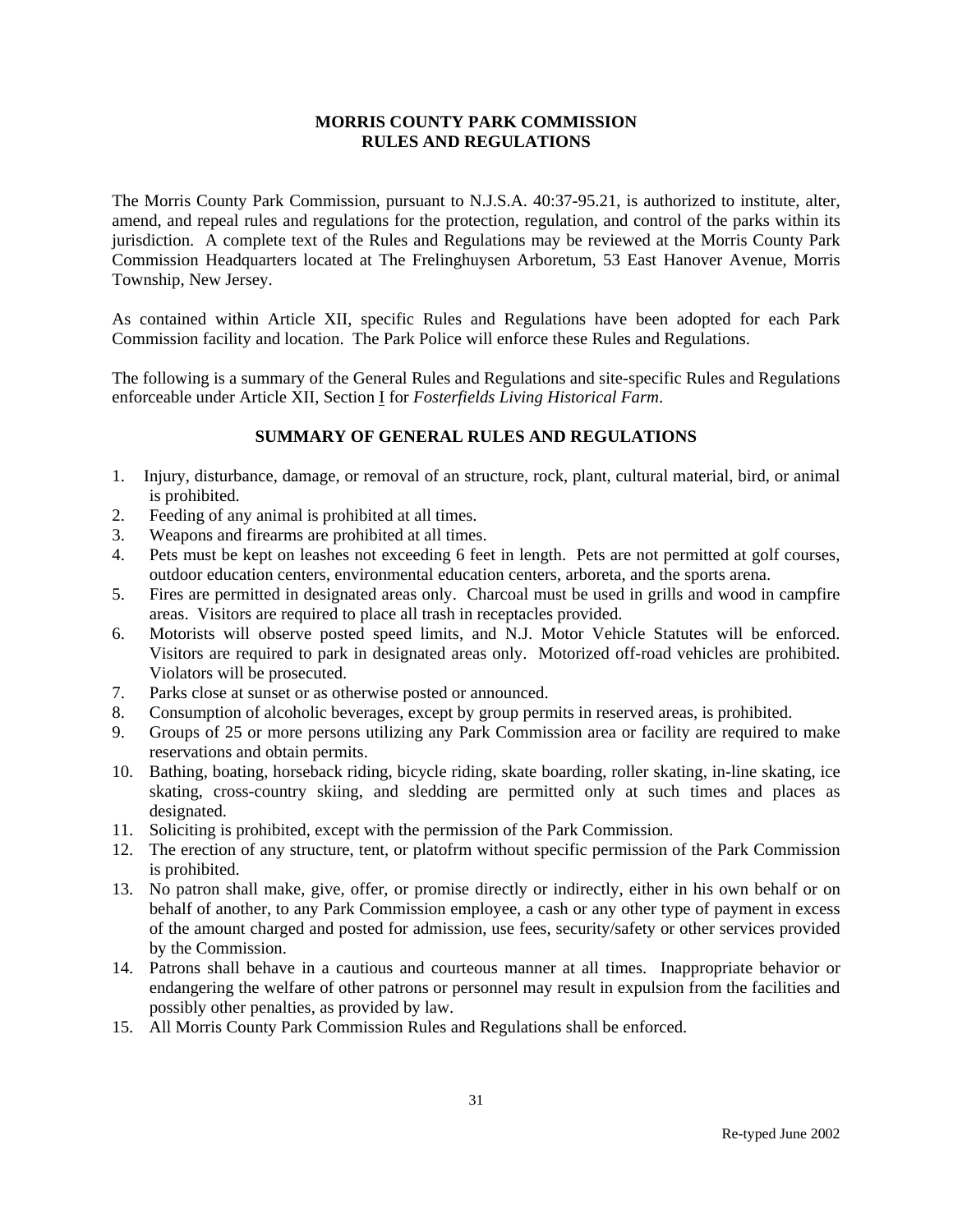# Specific Rules and Regulations For Fosterfields Living Historical Farm

- 1. The following are prohibited, except as authorized by specific permit issued by the Park Commission:
	- Fires
	- Pets
	- Bathing
	- Boating
	- Ice Skating
	- Sledding
	- Roller Skating
	- In-line Skating
	- Skateboarding
	- Horseback Riding
	- Bicycles (except in areas where personal vehicles are permitted)
	- Smoking
	- Climbing on Fences and Farm Machinery
	- Cross-Coutry Skiing
- 2. Children under 12 must be accompanied by an adult.
- 3. Visitors must wear shoes.
- 4. Park closes at 5:00 p.m. unless otherwise posted.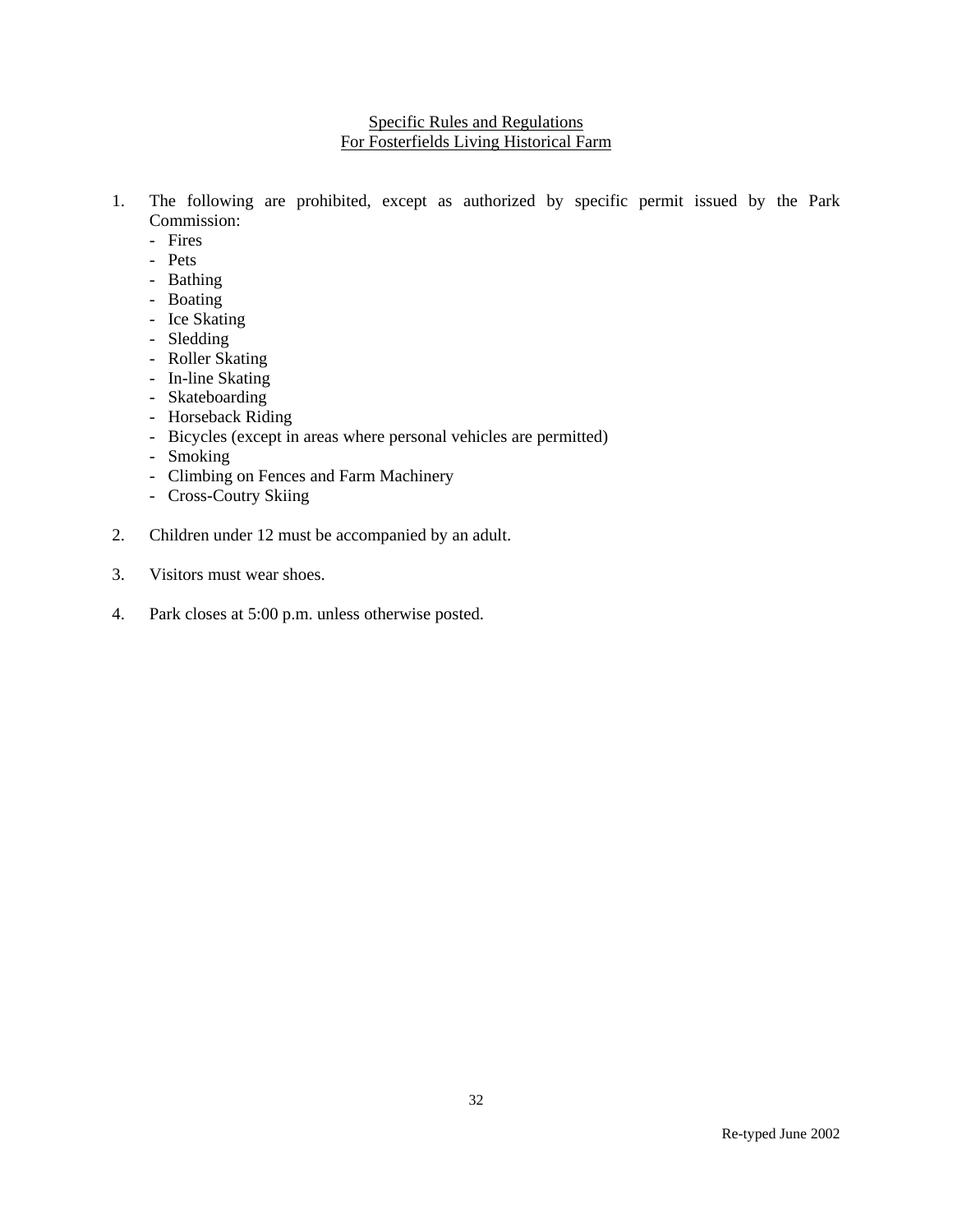The Morris County Park Commission, pursuant to N.J.S.A. 40:37-95.21, is authorized to institute, alter, amend, and repeal rules and regulations for the protection, regulation, and control of the parks within its jurisdiction. A complete text of the Rules and Regulations may be reviewed at the Morris County Park Commission Headquarters located at The Frelinghuysen Arboretum, 53 East Hanover Avenue, Morris Township, New Jersey.

As contained within Article XII, specific Rules and Regulations have been adopted for each Park Commission facility and location. The Park Police will enforce these Rules and Regulations.

The following is a summary of the General Rules and Regulations and site-specific Rules and Regulations enforceable under Article XII, Section J for the *Kay Environmental Education Center*.

- 1. Injury, disturbance, damage, or removal of an structure, rock, plant, cultural material, bird, or animal is prohibited.
- 2. Feeding of any animal is prohibited at all times.
- 3. Weapons and firearms are prohibited at all times.
- 4. Pets must be kept on leashes not exceeding 6 feet in length. Pets are not permitted at golf courses, outdoor education centers, environmental education centers, arboreta, and the sports arena.
- 5. Fires are permitted in designated areas only. Charcoal must be used in grills and wood in campfire areas. Visitors are required to place all trash in receptacles provided.
- 6. Motorists will observe posted speed limits, and N.J. Motor Vehicle Statutes will be enforced. Visitors are required to park in designated areas only. Motorized off-road vehicles are prohibited. Violators will be prosecuted.
- 7. Parks close at sunset or as otherwise posted or announced.
- 8. Consumption of alcoholic beverages, except by group permits in reserved areas, is prohibited.
- 9. Groups of 25 or more persons utilizing any Park Commission area or facility are required to make reservations and obtain permits.
- 10. Bathing, boating, horseback riding, bicycle riding, skate boarding, roller skating, in-line skating, ice skating, cross-country skiing, and sledding are permitted only at such times and places as designated.
- 11. Soliciting is prohibited, except with the permission of the Park Commission.
- 12. The erection of any structure, tent, or platofrm without specific permission of the Park Commission is prohibited.
- 13. No patron shall make, give, offer, or promise directly or indirectly, either in his own behalf or on behalf of another, to any Park Commission employee, a cash or any other type of payment in excess of the amount charged and posted for admission, use fees, security/safety or other services provided by the Commission.
- 14. Patrons shall behave in a cautious and courteous manner at all times. Inappropriate behavior or endangering the welfare of other patrons or personnel may result in expulsion from the facilities and possibly other penalties, as provided by law.
- 15. All Morris County Park Commission Rules and Regulations shall be enforced.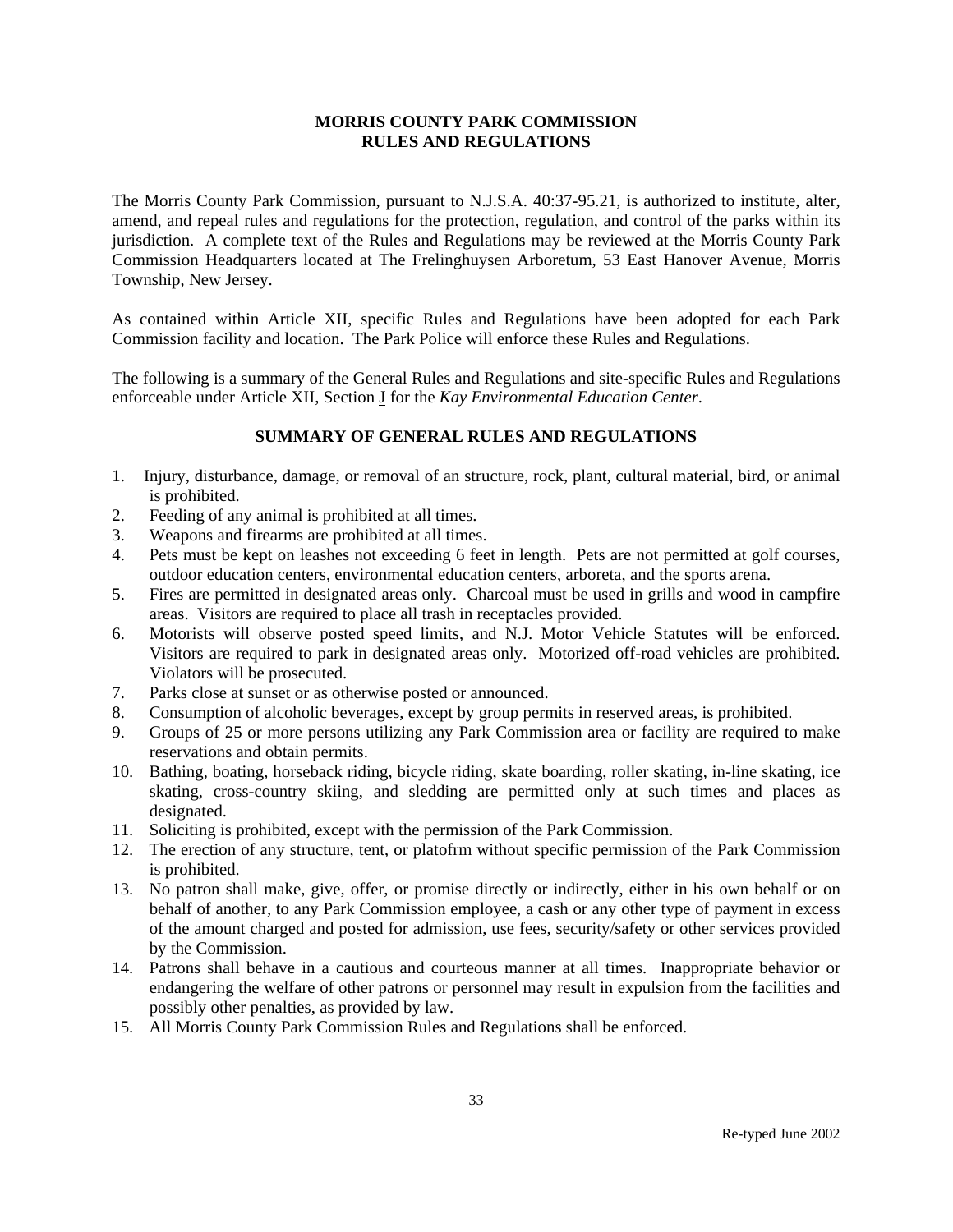### Specific Rules and Regulations For the Kay Environmental Education Center

- 1. The following are prohibited, except as authorized by specific permit issued by the Park Commission:
	- Fires
	- Bathing
	- Boating
	- Ice Skating
	- Sledding
	- Roller Skating
	- In-line Skating
	- Skateboarding
	- Horseback Riding (except by special permit in designated areas)
	- Bicycles (except in areas where personal vehicles are permitted)
	- Cross-Coutry Skiing
- 2. Children under 12 must be accompanied by an adult.
- 3. Access to the Gorge Area is by permit only. No person shall be permitted with the Gorge Area without the written authorization of the Park Commission.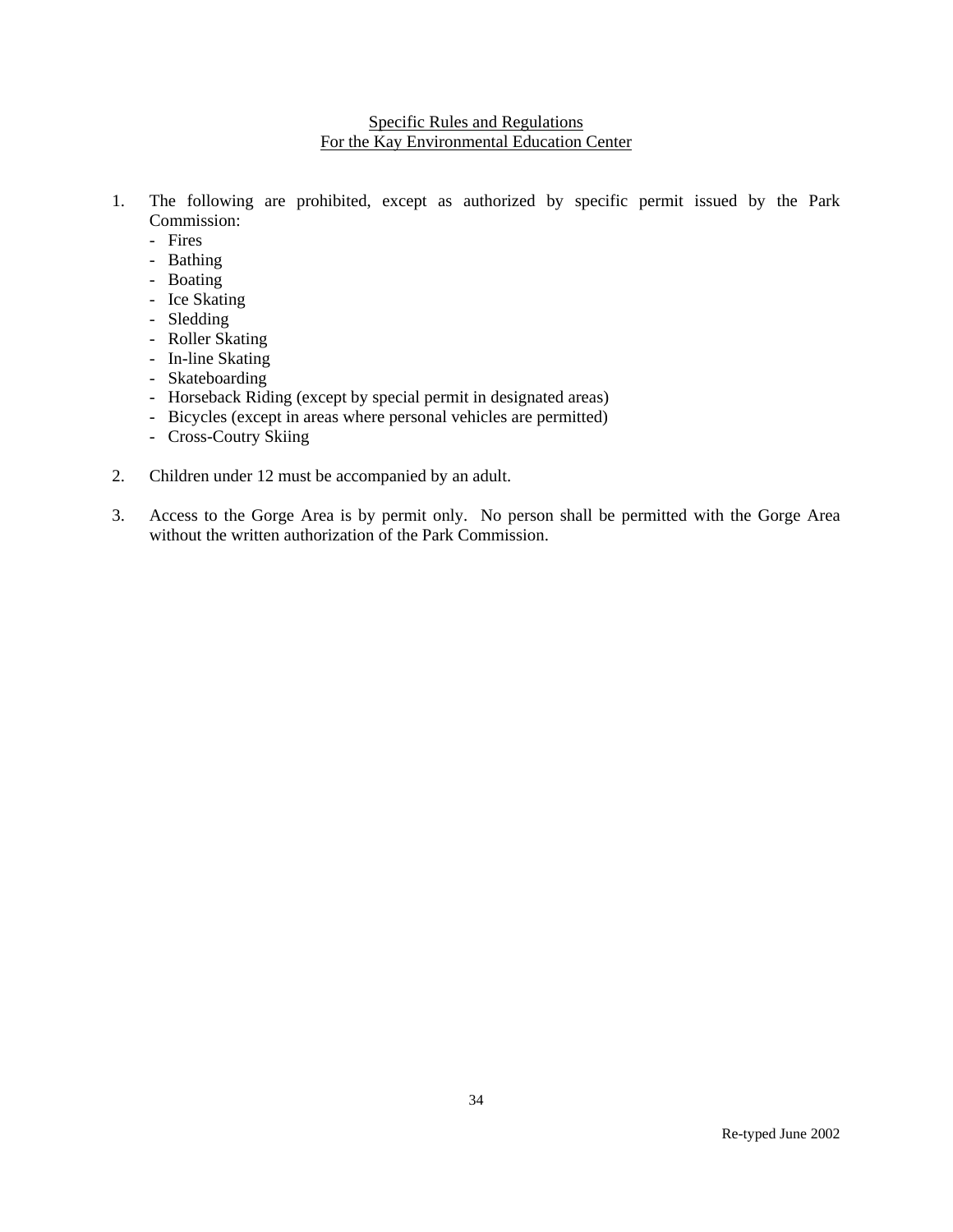The Morris County Park Commission, pursuant to N.J.S.A. 40:37-95.21, is authorized to institute, alter, amend, and repeal rules and regulations for the protection, regulation, and control of the parks within its jurisdiction. A complete text of the Rules and Regulations may be reviewed at the Morris County Park Commission Headquarters located at The Frelinghuysen Arboretum, 53 East Hanover Avenue, Morris Township, New Jersey.

As contained within Article XII, specific Rules and Regulations have been adopted for each Park Commission facility and location. The Park Police will enforce these Rules and Regulations.

The following is a summary of the General Rules and Regulations and site-specific Rules and Regulations enforceable under Article XII, Section K for *The Frelinghuysen Arboretum*.

- 1. Injury, disturbance, damage, or removal of an structure, rock, plant, cultural material, bird, or animal is prohibited.
- 2. Feeding of any animal is prohibited at all times.
- 3. Weapons and firearms are prohibited at all times.
- 4. Pets must be kept on leashes not exceeding 6 feet in length. Pets are not permitted at golf courses, outdoor education centers, environmental education centers, arboreta, and the sports arena.
- 5. Fires are permitted in designated areas only. Charcoal must be used in grills and wood in campfire areas. Visitors are required to place all trash in receptacles provided.
- 6. Motorists will observe posted speed limits, and N.J. Motor Vehicle Statutes will be enforced. Visitors are required to park in designated areas only. Motorized off-road vehicles are prohibited. Violators will be prosecuted.
- 7. Parks close at sunset or as otherwise posted or announced.
- 8. Consumption of alcoholic beverages, except by group permits in reserved areas, is prohibited.
- 9. Groups of 25 or more persons utilizing any Park Commission area or facility are required to make reservations and obtain permits.
- 10. Bathing, boating, horseback riding, bicycle riding, skate boarding, roller skating, in-line skating, ice skating, cross-country skiing, and sledding are permitted only at such times and places as designated.
- 11. Soliciting is prohibited, except with the permission of the Park Commission.
- 12. The erection of any structure, tent, or platofrm without specific permission of the Park Commission is prohibited.
- 13. No patron shall make, give, offer, or promise directly or indirectly, either in his own behalf or on behalf of another, to any Park Commission employee, a cash or any other type of payment in excess of the amount charged and posted for admission, use fees, security/safety or other services provided by the Commission.
- 14. Patrons shall behave in a cautious and courteous manner at all times. Inappropriate behavior or endangering the welfare of other patrons or personnel may result in expulsion from the facilities and possibly other penalties, as provided by law.
- 15. All Morris County Park Commission Rules and Regulations shall be enforced.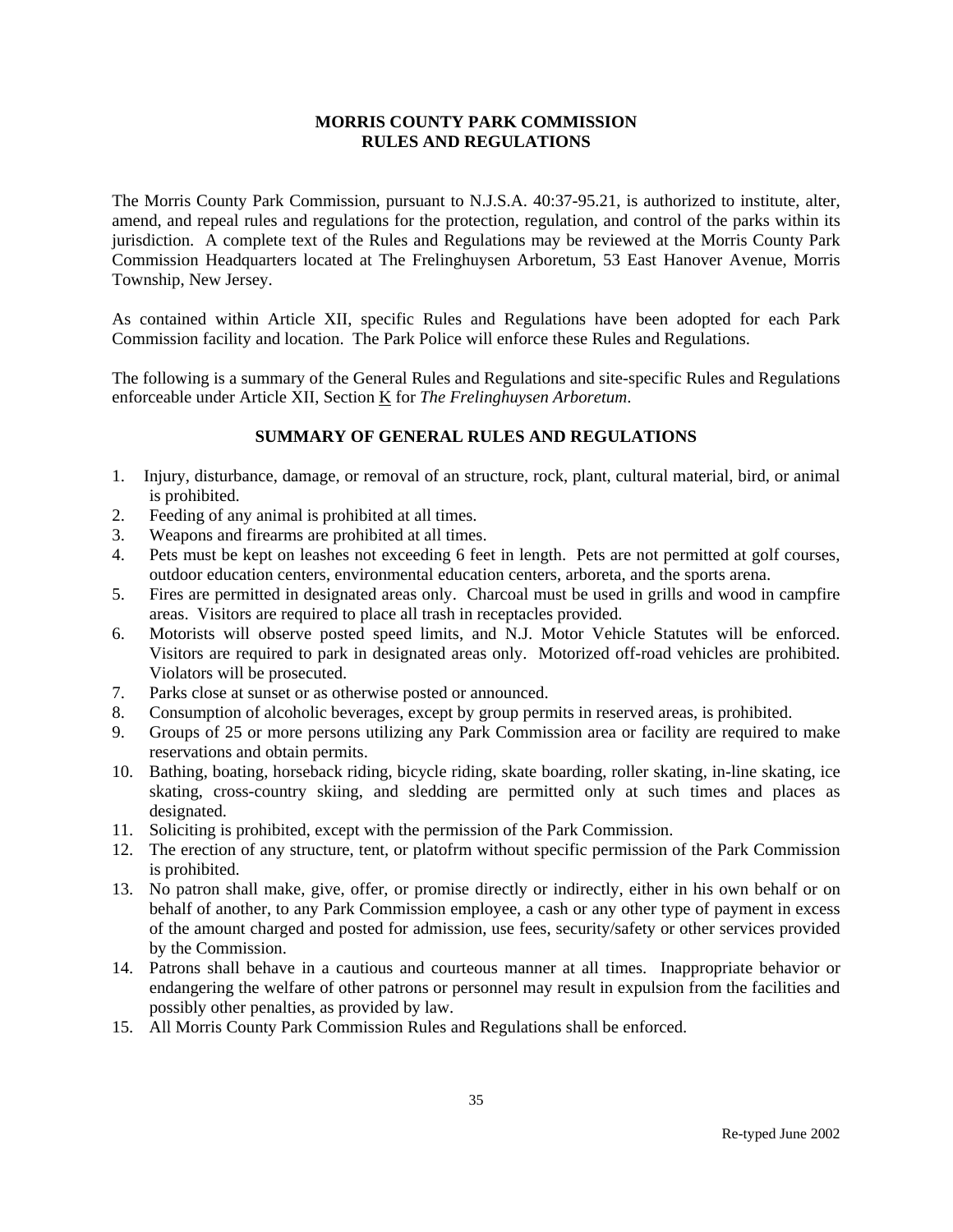# Specific Rules and Regulations For The Frelinghuysen Arboretum

- 1. The following are prohibited, except as authorized by specific permit issued by the Park Commission:
	- Fires
	- Pets
	- Bathing
	- Boating
	- Ice Skating
	- Sledding
	- Roller Skating
	- In-line Skating
	- Skateboarding
	- Horseback Riding
	- Bicycles (except in areas where personal vehicles are permitted)
- 2. Children under 12 must be accompanied by an adult.
- 3. Cross-Country Skiing is permitted when conditions are appropriate.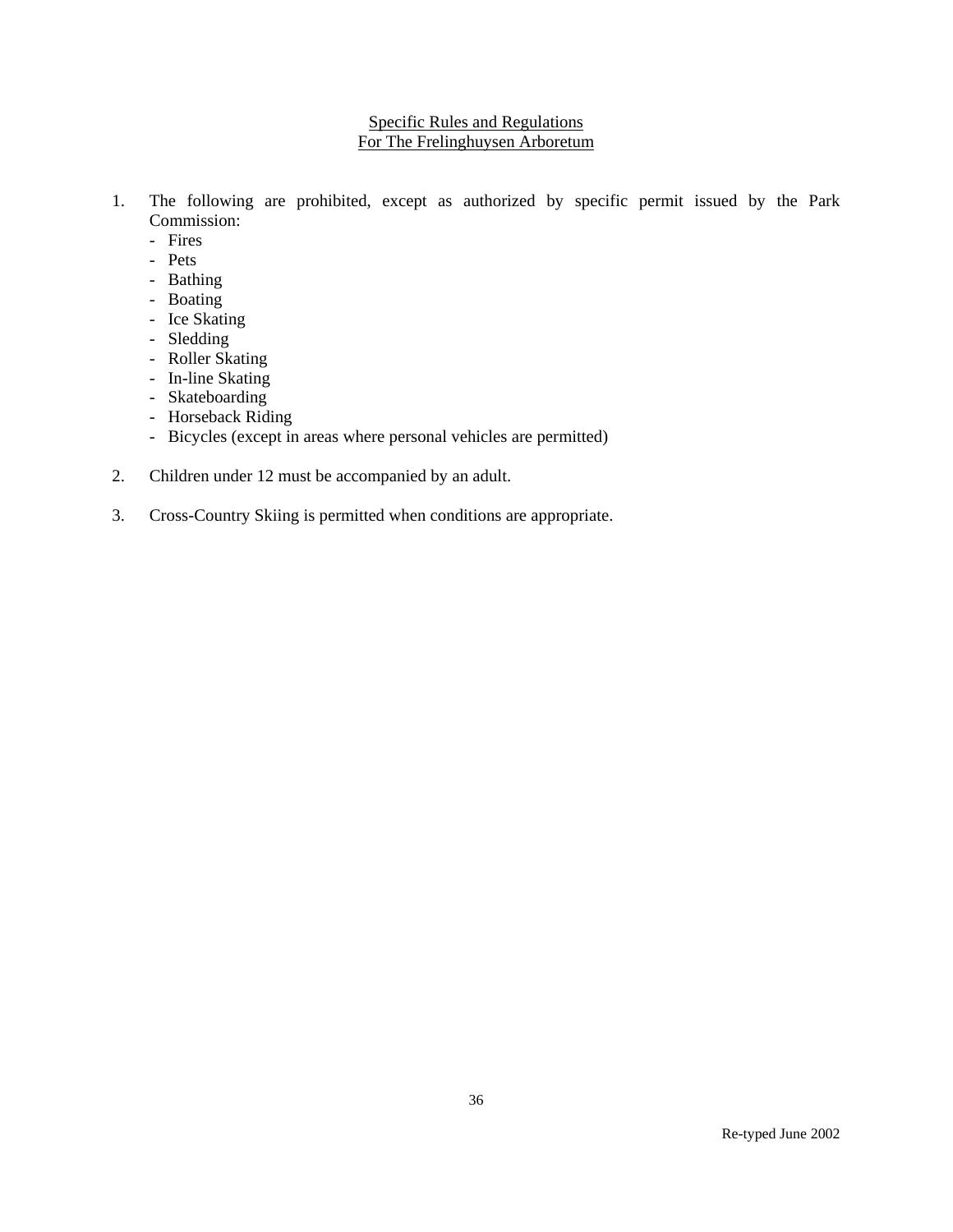The Morris County Park Commission, pursuant to N.J.S.A. 40:37-95.21, is authorized to institute, alter, amend, and repeal rules and regulations for the protection, regulation, and control of the parks within its jurisdiction. A complete text of the Rules and Regulations may be reviewed at the Morris County Park Commission Headquarters located at The Frelinghuysen Arboretum, 53 East Hanover Avenue, Morris Township, New Jersey.

As contained within Article XII, specific Rules and Regulations have been adopted for each Park Commission facility and location. The Park Police will enforce these Rules and Regulations.

The following is a summary of the General Rules and Regulations and site-specific Rules and Regulations enforceable under Article XII, Section L for the *Willowwood Arboretum*.

- 1. Injury, disturbance, damage, or removal of an structure, rock, plant, cultural material, bird, or animal is prohibited.
- 2. Feeding of any animal is prohibited at all times.
- 3. Weapons and firearms are prohibited at all times.
- 4. Pets must be kept on leashes not exceeding 6 feet in length. Pets are not permitted at golf courses, outdoor education centers, environmental education centers, arboreta, and the sports arena.
- 5. Fires are permitted in designated areas only. Charcoal must be used in grills and wood in campfire areas. Visitors are required to place all trash in receptacles provided.
- 6. Motorists will observe posted speed limits, and N.J. Motor Vehicle Statutes will be enforced. Visitors are required to park in designated areas only. Motorized off-road vehicles are prohibited. Violators will be prosecuted.
- 7. Parks close at sunset or as otherwise posted or announced.
- 8. Consumption of alcoholic beverages, except by group permits in reserved areas, is prohibited.
- 9. Groups of 25 or more persons utilizing any Park Commission area or facility are required to make reservations and obtain permits.
- 10. Bathing, boating, horseback riding, bicycle riding, skate boarding, roller skating, in-line skating, ice skating, cross-country skiing, and sledding are permitted only at such times and places as designated.
- 11. Soliciting is prohibited, except with the permission of the Park Commission.
- 12. The erection of any structure, tent, or platofrm without specific permission of the Park Commission is prohibited.
- 13. No patron shall make, give, offer, or promise directly or indirectly, either in his own behalf or on behalf of another, to any Park Commission employee, a cash or any other type of payment in excess of the amount charged and posted for admission, use fees, security/safety or other services provided by the Commission.
- 14. Patrons shall behave in a cautious and courteous manner at all times. Inappropriate behavior or endangering the welfare of other patrons or personnel may result in expulsion from the facilities and possibly other penalties, as provided by law.
- 15. All Morris County Park Commission Rules and Regulations shall be enforced.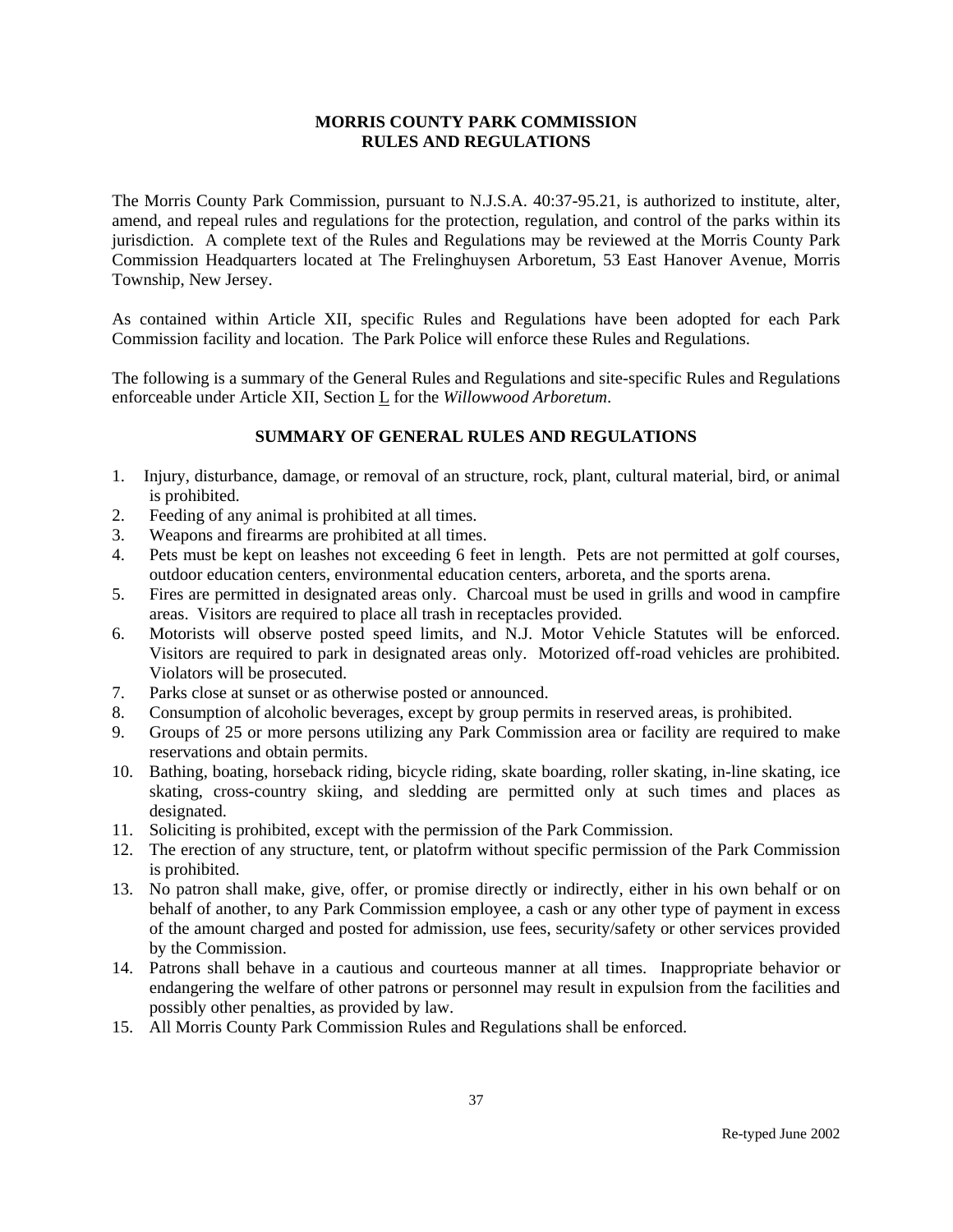# Specific Rules and Regulations For the Willowwood Arboretum

- 1. The following are prohibited, except as authorized by specific permit issued by the Park Commission:
	- Fires
	- Pets
	- Bathing
	- Boating
	- Ice Skating
	- Sledding
	- Roller Skating
	- In-line Skating
	- Skateboarding
	- Horseback Riding
	- Bicycles (except in areas where personal vehicles are permitted)
- 2. Children under 12 must be accompanied by an adult.
- 3. Cross-Country Skiing is permitted when conditions are appropriate.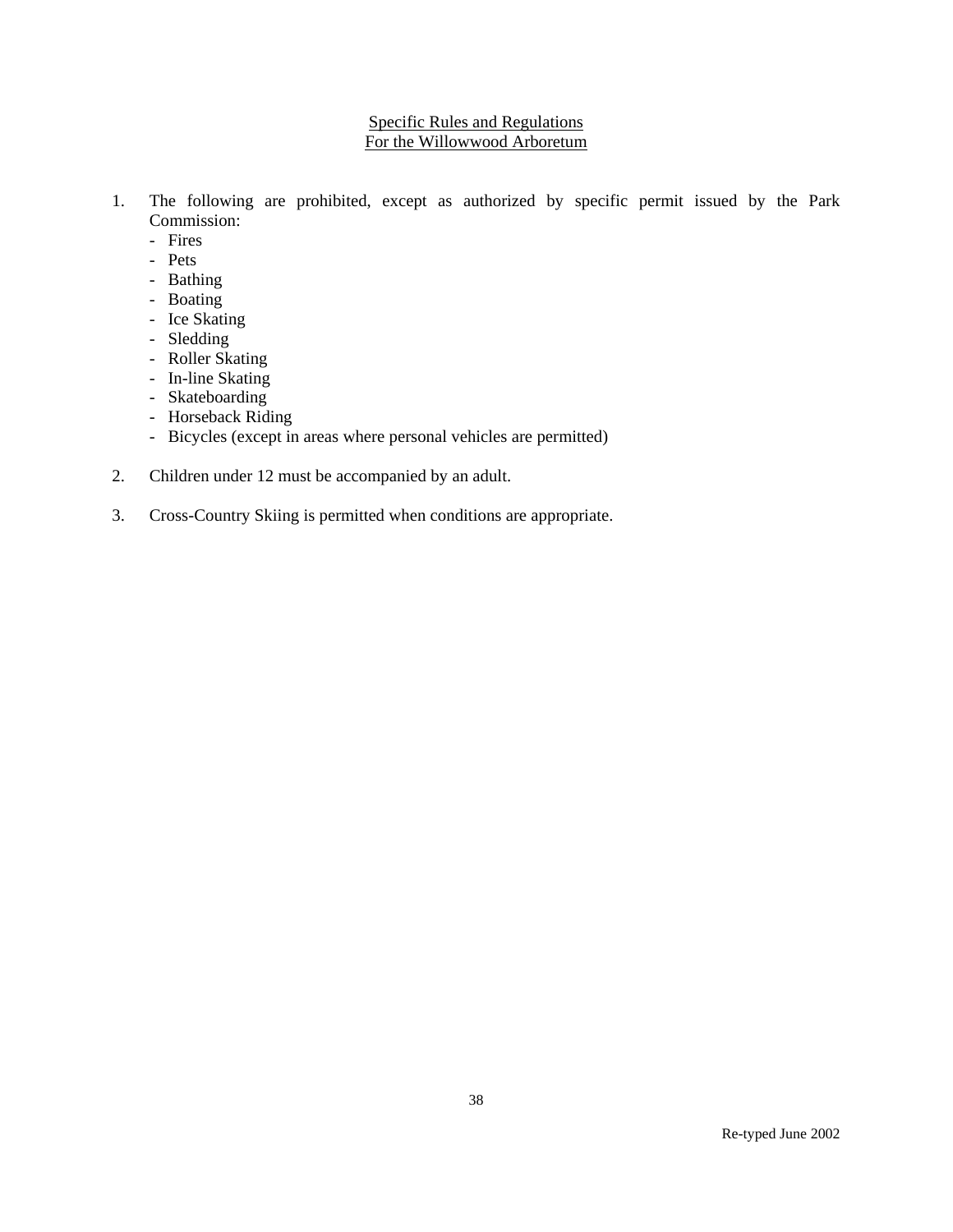The Morris County Park Commission, pursuant to N.J.S.A. 40:37-95.21, is authorized to institute, alter, amend, and repeal rules and regulations for the protection, regulation, and control of the parks within its jurisdiction. A complete text of the Rules and Regulations may be reviewed at the Morris County Park Commission Headquarters located at The Frelinghuysen Arboretum, 53 East Hanover Avenue, Morris Township, New Jersey.

As contained within Article XII, specific Rules and Regulations have been adopted for each Park Commission facility and location. The Park Police will enforce these Rules and Regulations.

The following is a summary of the General Rules and Regulations and site-specific Rules and Regulations enforceable under Article XII, Section M for the *Pyramid Mountain Natural Historic Area*.

- 1. Injury, disturbance, damage, or removal of an structure, rock, plant, cultural material, bird, or animal is prohibited.
- 2. Feeding of any animal is prohibited at all times.
- 3. Weapons and firearms are prohibited at all times.
- 4. Pets must be kept on leashes not exceeding 6 feet in length. Pets are not permitted at golf courses, outdoor education centers, environmental education centers, arboreta, and the sports arena.
- 5. Fires are permitted in designated areas only. Charcoal must be used in grills and wood in campfire areas. Visitors are required to place all trash in receptacles provided.
- 6. Motorists will observe posted speed limits, and N.J. Motor Vehicle Statutes will be enforced. Visitors are required to park in designated areas only. Motorized off-road vehicles are prohibited. Violators will be prosecuted.
- 7. Parks close at sunset or as otherwise posted or announced.
- 8. Consumption of alcoholic beverages, except by group permits in reserved areas, is prohibited.
- 9. Groups of 25 or more persons utilizing any Park Commission area or facility are required to make reservations and obtain permits.
- 10. Bathing, boating, horseback riding, bicycle riding, skate boarding, roller skating, in-line skating, ice skating, cross-country skiing, and sledding are permitted only at such times and places as designated.
- 11. Soliciting is prohibited, except with the permission of the Park Commission.
- 12. The erection of any structure, tent, or platofrm without specific permission of the Park Commission is prohibited.
- 13. No patron shall make, give, offer, or promise directly or indirectly, either in his own behalf or on behalf of another, to any Park Commission employee, a cash or any other type of payment in excess of the amount charged and posted for admission, use fees, security/safety or other services provided by the Commission.
- 14. Patrons shall behave in a cautious and courteous manner at all times. Inappropriate behavior or endangering the welfare of other patrons or personnel may result in expulsion from the facilities and possibly other penalties, as provided by law.
- 15. All Morris County Park Commission Rules and Regulations shall be enforced.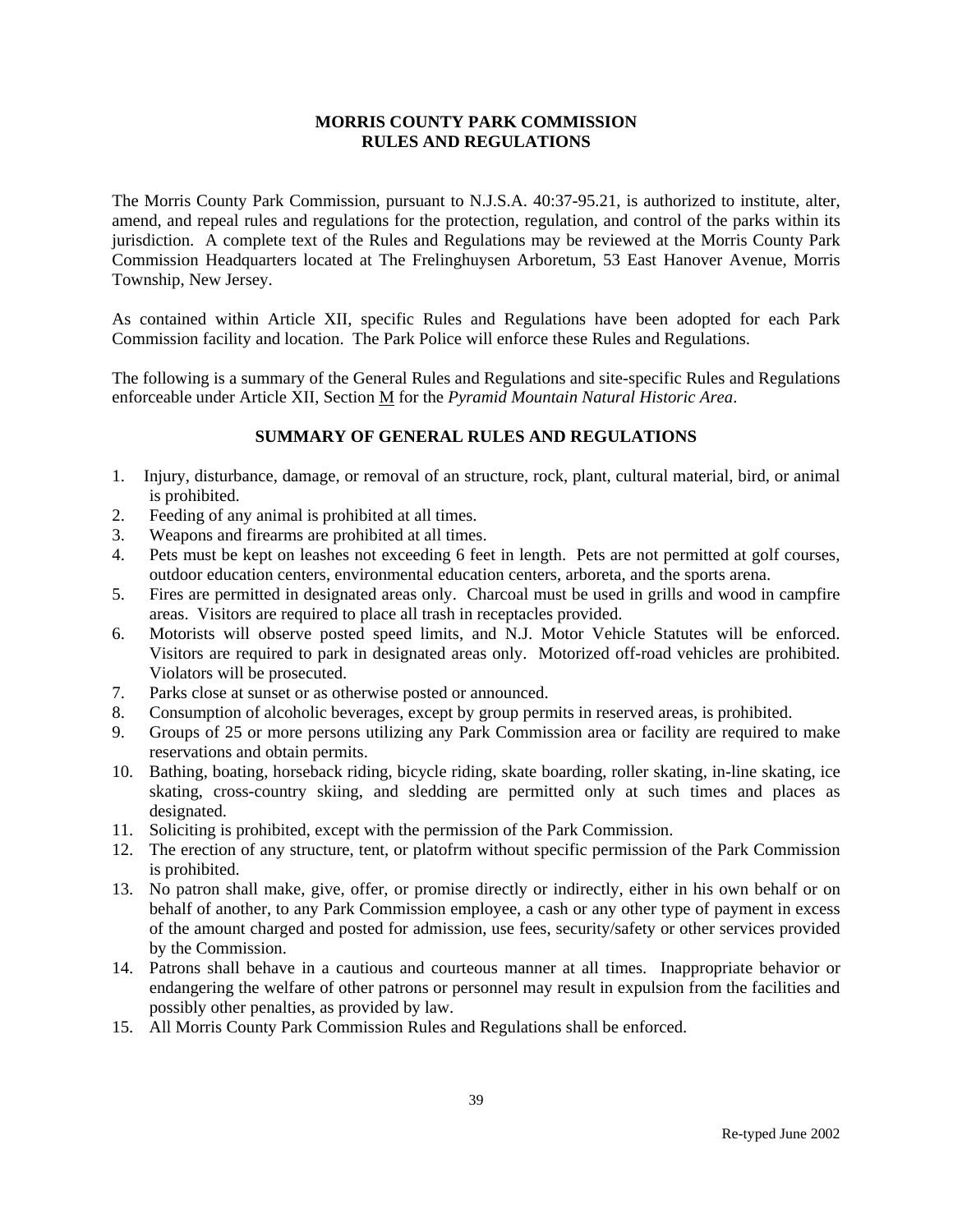# Specific Rules and Regulations For thePyramid Mountain Natural Historic Area

- 1. The following are prohibited except as authorized by a specific permit issued by the Park Commission.
	- Hunting
	- Fires
	- Bathing
	- Boating
	- Ice Skating
	- Sledding
	- Horseback Riding
	- Bicycles (except in areas where personal vehicles are permitted)
	- Cross-Country Skiing
	- Paint Spray Cans
	- Loud Musical Instruments
- 2. Children under the age of 12 must be accompanied by an adult.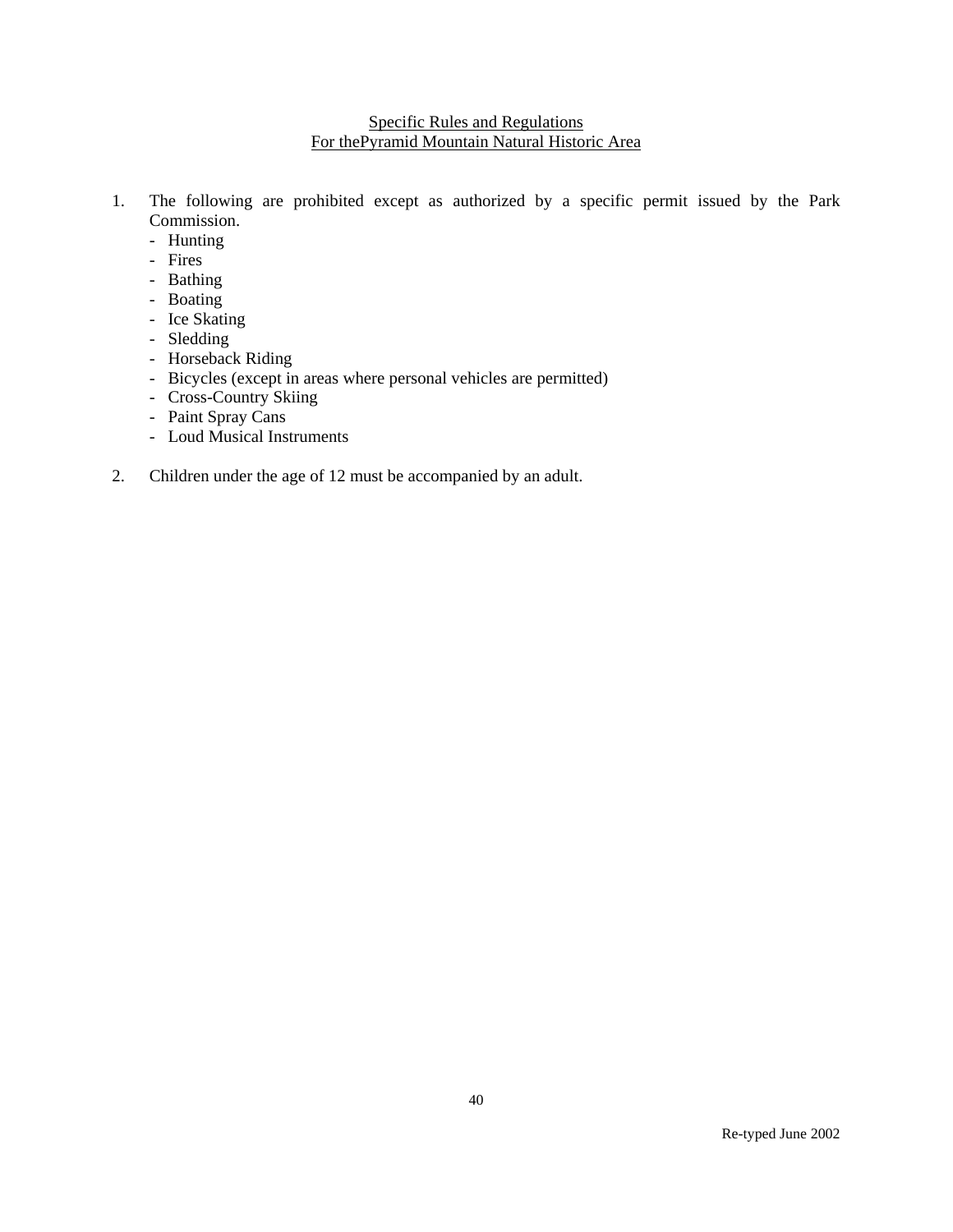The Morris County Park Commission, pursuant to N.J.S.A. 40:37-95.21, is authorized to institute, alter, amend, and repeal rules and regulations for the protection, regulation, and control of the parks within its jurisdiction. A complete text of the Rules and Regulations may be reviewed at the Morris County Park Commission Headquarters located at The Frelinghuysen Arboretum, 53 East Hanover Avenue, Morris Township, New Jersey.

As contained within Article XII, specific Rules and Regulations have been adopted for each Park Commission facility and location. The Park Police will enforce these Rules and Regulations.

The following is a summary of the General Rules and Regulations and site-specific Rules and Regulations enforceable under Article XII, Section N for the *Great Swamp Outdoor Education Center*.

- 1. Injury, disturbance, damage, or removal of an structure, rock, plant, cultural material, bird, or animal is prohibited.
- 2. Feeding of any animal is prohibited at all times.
- 3. Weapons and firearms are prohibited at all times.
- 4. Pets must be kept on leashes not exceeding 6 feet in length. Pets are not permitted at golf courses, outdoor education centers, environmental education centers, arboreta, and the sports arena.
- 5. Fires are permitted in designated areas only. Charcoal must be used in grills and wood in campfire areas. Visitors are required to place all trash in receptacles provided.
- 6. Motorists will observe posted speed limits, and N.J. Motor Vehicle Statutes will be enforced. Visitors are required to park in designated areas only. Motorized off-road vehicles are prohibited. Violators will be prosecuted.
- 7. Parks close at Sunset or as otherwise posted or announced.
- 8. Consumption of alcoholic beverages, except by group permits in reserved areas, is prohibited.
- 9. Groups of 25 or more persons utilizing any Park Commission area or facility are required to make reservations and obtain permits.
- 10. Bathing, boating, horseback riding, bicycle riding, skate boarding, roller skating, in-line skating, ice skating, cross-country skiing, and sledding are permitted only at such times and places as designated.
- 11. Soliciting is prohibited, except with the permission of the Park Commission.
- 12. The erection of any structure, tent, or platofrm without specific permission of the Park Commission is prohibited.
- 13. No patron shall make, give, offer, or promise directly or indirectly, either in his own behalf or on behalf of another, to any Park Commission employee, a cash or any other type of payment in excess of the amount charged and posted for admission, use fees, security/safety or other services provided by the Commission.
- 14. Patrons shall behave in a cautious and courteous manner at all times. Inappropriate behavior or endangering the welfare of other patrons or personnel may result in expulsion from the facilities and possibly other penalties, as provided by law.
- 15. All Morris County Park Commission Rules and Regulations shall be enforced.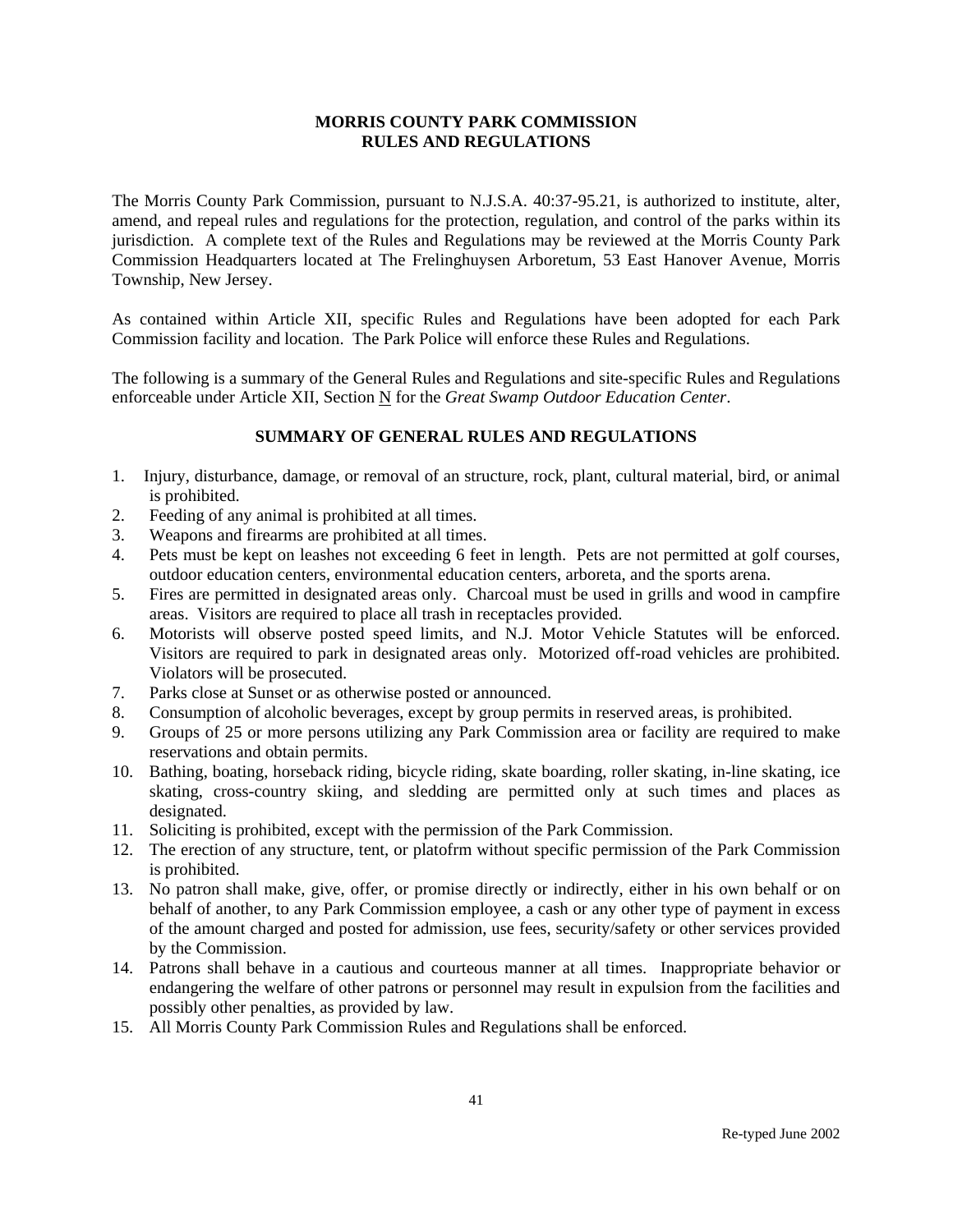# Specific Rules and Regulations For the Great Swamp Outdoor Education Center

- 1. The following are prohibited, except as authorized by specific permit issued by the Park Commission:
	- Fires
	- Pets
	- Bathing
	- Boating
	- Ice Skating
	- Sledding
	- Roller Skating
	- In-line Skating
	- Skateboarding
	- Horseback Riding
	- Bicycles (except in areas where personal vehicles are permitted)
	- Cross-Country Skiing
- 2. Children under 12 must be accompanied by an adult.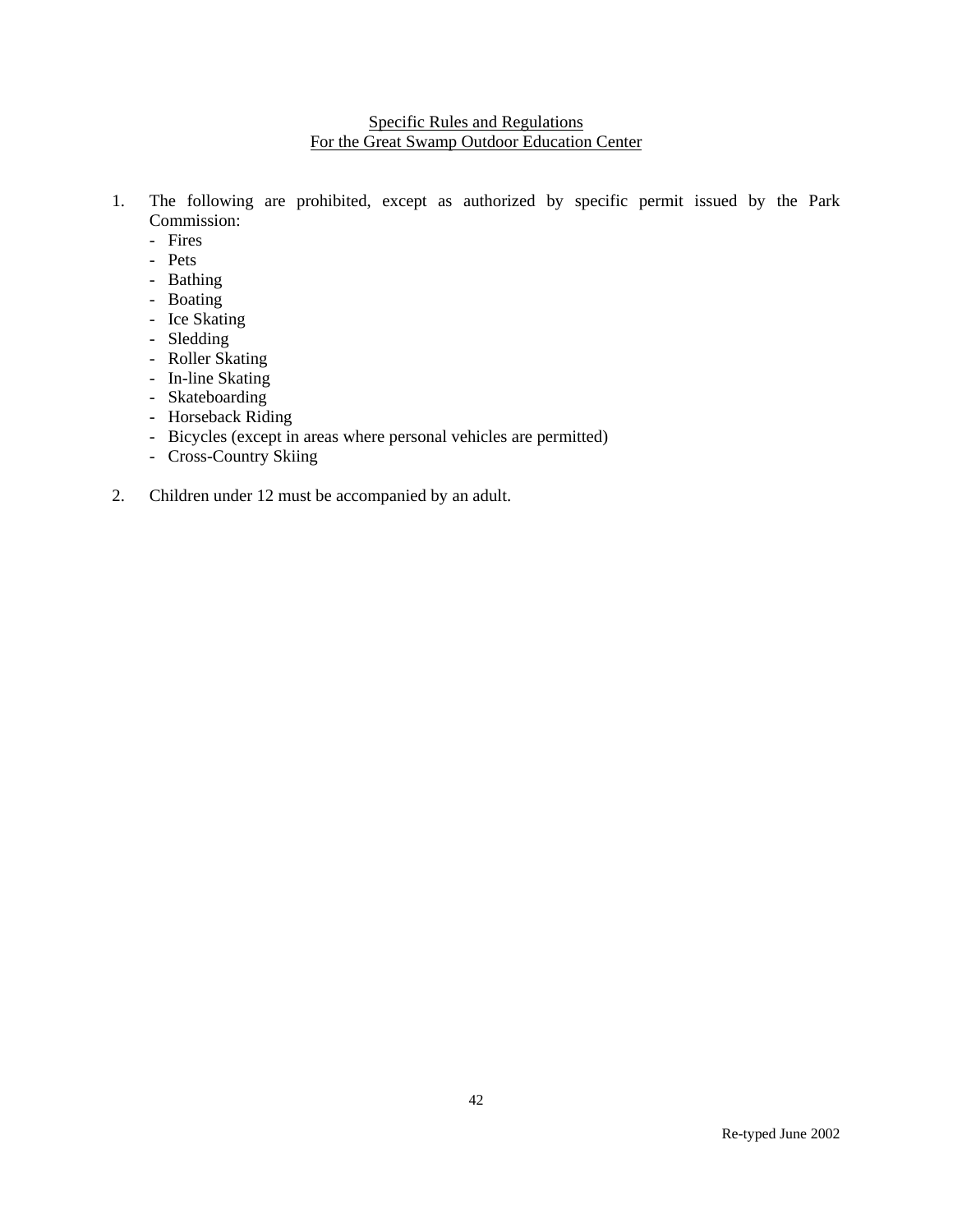The Morris County Park Commission, pursuant to N.J.S.A. 40:37-95.21, is authorized to institute, alter, amend, and repeal rules and regulations for the protection, regulation, and control of the parks within its jurisdiction. A complete text of the Rules and Regulations may be reviewed at the Morris County Park Commission Headquarters located at The Frelinghuysen Arboretum, 53 East Hanover Avenue, Morris Township, New Jersey.

As contained within Article XII, specific Rules and Regulations have been adopted for each Park Commission facility and location. The Park Police will enforce these Rules and Regulations.

The following is a summary of the General Rules and Regulations and site-specific Rules and Regulations enforceable under Article XII, Section O for the *Bamboo Brook Outdoor Education Center*.

- 1. Injury, disturbance, damage, or removal of an structure, rock, plant, cultural material, bird, or animal is prohibited.
- 2. Feeding of any animal is prohibited at all times.
- 3. Weapons and firearms are prohibited at all times.
- 4. Pets must be kept on leashes not exceeding 6 feet in length. Pets are not permitted at golf courses, outdoor education centers, environmental education centers, arboreta, and the sports arena.
- 5. Fires are permitted in designated areas only. Charcoal must be used in grills and wood in campfire areas. Visitors are required to place all trash in receptacles provided.
- 6. Motorists will observe posted speed limits, and N.J. Motor Vehicle Statutes will be enforced. Visitors are required to park in designated areas only. Motorized off-road vehicles are prohibited. Violators will be prosecuted.
- 7. Parks close at Sunset or as otherwise posted or announced.
- 8. Consumption of alcoholic beverages, except by group permits in reserved areas, is prohibited.
- 9. Groups of 25 or more persons utilizing any Park Commission area or facility are required to make reservations and obtain permits.
- 10. Bathing, boating, horseback riding, bicycle riding, skate boarding, roller skating, in-line skating, ice skating, cross-country skiing, and sledding are permitted only at such times and places as designated.
- 11. Soliciting is prohibited, except with the permission of the Park Commission.
- 12. The erection of any structure, tent, or platofrm without specific permission of the Park Commission is prohibited.
- 13. No patron shall make, give, offer, or promise directly or indirectly, either in his own behalf or on behalf of another, to any Park Commission employee, a cash or any other type of payment in excess of the amount charged and posted for admission, use fees, security/safety or other services provided by the Commission.
- 14. Patrons shall behave in a cautious and courteous manner at all times. Inappropriate behavior or endangering the welfare of other patrons or personnel may result in expulsion from the facilities and possibly other penalties, as provided by law.
- 15. All Morris County Park Commission Rules and Regulations shall be enforced.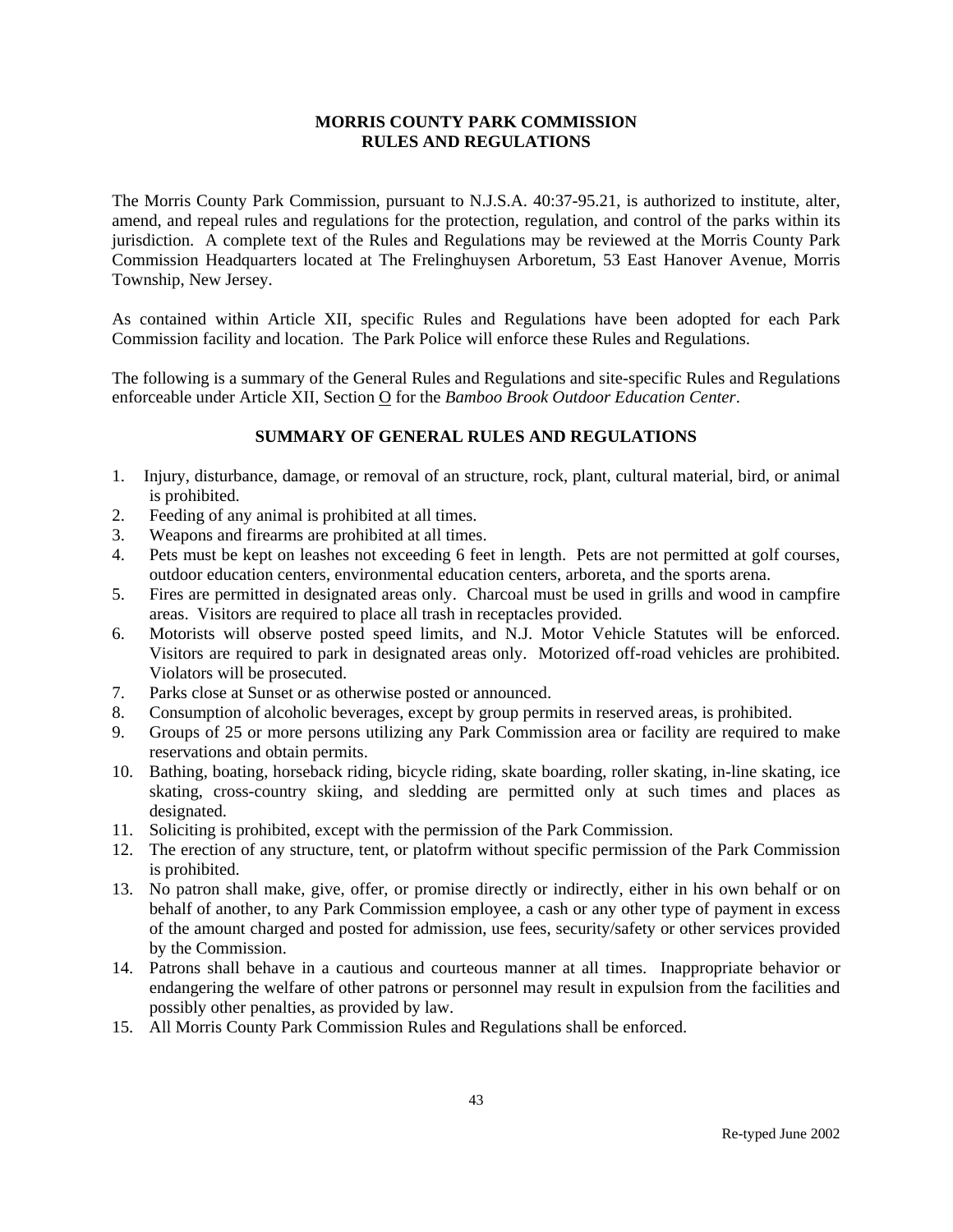# Specific Rules and Regulations For the Bamboo Brook Outdoor Education Center

- 1. The following are prohibited, except as authorized by specific permit issued by the Park Commission:
	- Fires
	- Pets
	- Bathing
	- Boating
	- Ice Skating
	- Sledding
	- Roller Skating
	- In-line Skating
	- Skateboarding
	- Horseback Riding (except by special permit in designated areas)
	- Bicycles (except in areas where personal vehicles are permitted)
- 2. Children under 12 must be accompanied by an adult.
- 3. Cross-Country Skiing is permitted when conditions are appropriate.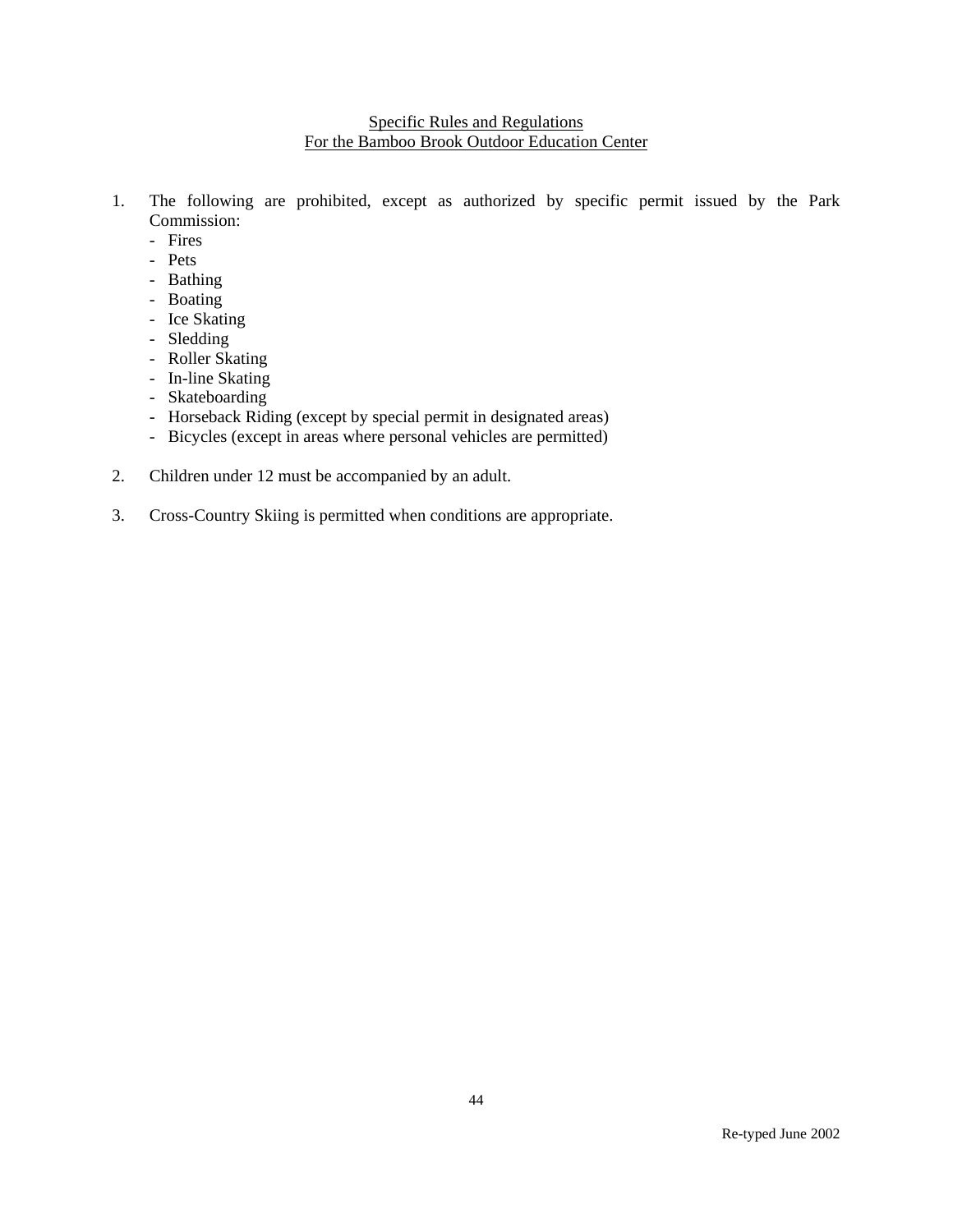The Morris County Park Commission, pursuant to N.J.S.A. 40:37-95.21, is authorized to institute, alter, amend, and repeal rules and regulations for the protection, regulation, and control of the parks within its jurisdiction. A complete text of the Rules and Regulations may be reviewed at the Morris County Park Commission Headquarters located at The Frelinghuysen Arboretum, 53 East Hanover Avenue, Morris Township, New Jersey.

As contained within Article XII, specific Rules and Regulations have been adopted for each Park Commission facility and location. The Park Police will enforce these Rules and Regulations.

The following is a summary of the General Rules and Regulations and site-specific Rules and Regulations enforceable under Article XII, Section P for the *Cooper Mill*.

- 1. Injury, disturbance, damage, or removal of an structure, rock, plant, cultural material, bird, or animal is prohibited.
- 2. Feeding of any animal is prohibited at all times.
- 3. Weapons and firearms are prohibited at all times.
- 4. Pets must be kept on leashes not exceeding 6 feet in length. Pets are not permitted at golf courses, outdoor education centers, environmental education centers, arboreta, and the sports arena.
- 5. Fires are permitted in designated areas only. Charcoal must be used in grills and wood in campfire areas. Visitors are required to place all trash in receptacles provided.
- 6. Motorists will observe posted speed limits, and N.J. Motor Vehicle Statutes will be enforced. Visitors are required to park in designated areas only. Motorized off-road vehicles are prohibited. Violators will be prosecuted.
- 7. Parks close at sunset or as otherwise posted or announced.
- 8. Consumption of alcoholic beverages, except by group permits in reserved areas, is prohibited.
- 9. Groups of 25 or more persons utilizing any Park Commission area or facility are required to make reservations and obtain permits.
- 10. Bathing, boating, horseback riding, bicycle riding, skate boarding, roller skating, in-line skating, ice skating, cross-country skiing, and sledding are permitted only at such times and places as designated.
- 11. Soliciting is prohibited, except with the permission of the Park Commission.
- 12. The erection of any structure, tent, or platofrm without specific permission of the Park Commission is prohibited.
- 13. No patron shall make, give, offer, or promise directly or indirectly, either in his own behalf or on behalf of another, to any Park Commission employee, a cash or any other type of payment in excess of the amount charged and posted for admission, use fees, security/safety or other services provided by the Commission.
- 14. Patrons shall behave in a cautious and courteous manner at all times. Inappropriate behavior or endangering the welfare of other patrons or personnel may result in expulsion from the facilities and possibly other penalties, as provided by law.
- 15. All Morris County Park Commission Rules and Regulations shall be enforced.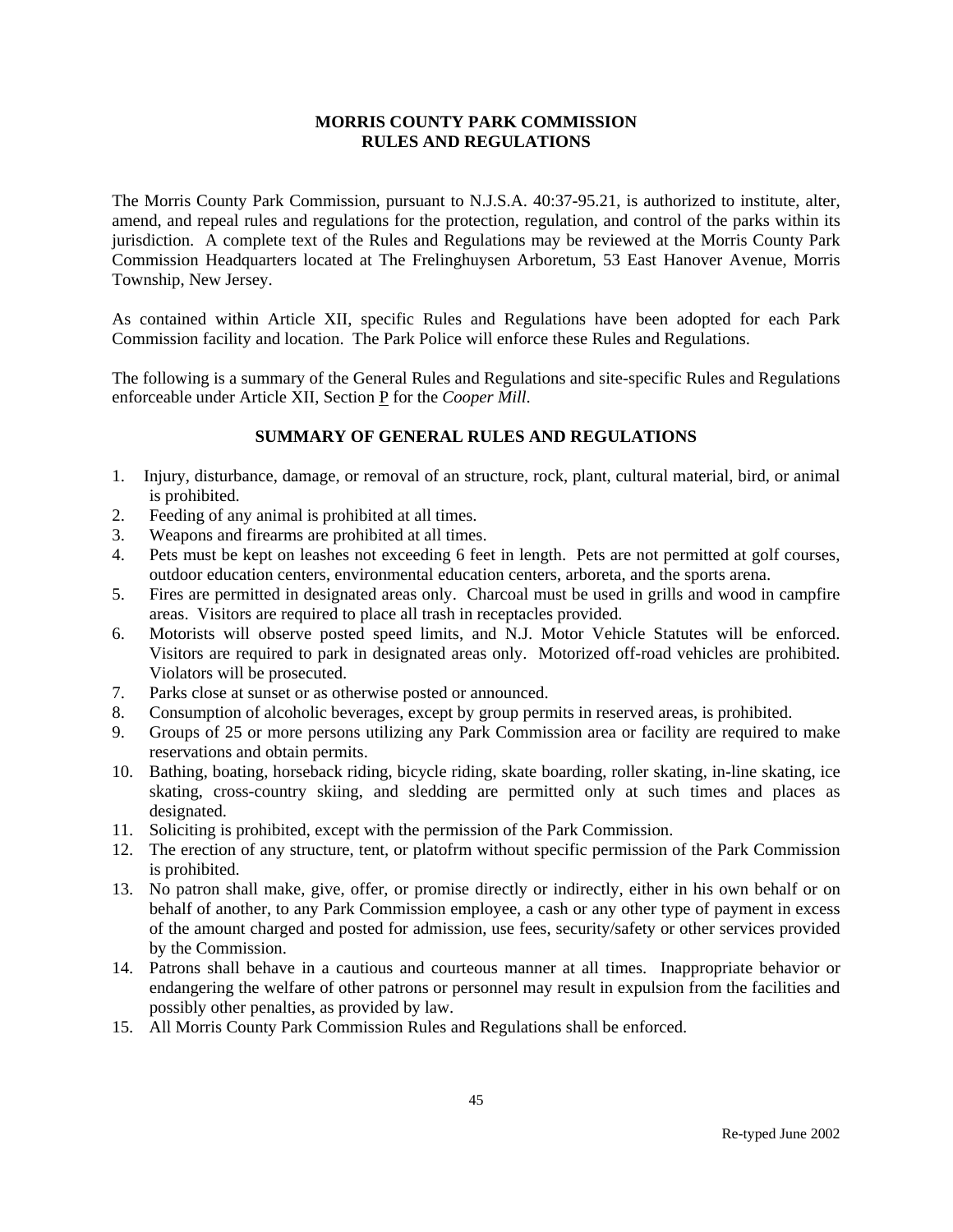# Specific Rules and Regulations For the Cooper Mill

- 1. The following are prohibited, except as authorized by specific permit issued by the Park Commission:
	- Fires
	- Pets (within the Mill building)
	- Bathing
	- Boating
	- Ice Skating
	- Sledding
	- Roller Skating
	- In-line Skating
	- Skateboarding
	- Horseback Riding
	- Bicycles (except in areas where personal vehicles are permitted)
	- Cross-Country Skiing
- 2. Children under 12 must be accompanied by an adult.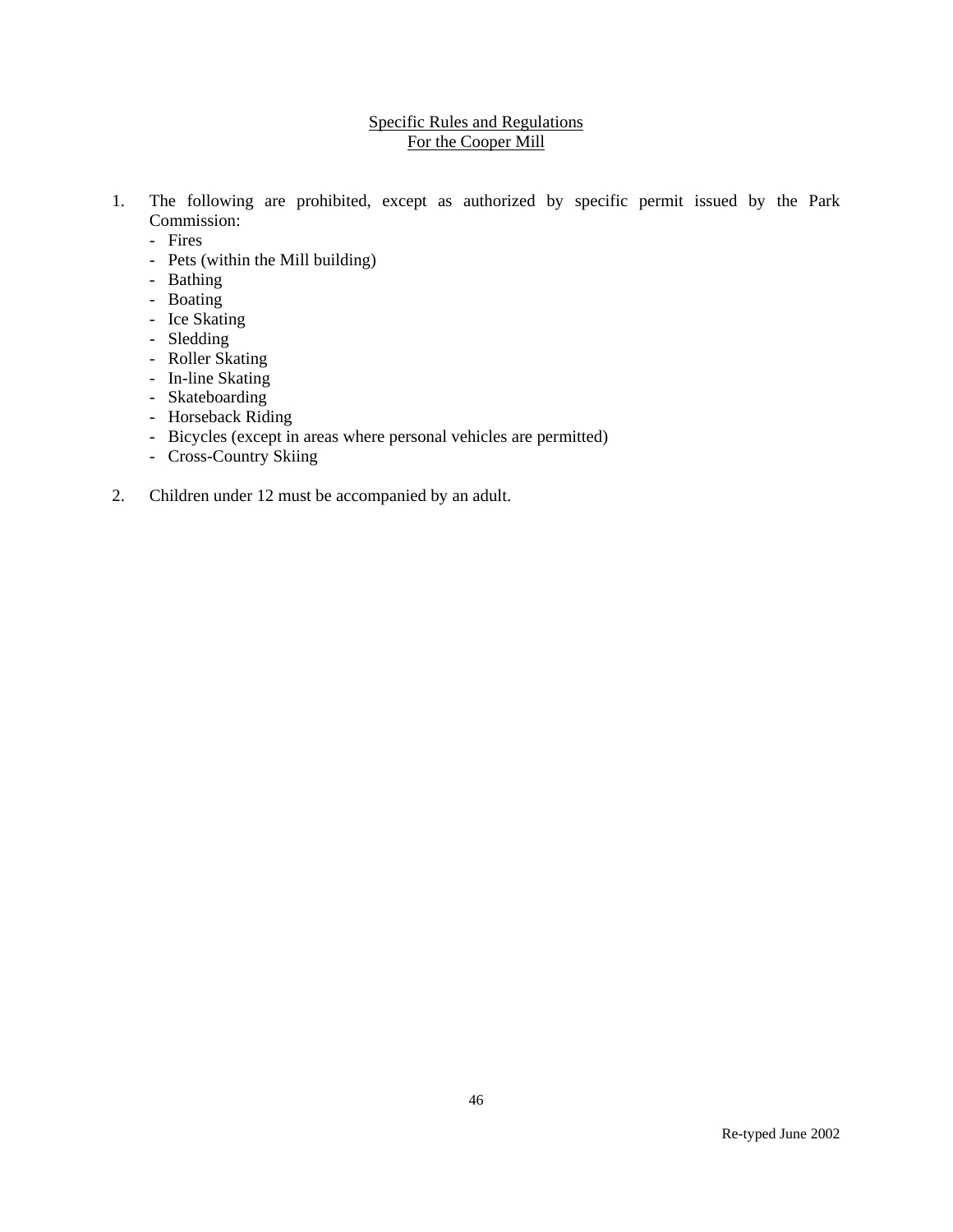The Morris County Park Commission, pursuant to N.J.S.A. 40:37-95.21, is authorized to institute, alter, amend, and repeal rules and regulations for the protection, regulation, and control of the parks within its jurisdiction. A complete text of the Rules and Regulations may be reviewed at the Morris County Park Commission Headquarters located at The Frelinghuysen Arboretum, 53 East Hanover Avenue, Morris Township, New Jersey.

As contained within Article XII, specific Rules and Regulations have been adopted for each Park Commission facility and location. The Park Police will enforce these Rules and Regulations.

The following is a summary of the General Rules and Regulations and site-specific Rules and Regulations enforceable under Article XII, Section Q for *Mount Hope Historical Park*.

- 1. Injury, disturbance, damage, or removal of an structure, rock, plant, cultural material, bird, or animal is prohibited.
- 2. Feeding of any animal is prohibited at all times.
- 3. Weapons and firearms are prohibited at all times.
- 4. Pets must be kept on leashes not exceeding 6 feet in length. Pets are not permitted at golf courses, outdoor education centers, environmental education centers, arboreta, and the sports arena.
- 5. Fires are permitted in designated areas only. Charcoal must be used in grills and wood in campfire areas. Visitors are required to place all trash in receptacles provided.
- 6. Motorists will observe posted speed limits, and N.J. Motor Vehicle Statutes will be enforced. Visitors are required to park in designated areas only. Motorized off-road vehicles are prohibited. Violators will be prosecuted.
- 7. Parks close at sunset or as otherwise posted or announced.
- 8. Consumption of alcoholic beverages, except by group permits in reserved areas, is prohibited.
- 9. Groups of 25 or more persons utilizing any Park Commission area or facility are required to make reservations and obtain permits.
- 10. Bathing, boating, horseback riding, bicycle riding, skate boarding, roller skating, in-line skating, ice skating, cross-country skiing, and sledding are permitted only at such times and places as designated.
- 11. Soliciting is prohibited, except with the permission of the Park Commission.
- 12. The erection of any structure, tent, or platofrm without specific permission of the Park Commission is prohibited.
- 13. No patron shall make, give, offer, or promise directly or indirectly, either in his own behalf or on behalf of another, to any Park Commission employee, a cash or any other type of payment in excess of the amount charged and posted for admission, use fees, security/safety or other services provided by the Commission.
- 14. Patrons shall behave in a cautious and courteous manner at all times. Inappropriate behavior or endangering the welfare of other patrons or personnel may result in expulsion from the facilities and possibly other penalties, as provided by law.
- 15. All Morris County Park Commission Rules and Regulations shall be enforced.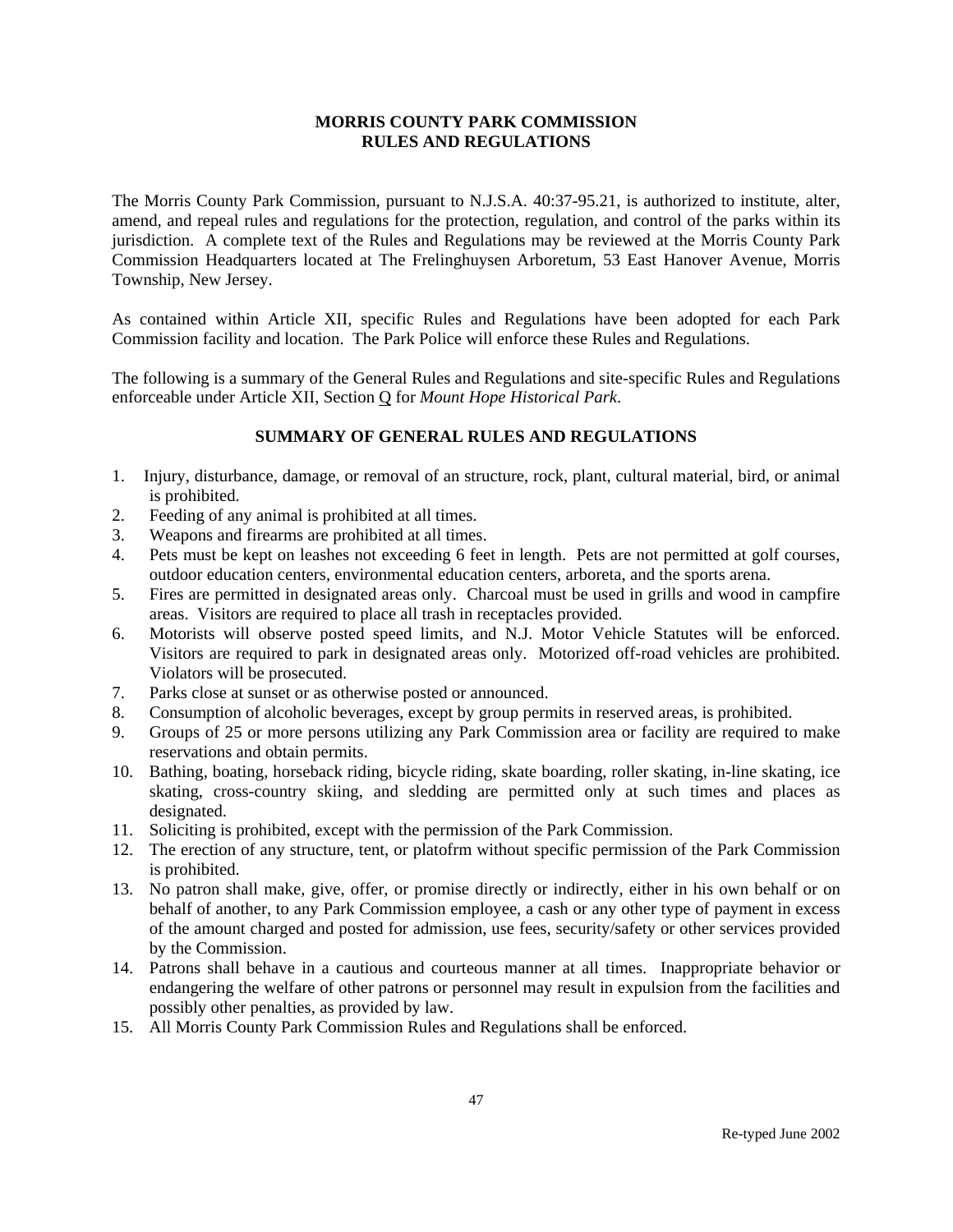### Specific Rules and Regulations For Mount Hope Historical Park

- 1. The following are prohibited, except as authorized by specific permit issued by the Park Commission:
	- Fires
	- Bathing
	- Boating
	- Ice Skating
	- Sledding
	- Roller Skating
	- In-line Skating
	- Skateboarding
	- Rollerblading
	- Horseback Riding (except by special permit in designated areas)
	- Bicycles (except in areas where personal vehicles are permitted)
	- Cross-Country Skiing
	- Off-Road Vehicles
- 2. Children under 12 must be accompanied by an adult.
- 3. Visitors must stay on marked trails.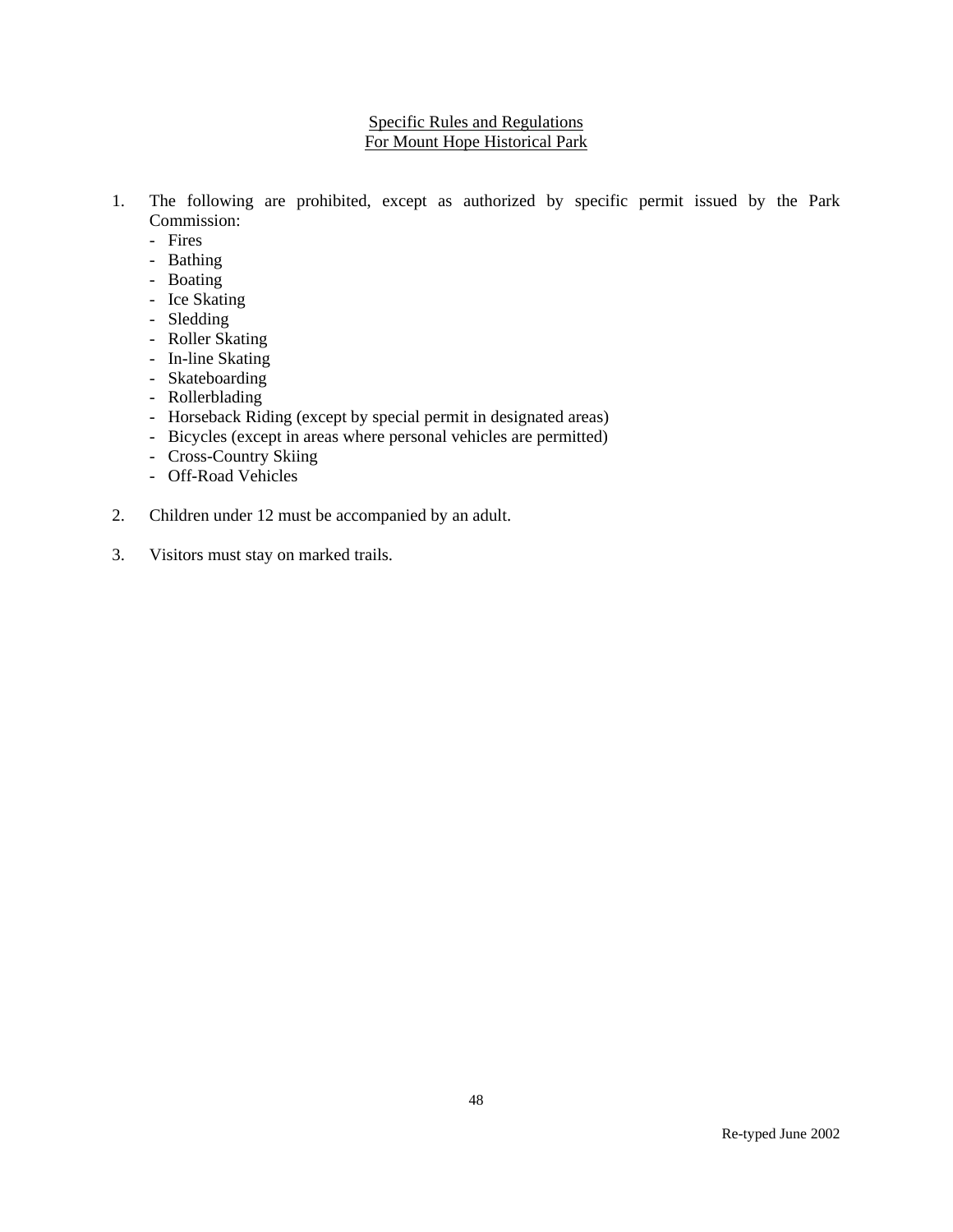The Morris County Park Commission, pursuant to N.J.S.A. 40:37-95.21, is authorized to institute, alter, amend, and repeal rules and regulations for the protection, regulation, and control of the parks within its jurisdiction. A complete text of the Rules and Regulations may be reviewed at the Morris County Park Commission Headquarters located at The Frelinghuysen Arboretum, 53 East Hanover Avenue, Morris Township, New Jersey.

As contained within Article XII, specific Rules and Regulations have been adopted for each Park Commission facility and location. The Park Police will enforce these Rules and Regulations.

The following is a summary of the General Rules and Regulations and site-specific Rules and Regulations enforceable under Article XII, Section R for *Loantaka Brook Reservation*.

- 1. Injury, disturbance, damage, or removal of an structure, rock, plant, cultural material, bird, or animal is prohibited.
- 2. Feeding of any animal is prohibited at all times.
- 3. Weapons and firearms are prohibited at all times.
- 4. Pets must be kept on leashes not exceeding 6 feet in length. Pets are not permitted at golf courses, outdoor education centers, environmental education centers, arboreta, and the sports arena.
- 5. Fires are permitted in designated areas only. Charcoal must be used in grills and wood in campfire areas. Visitors are required to place all trash in receptacles provided.
- 6. Motorists will observe posted speed limits, and N.J. Motor Vehicle Statutes will be enforced. Visitors are required to park in designated areas only. Motorized off-road vehicles are prohibited. Violators will be prosecuted.
- 7. Parks close at sunset or as otherwise posted or announced.
- 8. Consumption of alcoholic beverages, except by group permits in reserved areas, is prohibited.
- 9. Groups of 25 or more persons utilizing any Park Commission area or facility are required to make reservations and obtain permits.
- 10. Bathing, boating, horseback riding, bicycle riding, skate boarding, roller skating, in-line skating, ice skating, cross-country skiing, and sledding are permitted only at such times and places as designated.
- 11. Soliciting is prohibited, except with the permission of the Park Commission.
- 12. The erection of any structure, tent, or platofrm without specific permission of the Park Commission is prohibited.
- 13. No patron shall make, give, offer, or promise directly or indirectly, either in his own behalf or on behalf of another, to any Park Commission employee, a cash or any other type of payment in excess of the amount charged and posted for admission, use fees, security/safety or other services provided by the Commission.
- 14. Patrons shall behave in a cautious and courteous manner at all times. Inappropriate behavior or endangering the welfare of other patrons or personnel may result in expulsion from the facilities and possibly other penalties, as provided by law.
- 15. All Morris County Park Commission Rules and Regulations shall be enforced.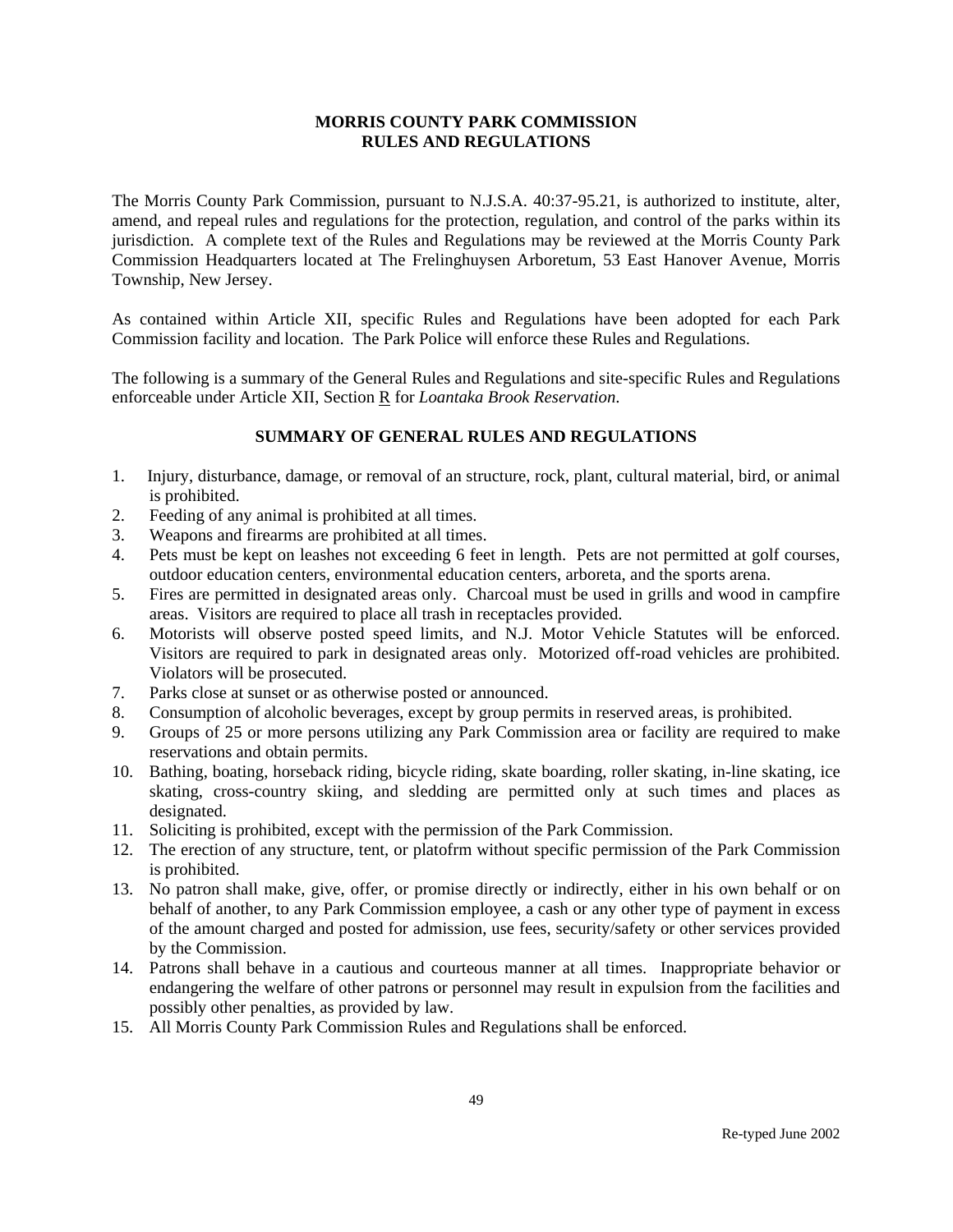The Morris County Park Commission, pursuant to N.J.S.A. 40:37-95.21, is authorized to institute, alter, amend, and repeal rules and regulations for the protection, regulation, and control of the parks within its jurisdiction. A complete text of the Rules and Regulations may be reviewed at the Morris County Park Commission Headquarters located at The Frelinghuysen Arboretum, 53 East Hanover Avenue, Morris Township, New Jersey.

As contained within Article XII, specific Rules and Regulations have been adopted for each Park Commission facility and location. The Park Police will enforce these Rules and Regulations.

The following is a summary of the General Rules and Regulations and site-specific Rules and Regulations enforceable under Article XII, Section S for *Passaic River County Park*.

- 1. Injury, disturbance, damage, or removal of an structure, rock, plant, cultural material, bird, or animal is prohibited.
- 2. Feeding of any animal is prohibited at all times.
- 3. Weapons and firearms are prohibited at all times.
- 4. Pets must be kept on leashes not exceeding 6 feet in length. Pets are not permitted at golf courses, outdoor education centers, environmental education centers, arboreta, and the sports arena.
- 5. Fires are permitted in designated areas only. Charcoal must be used in grills and wood in campfire areas. Visitors are required to place all trash in receptacles provided.
- 6. Motorists will observe posted speed limits, and N.J. Motor Vehicle Statutes will be enforced. Visitors are required to park in designated areas only. Motorized off-road vehicles are prohibited. Violators will be prosecuted.
- 7. Parks close at sunset or as otherwise posted or announced.
- 8. Consumption of alcoholic beverages, except by group permits in reserved areas, is prohibited.
- 9. Groups of 25 or more persons utilizing any Park Commission area or facility are required to make reservations and obtain permits.
- 10. Bathing, boating, horseback riding, bicycle riding, skate boarding, roller skating, in-line skating, ice skating, cross-country skiing, and sledding are permitted only at such times and places as designated.
- 11. Soliciting is prohibited, except with the permission of the Park Commission.
- 12. The erection of any structure, tent, or platofrm without specific permission of the Park Commission is prohibited.
- 13. No patron shall make, give, offer, or promise directly or indirectly, either in his own behalf or on behalf of another, to any Park Commission employee, a cash or any other type of payment in excess of the amount charged and posted for admission, use fees, security/safety or other services provided by the Commission.
- 14. Patrons shall behave in a cautious and courteous manner at all times. Inappropriate behavior or endangering the welfare of other patrons or personnel may result in expulsion from the facilities and possibly other penalties, as provided by law.
- 15. All Morris County Park Commission Rules and Regulations shall be enforced.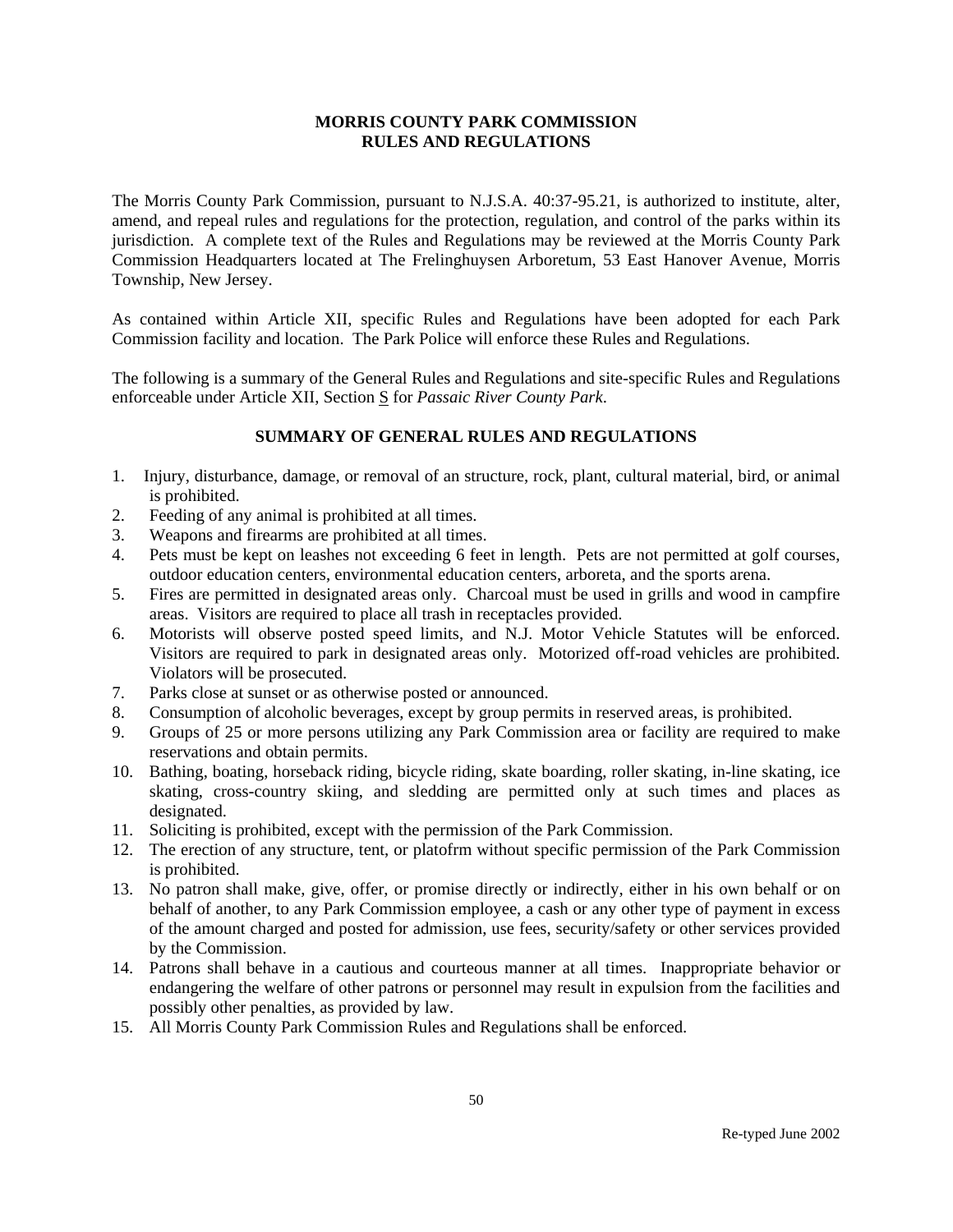The Morris County Park Commission, pursuant to N.J.S.A. 40:37-95.21, is authorized to institute, alter, amend, and repeal rules and regulations for the protection, regulation, and control of the parks within its jurisdiction. A complete text of the Rules and Regulations may be reviewed at the Morris County Park Commission Headquarters located at The Frelinghuysen Arboretum, 53 East Hanover Avenue, Morris Township, New Jersey.

As contained within Article XII, specific Rules and Regulations have been adopted for each Park Commission facility and location. The Park Police will enforce these Rules and Regulations.

The following is a summary of the General Rules and Regulations and site-specific Rules and Regulations enforceable under Article XII, Section T for *Tourne County Park*.

- 1. Injury, disturbance, damage, or removal of an structure, rock, plant, cultural material, bird, or animal is prohibited.
- 2. Feeding of any animal is prohibited at all times.
- 3. Weapons and firearms are prohibited at all times.
- 4. Pets must be kept on leashes not exceeding 6 feet in length. Pets are not permitted at golf courses, outdoor education centers, environmental education centers, arboreta, and the sports arena.
- 5. Fires are permitted in designated areas only. Charcoal must be used in grills and wood in campfire areas. Visitors are required to place all trash in receptacles provided.
- 6. Motorists will observe posted speed limits, and N.J. Motor Vehicle Statutes will be enforced. Visitors are required to park in designated areas only. Motorized off-road vehicles are prohibited. Violators will be prosecuted.
- 7. Parks close at sunset or as otherwise posted or announced.
- 8. Consumption of alcoholic beverages, except by group permits in reserved areas, is prohibited.
- 9. Groups of 25 or more persons utilizing any Park Commission area or facility are required to make reservations and obtain permits.
- 10. Bathing, boating, horseback riding, bicycle riding, skate boarding, roller skating, in-line skating, ice skating, cross-country skiing, and sledding are permitted only at such times and places as designated.
- 11. Soliciting is prohibited, except with the permission of the Park Commission.
- 12. The erection of any structure, tent, or platofrm without specific permission of the Park Commission is prohibited.
- 13. No patron shall make, give, offer, or promise directly or indirectly, either in his own behalf or on behalf of another, to any Park Commission employee, a cash or any other type of payment in excess of the amount charged and posted for admission, use fees, security/safety or other services provided by the Commission.
- 14. Patrons shall behave in a cautious and courteous manner at all times. Inappropriate behavior or endangering the welfare of other patrons or personnel may result in expulsion from the facilities and possibly other penalties, as provided by law.
- 15. All Morris County Park Commission Rules and Regulations shall be enforced.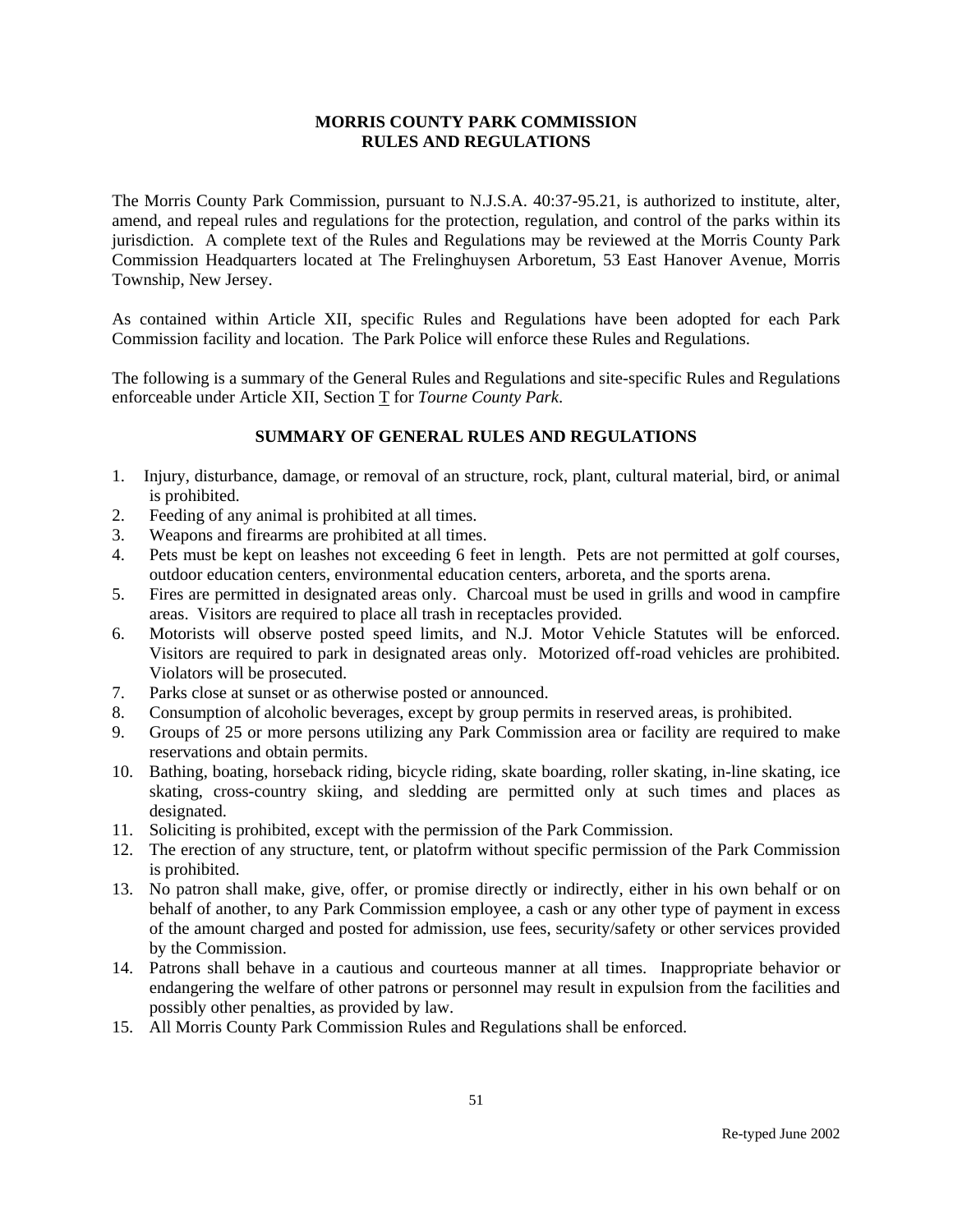The Morris County Park Commission, pursuant to N.J.S.A. 40:37-95.21, is authorized to institute, alter, amend, and repeal rules and regulations for the protection, regulation, and control of the parks within its jurisdiction. A complete text of the Rules and Regulations may be reviewed at the Morris County Park Commission Headquarters located at The Frelinghuysen Arboretum, 53 East Hanover Avenue, Morris Township, New Jersey.

As contained within Article XII, specific Rules and Regulations have been adopted for each Park Commission facility and location. The Park Police will enforce these Rules and Regulations.

The following is a summary of the General Rules and Regulations and site-specific Rules and Regulations enforceable under Article XII, Section U for *Old Troy County Park*.

- 1. Injury, disturbance, damage, or removal of an structure, rock, plant, cultural material, bird, or animal is prohibited.
- 2. Feeding of any animal is prohibited at all times.
- 3. Weapons and firearms are prohibited at all times.
- 4. Pets must be kept on leashes not exceeding 6 feet in length. Pets are not permitted at golf courses, outdoor education centers, environmental education centers, arboreta, and the sports arena.
- 5. Fires are permitted in designated areas only. Charcoal must be used in grills and wood in campfire areas. Visitors are required to place all trash in receptacles provided. Motorists will observe posted speed limits, and N.J. Motor Vehicle Statutes will be enforced. Visitors are required to park in designated areas only. Motorized off-road vehicles are prohibited. Violators will be prosecuted.
- 7. Parks close at sunset or as otherwise posted or announced.
- 8. Consumption of alcoholic beverages, except by group permits in reserved areas, is prohibited.
- 9. Groups of 25 or more persons utilizing any Park Commission area or facility are required to make reservations and obtain permits.
- 10. Bathing, boating, horseback riding, bicycle riding, skate boarding, roller skating, in-line skating, ice skating, cross-country skiing, and sledding are permitted only at such times and places as designated.
- 11. Soliciting is prohibited, except with the permission of the Park Commission.
- 12. The erection of any structure, tent, or platofrm without specific permission of the Park Commission is prohibited.
- 13. No patron shall make, give, offer, or promise directly or indirectly, either in his own behalf or on behalf of another, to any Park Commission employee, a cash or any other type of payment in excess of the amount charged and posted for admission, use fees, security/safety or other services provided by the Commission.
- 14. Patrons shall behave in a cautious and courteous manner at all times. Inappropriate behavior or endangering the welfare of other patrons or personnel may result in expulsion from the facilities and possibly other penalties, as provided by law.
- 15. All Morris County Park Commission Rules and Regulations shall be enforced.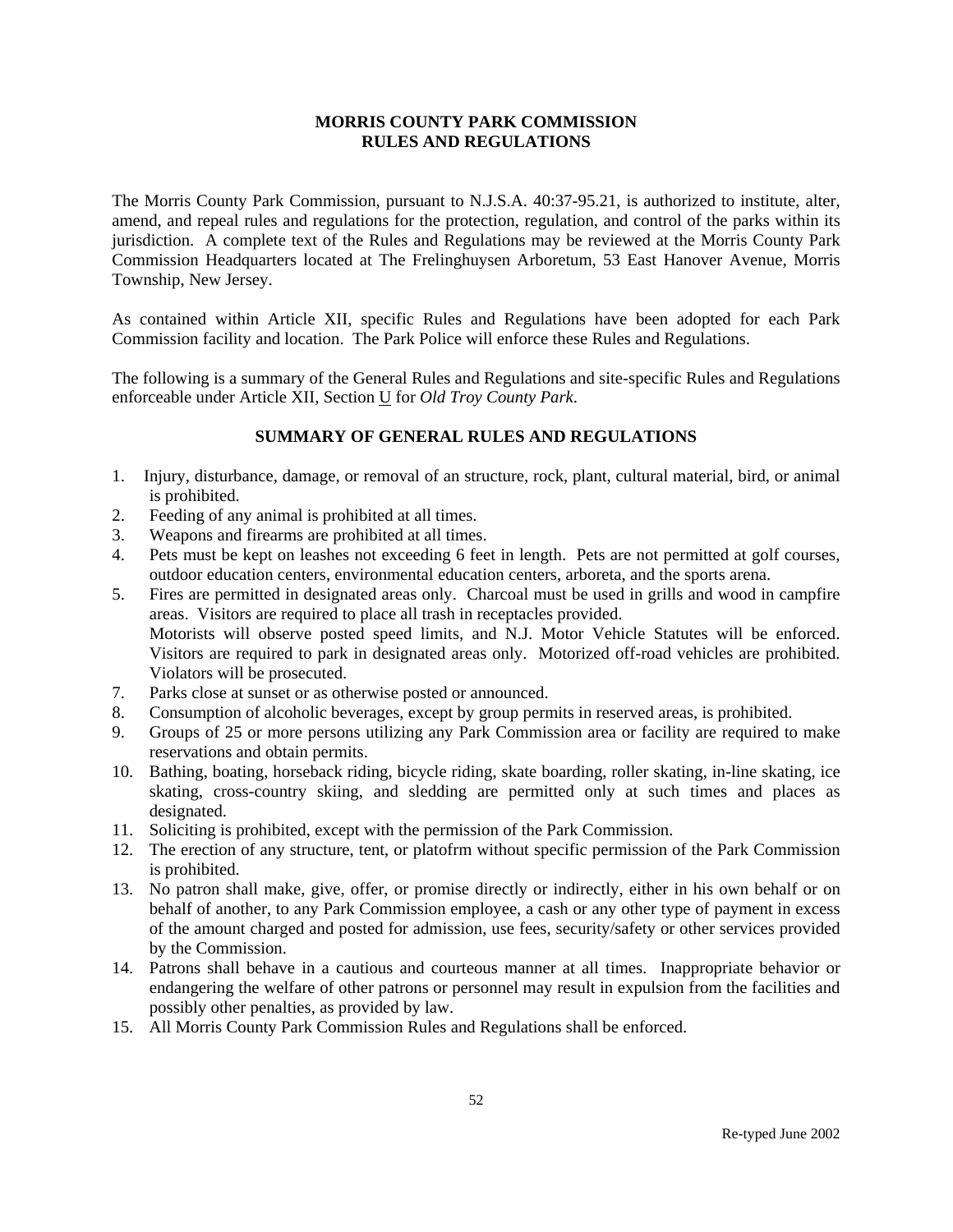The Morris County Park Commission, pursuant to N.J.S.A. 40:37-95.21, is authorized to institute, alter, amend, and repeal rules and regulations for the protection, regulation, and control of the parks within its jurisdiction. A complete text of the Rules and Regulations may be reviewed at the Morris County Park Commission Headquarters located at The Frelinghuysen Arboretum, 53 East Hanover Avenue, Morris Township, New Jersey.

As contained within Article XII, specific Rules and Regulations have been adopted for each Park Commission facility and location. The Park Police will enforce these Rules and Regulations.

The following is a summary of the General Rules and Regulations and site-specific Rules and Regulations enforceable under Article XII, Section V for *Patriots' Path*.

- 1. Injury, disturbance, damage, or removal of an structure, rock, plant, cultural material, bird, or animal is prohibited.
- 2. Feeding of any animal is prohibited at all times.
- 3. Weapons and firearms are prohibited at all times.
- 4. Pets must be kept on leashes not exceeding 6 feet in length. Pets are not permitted at golf courses, outdoor education centers, environmental education centers, arboreta, and the sports arena.
- 5. Fires are permitted in designated areas only. Charcoal must be used in grills and wood in campfire areas. Visitors are required to place all trash in receptacles provided.
- 6. Motorists will observe posted speed limits, and N.J. Motor Vehicle Statutes will be enforced. Visitors are required to park in designated areas only. Motorized off-road vehicles are prohibited. Violators will be prosecuted.
- 7. Parks close at sunset or as otherwise posted or announced.
- 8. Consumption of alcoholic beverages, except by group permits in reserved areas, is prohibited.
- 9. Groups of 25 or more persons utilizing any Park Commission area or facility are required to make reservations and obtain permits.
- 10. Bathing, boating, horseback riding, bicycle riding, skate boarding, roller skating, in-line skating, ice skating, cross-country skiing, and sledding are permitted only at such times and places as designated.
- 11. Soliciting is prohibited, except with the permission of the Park Commission.
- 12. The erection of any structure, tent, or platofrm without specific permission of the Park Commission is prohibited.
- 13. No patron shall make, give, offer, or promise directly or indirectly, either in his own behalf or on behalf of another, to any Park Commission employee, a cash or any other type of payment in excess of the amount charged and posted for admission, use fees, security/safety or other services provided by the Commission.
- 14. Patrons shall behave in a cautious and courteous manner at all times. Inappropriate behavior or endangering the welfare of other patrons or personnel may result in expulsion from the facilities and possibly other penalties, as provided by law.
- 15. All Morris County Park Commission Rules and Regulations shall be enforced.